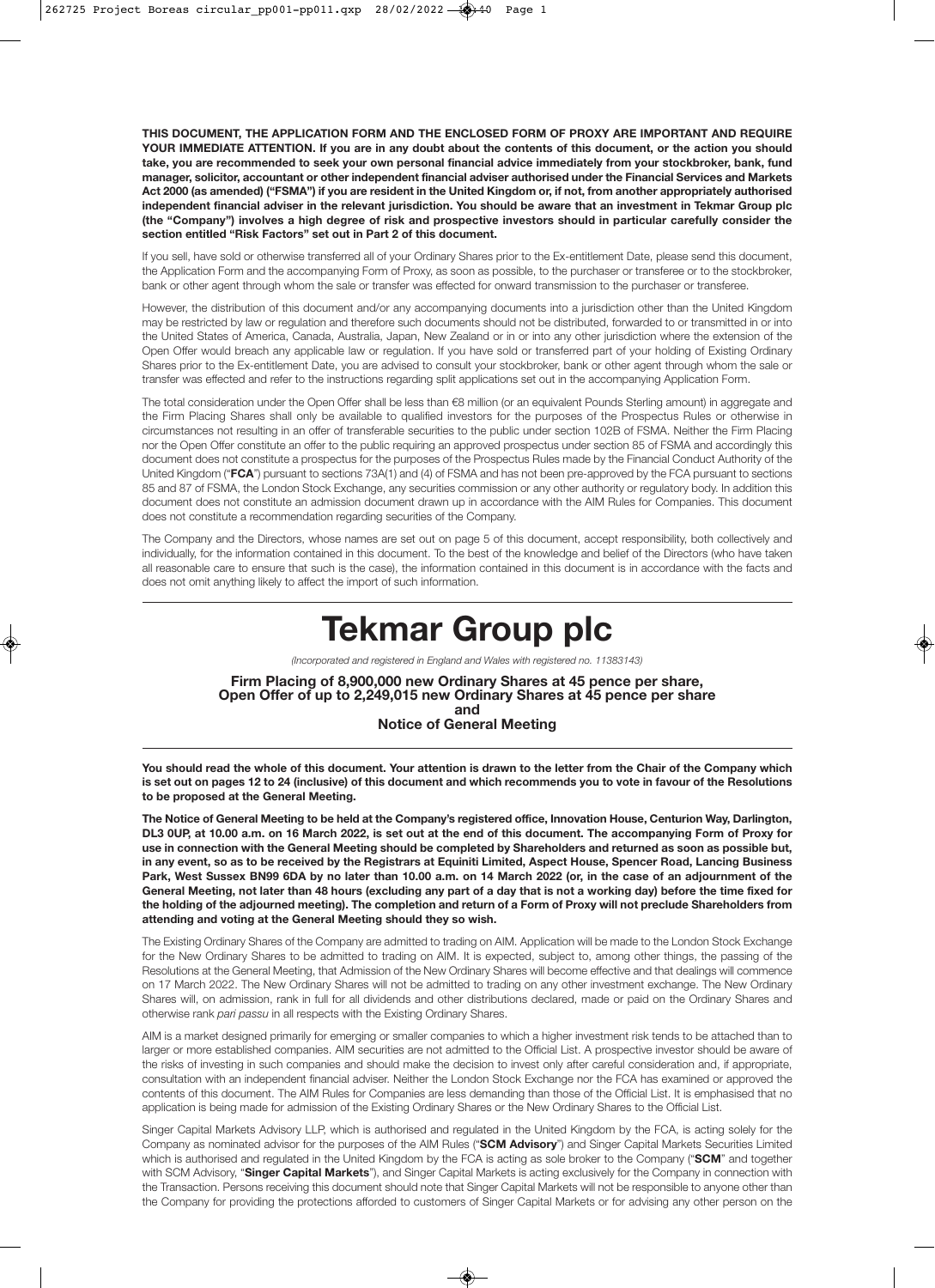arrangements described in this document. No representation or warranty, expressed or implied, is made by Singer Capital Markets as to any of the contents of this document and Singer Capital Markets has not authorised the contents of, or any part of, this document and no liability whatsoever is accepted by Singer Capital Markets for the accuracy of any information or opinions contained in this document or for the omission of any information. SCM Advisory owes certain responsibilities to the London Stock Exchange which are not owed to the Company or the Directors or to any other person.

This document does not constitute an offer to sell or an invitation to subscribe for, or solicitation of an offer to subscribe for or buy New Ordinary Shares to any person in any jurisdiction to whom it is unlawful to make such offer or solicitation. Accordingly, the New Ordinary Shares may not, subject to certain exceptions, be offered or sold, directly or indirectly, in, or into, the United States of America, Canada, Australia, Japan, New Zealand or in any other country, territory or possession where to do so may contravene local securities laws or regulations. The Ordinary Shares have not been, and will not be, registered under the United States Securities Act of 1933 as amended (the "Securities Act") or qualified for sale under the laws of any state of the United States or under the applicable laws of any of Canada, Australia, Japan or New Zealand and, subject to certain exceptions, may not be offered or sold in the United States or to, or for the account or benefit of, US persons (as such term is defined in Regulation S under the Securities Act) or to any national, resident or citizen of Canada, Australia, Japan or New Zealand.

Copies of this document will be available free of charge to the public during normal business hours on any day (Saturdays, Sundays and public holidays excepted) at the offices of Tekmar Group plc at Innovation House, Centurion Way, Darlington, England, DL3 0UP for a period of one month from the date of this document.

#### **FORWARD LOOKING STATEMENTS**

This document includes "forward-looking statements" which include all statements other than statements of historical facts, including, without limitation, those regarding the Group's financial position, business strategy, plans and objectives of management for future operations, or any statements preceded by, followed by or that include the words "targets", "believes", "expects", "aims", "intends", "will", "may", "anticipates", "would", "could" or "similar" expressions or negatives thereof. Such forward-looking statements involve known and unknown risks, uncertainties and other important factors beyond the Company's control that could cause the actual results, performance or achievements of the Group to be materially different from future results, performance or achievements expressed or implied by such forward-looking statements. Such forward-looking statements are based on numerous assumptions regarding the Group's present and future business strategies and the environment in which the Group will operate in the future. These forward-looking statements speak only as at the date of this document. The Company expressly disclaims any obligation or undertaking to disseminate any updates or revisions to any forward-looking statements contained herein to reflect any change in the Company's expectations with regard thereto or any change in events, conditions or circumstances on which any such statements are based unless required to do so by applicable law or the AIM Rules for Companies.

All subsequent oral or written forward-looking statements attributed to the Company or any persons acting on its behalf are expressly qualified in their entirety by the statements in the paragraph immediately above. All forward-looking statements contained in this document are based on information available to the Directors at the date of this document, unless some other time is specified in relation to them, and the posting or receipt of this document shall not give rise to any implication that there has been no change in the facts set forth herein since such date.

Given the rapidly changing global situation, and the current uncertainty over the duration of the disruption caused by the Covid-19 pandemic, it is impossible to predict, with any certainty, the continuing impact on the Company's business. As such, this document should be considered against this backdrop and Shareholders should understand that there is a high level of uncertainty surrounding any forward-looking statements and assumptions stated in connection with the Firm Placing and Open Offer.

#### **COVID-19 GENERAL MEETING ARRANGEMENTS**

The Company continues to closely monitor the COVID-19 situation, including UK Government legislation and guidance, and will continue to do so in the lead up to the General Meeting. The health of our Shareholders, employees and stakeholders is extremely important to us. In the event that disruption to the General Meeting becomes unavoidable, the Company will announce any changes to the meeting (such as timing or venue) as soon as practicably possible through the Company's website and an announcement via a Regulatory Information Service.

Given the ongoing pandemic, Shareholders are urged to submit your proxy vote electronically rather than attending in person. Proxies may be submitted electronically or in hard copy form if you request a hard copy Form of Proxy from the Company registrar Equiniti Limited. In order to be valid, proxy appointments must be submitted electronically as detailed in Part 3 "Terms and Conditions of the Open Offer" of this document or in hard copy form to Equiniti Limited at Aspect House, Spencer Road. Lancing Business Park, West Sussex BN99 6DA, in each case, by no later than 10.00 a.m. on 14 March 2022 or 48 hours (excluding any part of a day that is not a working day) before any adjourned meeting If you hold your Existing Ordinary Shares in CREST, you may vote using the CREST Proxy Voting Service as set out further below.

It is important that you submit your proxy appointment by 10.00 a.m. on 14 March 2022 or 48 hours before any adjourned meeting.

If you require a hard copy form of proxy (or assistance with how to complete, sign and return it) or assistance in submitting your proxy appointment electronically, please call Equiniti Limited on +44 (0)371 384 2050. Calls are charged at the standard geographic rate and will vary by provider. Calls from outside the UK will be charged at the applicable international rate. Lines are open 8.30 a.m. to 5.30 p.m., Monday to Friday, excluding public holidays in England and Wales. For legal reasons, Equiniti Limited will not be able to give advice on the merits of the proposals set out herein or provide legal, financial or taxation advice.

If you hold your Ordinary Shares in uncertificated form (i.e. in CREST), you may appoint a proxy for the General Meeting by completing and transmitting a CREST Proxy Instruction in accordance with the procedures set out in the CREST Manual issued by Euroclear so that it is received by the registrar (under CREST Participation RA19) by no later than 10.00 a.m. on 14 March 2022). The time of receipt will be taken to be the time from which the registrar is able to retrieve the message by enquiry to CREST in the manner proscribed by CREST.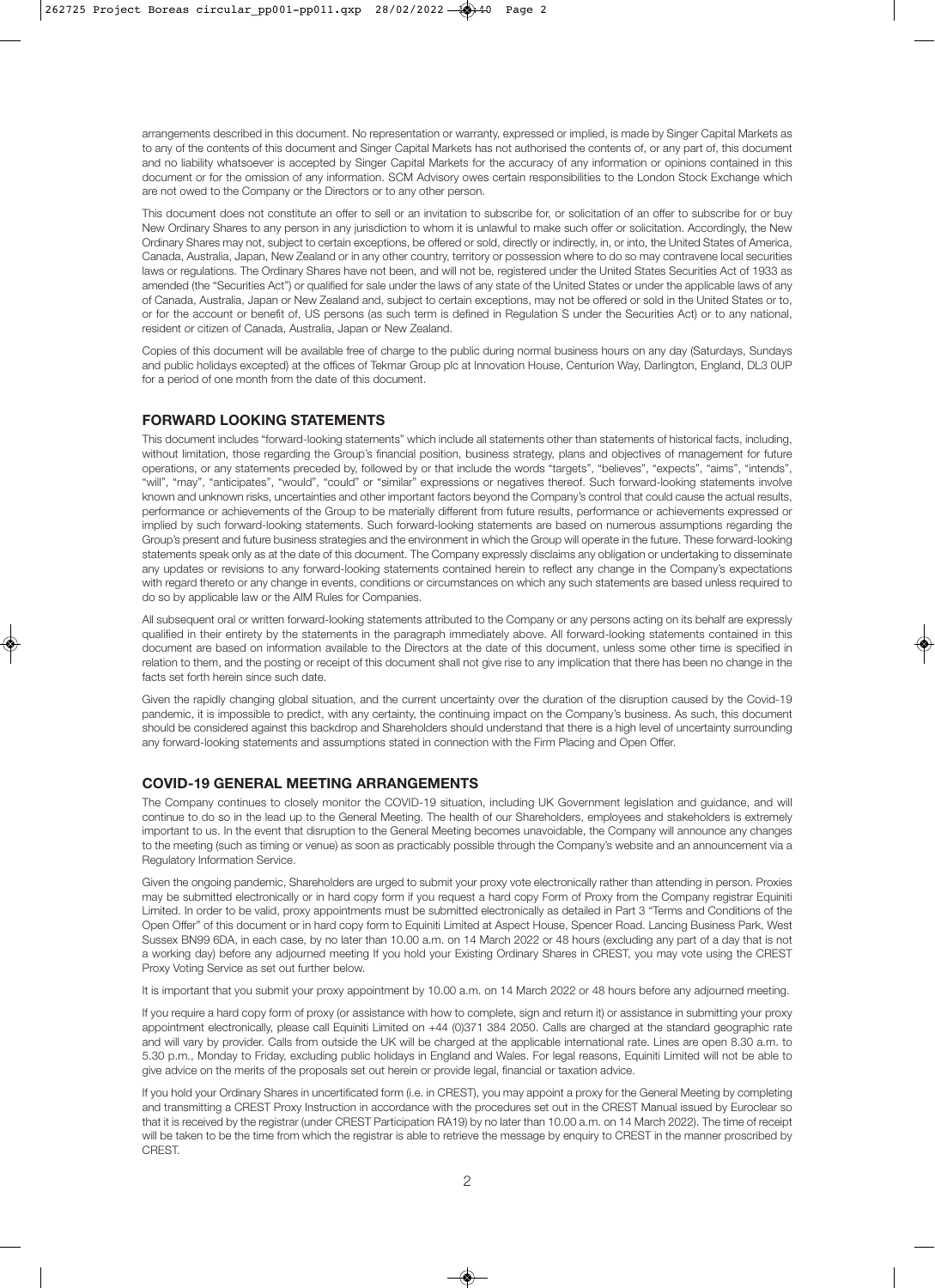#### **CURRENCY AND EXCHANGE RATE PRESENTATION**

Unless otherwise indicated, references to Pounds Sterling, sterling, pounds, pence, p or £ are to the lawful currency of the United Kingdom and references to Euros, EUR, cents, c or  $\epsilon$  are to the lawful currency of the European Union.

#### **MARKET, ECONOMIC AND INDUSTRY DATA**

This document contains information regarding the Group's business and the market in which it operates and competes, which the Company has obtained from various third-party sources. Where information has been sourced from a third party it has been accurately reproduced and, so far as the Company is aware and is able to ascertain from the information published by that third party, no facts have been omitted which would render the reproduced information inaccurate or misleading. Such information has not been audited or independently verified.

#### **ROUNDING**

Certain data in this document, including financial, statistical and operating information, has been rounded. As a result of rounding, the totals of data presented in this document may vary slightly from the actual arithmetic totals of such data. Percentages have also been rounded and accordingly may not add to 100 per cent.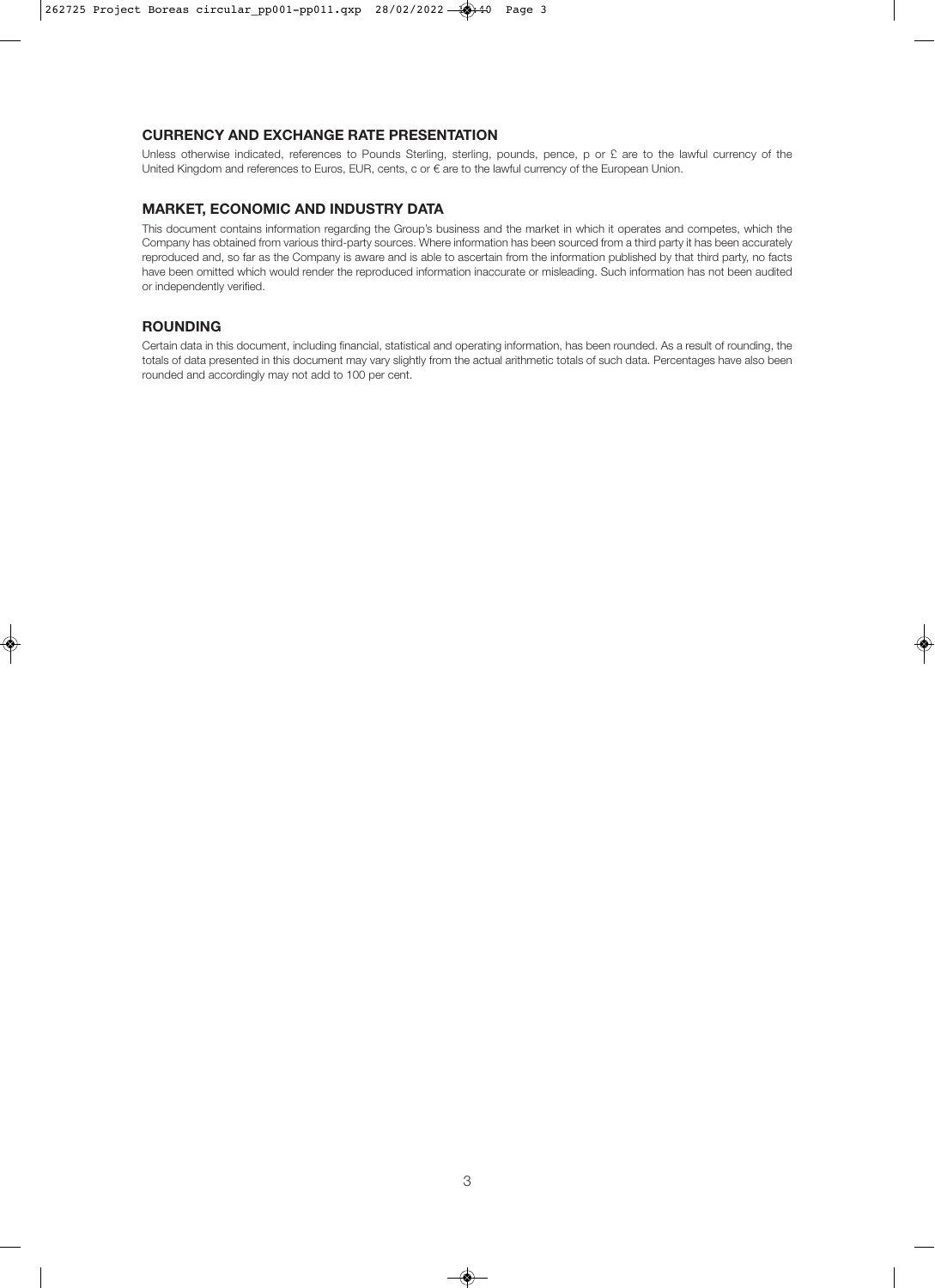# **CONTENTS**

|                                                            | Page           |  |  |  |  |  |  |
|------------------------------------------------------------|----------------|--|--|--|--|--|--|
| <b>Directors and Advisers</b>                              |                |  |  |  |  |  |  |
| <b>Expected Timetable of Principal Events</b>              | 6              |  |  |  |  |  |  |
| <b>Key Statistics</b>                                      | $\overline{7}$ |  |  |  |  |  |  |
| <b>Definitions</b>                                         | 8              |  |  |  |  |  |  |
| <b>Part 1</b> $-$ Letter from the Chair                    | 12             |  |  |  |  |  |  |
| <b>Part 2</b> - Risk Factors                               | 25             |  |  |  |  |  |  |
| <b>Part 3</b> - Terms and Conditions of the Open Offer     | 32             |  |  |  |  |  |  |
| <b>Part 4</b> – Questions and Answers about the Open Offer | 55             |  |  |  |  |  |  |
| <b>Notice of General Meeting</b>                           | 62             |  |  |  |  |  |  |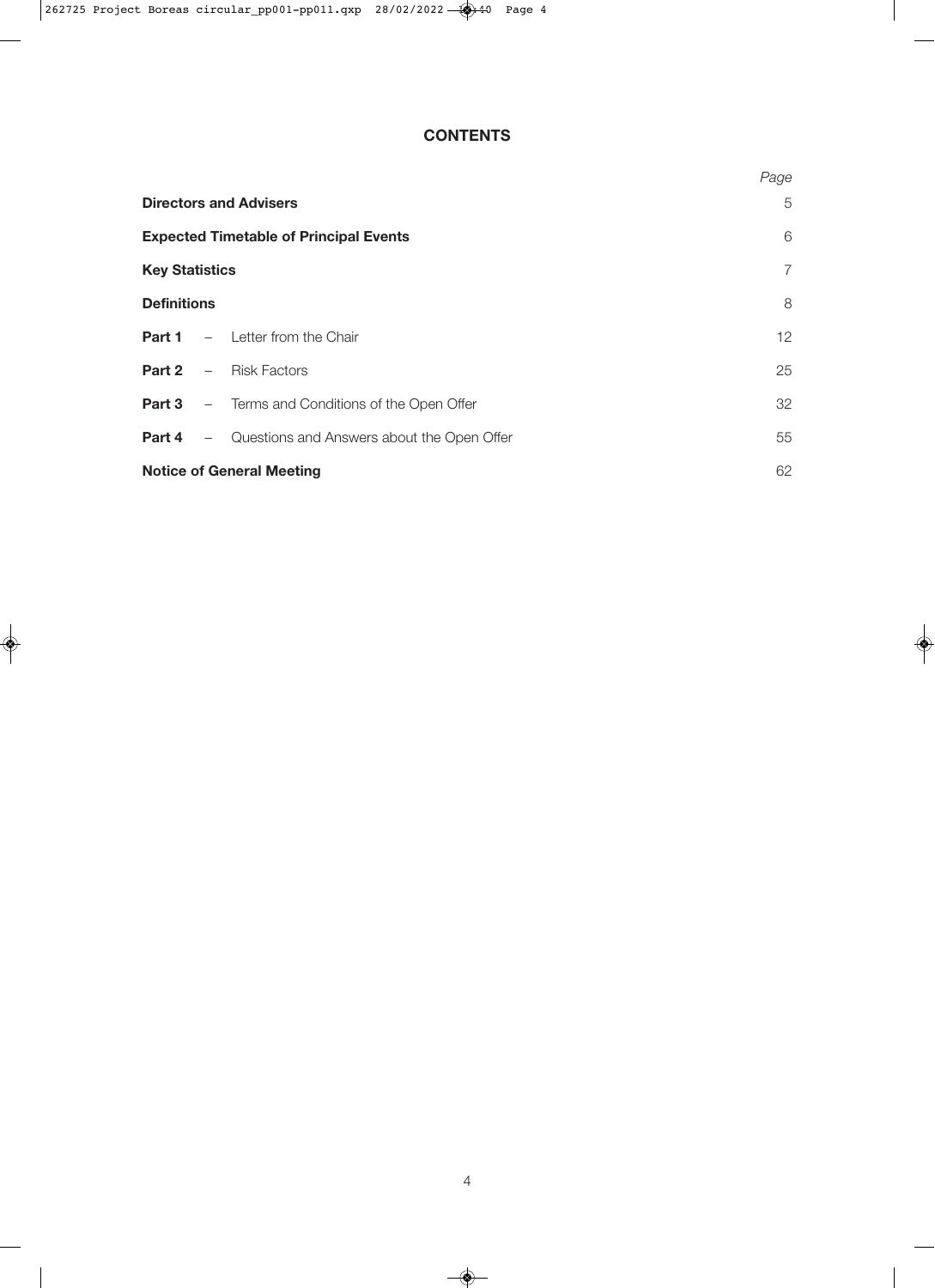# **DIRECTORS AND ADVISERS**

| <b>Directors</b>                                             | Alasdair MacDonald Chief Executive Officer<br>Derek Bulmer Chief Financial Officer<br>Julian Brown Non-Executive Chair<br>Christopher Gill Non-Executive Director<br>Ian Ritchey Non-Executive Director |
|--------------------------------------------------------------|---------------------------------------------------------------------------------------------------------------------------------------------------------------------------------------------------------|
| <b>Company Secretary</b>                                     | Derek Bulmer                                                                                                                                                                                            |
| <b>Registered Office</b>                                     | <b>Innovation House</b><br><b>Centurion Way</b><br>Darlington DL3 OUP                                                                                                                                   |
| <b>Nominated Adviser</b>                                     | Singer Capital Markets Advisory LLP<br>One Bartholomew Lane<br>London EC2N 2AX                                                                                                                          |
| <b>Broker and Bookrunner</b>                                 | Singer Capital Markets Securities Limited<br>One Bartholomew Lane<br>London EC2N 2AX                                                                                                                    |
| <b>Lawyers to the Company</b>                                | Eversheds Sutherland (International) LLP<br>One Wood Street<br>London EC2V 7WS                                                                                                                          |
| <b>Lawyers to the Nominated</b><br><b>Adviser and Broker</b> | Pinsent Masons LLP<br>30 Crown Place<br><b>Earl Street</b><br>London FC2A 4FS                                                                                                                           |
| <b>Financial PR and Investor</b><br><b>Relations</b>         | <b>Bamburgh Capital Limited</b><br><b>Bloc</b><br>17 Marble Street<br>Manchester M2 3AX                                                                                                                 |
| <b>Registrars and Receiving Agent</b>                        | Equiniti Limited<br><b>Aspect House</b><br>Spencer Road<br>Lancing Business Park<br>West Sussex BN99 6DA                                                                                                |
| <b>Company website</b>                                       | www.tekmar.co.uk                                                                                                                                                                                        |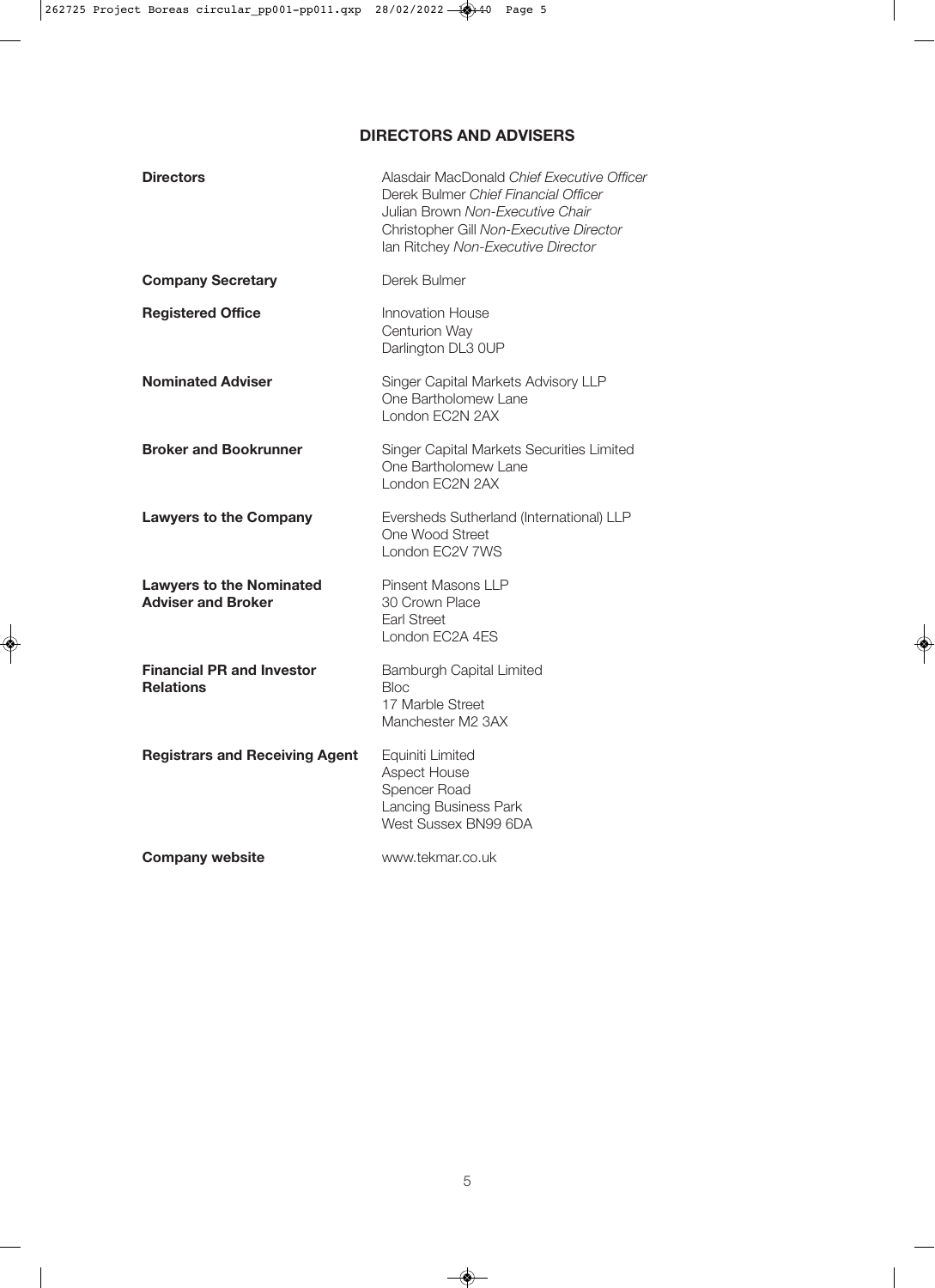## **EXPECTED TIMETABLE OF PRINCIPAL EVENTS**

| Record Date for the Open Offer                                                                                                                                                                               | 6.00 p.m. on 24 February 2022        |
|--------------------------------------------------------------------------------------------------------------------------------------------------------------------------------------------------------------|--------------------------------------|
| Announcement of the Firm Placing and Open Offer                                                                                                                                                              | 25 February 2022                     |
| Publication and posting of this document, the Application Form and<br>Form of Proxy                                                                                                                          | 28 February 2022                     |
| Ex-entitlement Date                                                                                                                                                                                          | 8.00 a.m. on 28 February 2022        |
| Open Offer Entitlements and Excess CREST Open Offer Entitlements<br>credited to stock accounts of Qualifying CREST Shareholders                                                                              | 1 March 2022                         |
| Recommended latest time and date for requesting withdrawal of<br>Open Offer Entitlements from CREST                                                                                                          | 4.30 p.m. on 8 March 2022            |
| Recommended latest time and date for depositing Open Offer<br>Entitlements into CREST                                                                                                                        | 3.00 p.m. on 9 March 2022            |
| Latest time and date for splitting of Application Forms<br>(to satisfy bona fide market claims only)                                                                                                         | 3.00 p.m. on 10 March 2022           |
| Latest time and date for receipt of completed Forms of<br>Proxy to be valid at the General Meeting                                                                                                           | 10.00 a.m. on 14 March 2022          |
| Latest time and date for acceptance of the Open Offer and<br>receipt of completed Application Forms and payment in full under<br>the Open Offer or settlement of relevant CREST instruction (if appropriate) | 11.00 a.m. on 14 March 2022          |
| <b>General Meeting</b>                                                                                                                                                                                       | 10.00 a.m. on 16 March 2022          |
| Announcement of result of General Meeting and Open Offer                                                                                                                                                     | 16 March 2022                        |
| Admission and commencement of dealings in the<br>New Ordinary Shares on AIM                                                                                                                                  | 8.00 a.m. on 17 March 2022           |
| New Ordinary Shares credited to CREST members' accounts                                                                                                                                                      | 17 March 2022                        |
| Despatch of definitive share certificates in certificated form                                                                                                                                               | Within 10 Business Days of Admission |

**The dates and timing of the events in the above timetable and in the rest of this document are indicative only and may be subject to change. If any of the details contained in the timetable above should change, the revised times and dates will be notified by means of an announcement through a Regulatory Information Service.**

**Certain of the events in the above timetable are conditional upon, amongst other things, the approval of the Resolutions to be proposed at the General Meeting.**

**All references are to London time unless stated otherwise.**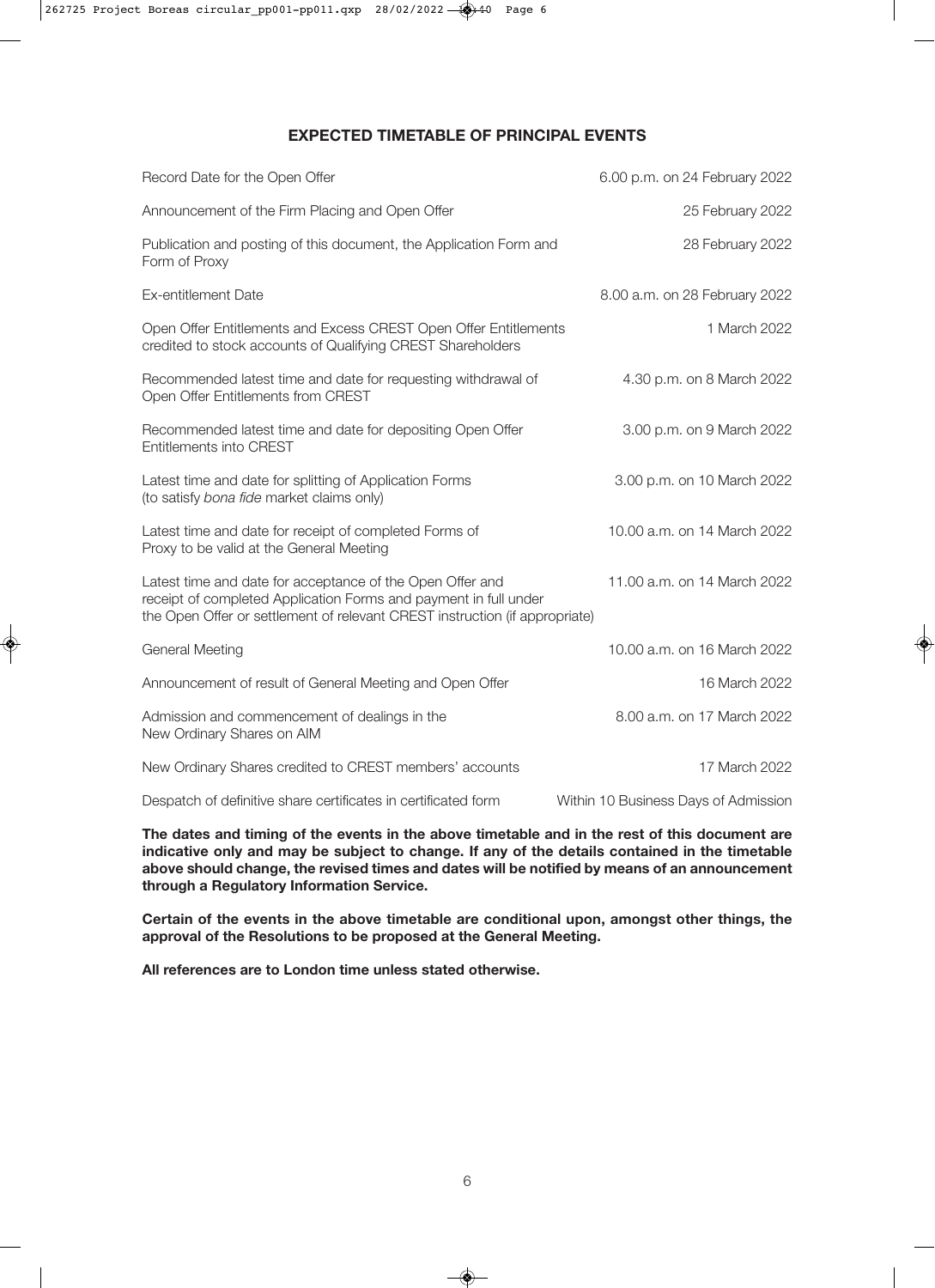# **KEY STATISTICS**

# **FIRM PLACING STATISTICS**

| Number of Existing Ordinary Shares                                                                             | 51,727,353               |
|----------------------------------------------------------------------------------------------------------------|--------------------------|
| Number of Firm Placing Shares                                                                                  | 8,900,000                |
| Offer Price                                                                                                    | 45 pence                 |
| Number of Ordinary Shares in issue immediately following the Firm Placing                                      | 60.627.353               |
| Firm Placing Shares as a percentage of the Ordinary Shares in issue immediately<br>following the Firm Placing* | 17.21%                   |
| Gross Proceeds of the Firm Placing                                                                             | Approximately £4 million |

## **OPEN OFFER STATISTICS**

| Number of Offer Shares                                             | 2,249,015                                              |
|--------------------------------------------------------------------|--------------------------------------------------------|
| Offer Price                                                        | 45 pence                                               |
| Basis of Open Offer                                                | 1 Offer Share for every<br>23 Existing Ordinary Shares |
| Gross proceeds from the Open Offer**                               | Approximately £1 million                               |
| Enlarged Share Capital following the Firm Placing and Open Offer** | up to 62,876,368                                       |
| Offer Shares as a percentage of the Enlarged Share Capital**       | up to 3.58%                                            |
| $^{\star}$<br>prior to the issue of the Offer Shares               |                                                        |

\*\* on the assumption that the Open Offer is fully subscribed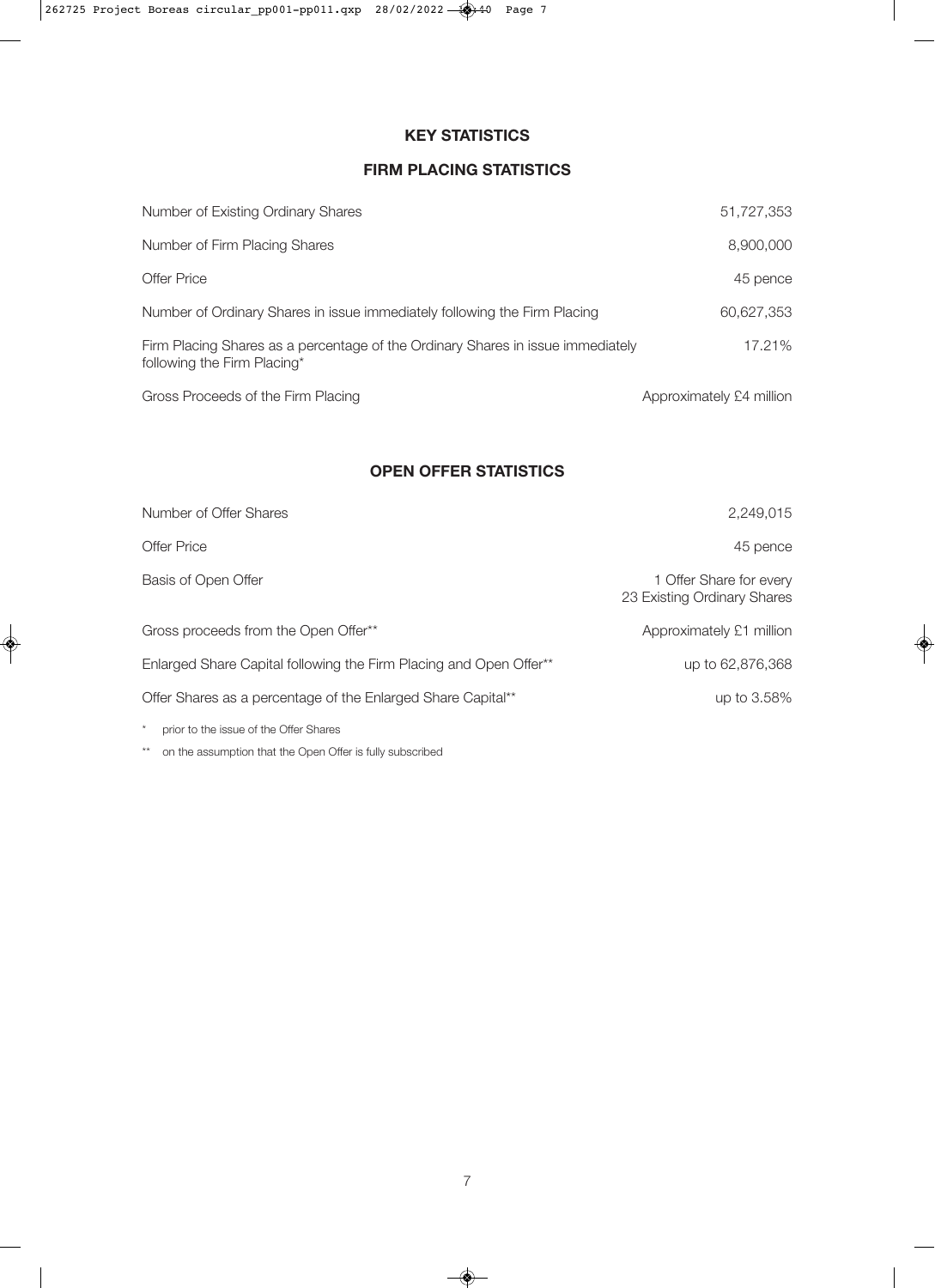# **DEFINITIONS**

The following definitions apply throughout this document, unless the context requires otherwise:

| "Act"                     | Companies Act 2006 (as amended)                                                                                                                                                                                                                                                                                                                                                                                                                                                                                        |  |  |  |  |  |  |  |
|---------------------------|------------------------------------------------------------------------------------------------------------------------------------------------------------------------------------------------------------------------------------------------------------------------------------------------------------------------------------------------------------------------------------------------------------------------------------------------------------------------------------------------------------------------|--|--|--|--|--|--|--|
| "Admission"               | the admission of the New Ordinary Shares to trading on AIM in<br>accordance with the AIM Rules for Companies                                                                                                                                                                                                                                                                                                                                                                                                           |  |  |  |  |  |  |  |
| "AIM"                     | the AIM market operated by London Stock Exchange                                                                                                                                                                                                                                                                                                                                                                                                                                                                       |  |  |  |  |  |  |  |
| "AIM Rules for Companies" | the AIM Rules for Companies and guidance notes as published by<br>the London Stock Exchange from time to time                                                                                                                                                                                                                                                                                                                                                                                                          |  |  |  |  |  |  |  |
| "Application Form"        | the non-CREST Application Form                                                                                                                                                                                                                                                                                                                                                                                                                                                                                         |  |  |  |  |  |  |  |
| "Basic Entitlement"       | the number of Offer Shares which Qualifying Holders are entitled to<br>subscribe for at the Offer Price pro rata to their holding of Existing<br>Ordinary Shares pursuant to the Open Offer as described in Part 3<br>"Terms and Conditions of the Open Offer" of this document                                                                                                                                                                                                                                        |  |  |  |  |  |  |  |
| "Board" or "Directors"    | the directors of the Company as at the date of this document                                                                                                                                                                                                                                                                                                                                                                                                                                                           |  |  |  |  |  |  |  |
|                           | "Broker and Bookrunner" or "SCM" Singer Capital Markets Securities Limited                                                                                                                                                                                                                                                                                                                                                                                                                                             |  |  |  |  |  |  |  |
| "Business Day"            | a day (other than a Saturday or Sunday) on which commercial banks<br>are open for general business in London, England                                                                                                                                                                                                                                                                                                                                                                                                  |  |  |  |  |  |  |  |
| "City Code"               | the City Code on Takeovers and Mergers                                                                                                                                                                                                                                                                                                                                                                                                                                                                                 |  |  |  |  |  |  |  |
| "Company" or "Tekmar"     | Tekmar Group plc, a public limited company incorporated in England<br>and Wales with registered number 11383143                                                                                                                                                                                                                                                                                                                                                                                                        |  |  |  |  |  |  |  |
| "CREST"                   | the relevant system (as defined in the CREST Regulations) in respect<br>of which Euroclear is the operator (as defined in the CREST<br>Regulations)                                                                                                                                                                                                                                                                                                                                                                    |  |  |  |  |  |  |  |
| "CREST Manual"            | the rules governing the operation of CREST, consisting of the CREST<br>Reference Manual, CREST International Manual, CREST Central<br>Counterparty Service Manual, CREST Rules, Registrars Service<br>Standards, Settlement Discipline Rules, CREST Courier and Sorting<br>Services Manual, Daily Timetable, CREST Application Procedures<br>and CREST Glossary of Terms (all as defined in the CREST Glossary<br>of Terms promulgated by Euroclear on 15 July 1996 and as<br>amended since) as published by Euroclear |  |  |  |  |  |  |  |
| "CREST member"            | a person who has been admitted to CREST as a system-member<br>(as defined in the CREST Manual)                                                                                                                                                                                                                                                                                                                                                                                                                         |  |  |  |  |  |  |  |
| "CREST member account ID" | the identification code or number attached to a member account in<br><b>CREST</b>                                                                                                                                                                                                                                                                                                                                                                                                                                      |  |  |  |  |  |  |  |
| "CREST participant"       | a person who is, in relation to CREST, a system-participant<br>(as defined in the CREST Regulations)                                                                                                                                                                                                                                                                                                                                                                                                                   |  |  |  |  |  |  |  |
| "CREST participant ID"    | shall have the meaning given in the CREST Manual issued<br>by Euroclear                                                                                                                                                                                                                                                                                                                                                                                                                                                |  |  |  |  |  |  |  |
| "CREST payment"           | shall have the meaning given in the CREST Manual issued<br>by Euroclear                                                                                                                                                                                                                                                                                                                                                                                                                                                |  |  |  |  |  |  |  |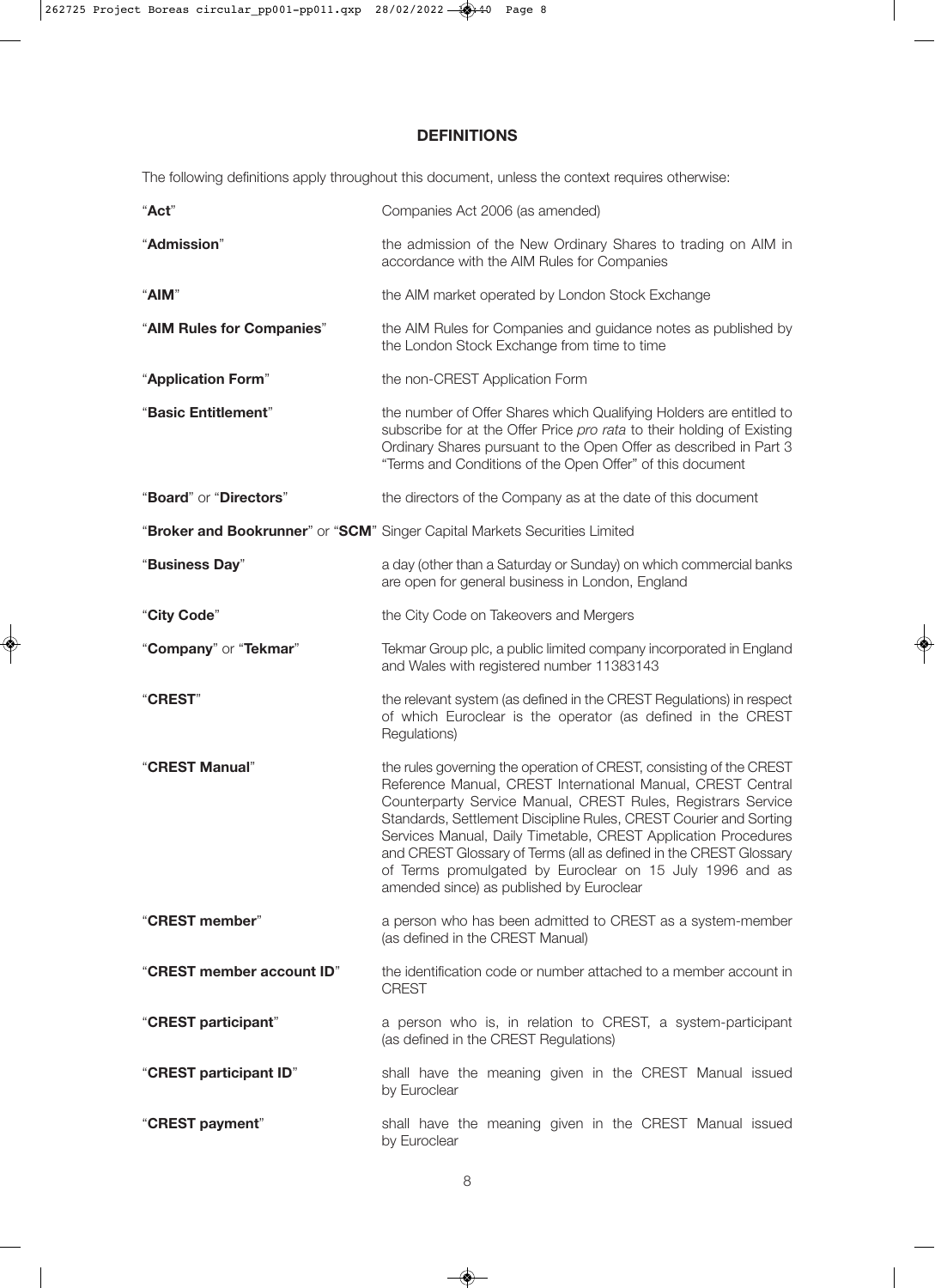| "CREST Regulations"                              | the Uncertificated Securities Regulations 2001 (SI 2001/3755)<br>(as amended)                                                                                                                                                                                                                                                                                                                                                                                          |
|--------------------------------------------------|------------------------------------------------------------------------------------------------------------------------------------------------------------------------------------------------------------------------------------------------------------------------------------------------------------------------------------------------------------------------------------------------------------------------------------------------------------------------|
| "CREST sponsor"                                  | a CREST participant admitted to CREST as a CREST sponsor                                                                                                                                                                                                                                                                                                                                                                                                               |
| "CREST sponsored member"                         | a CREST member admitted to CREST as a sponsored member                                                                                                                                                                                                                                                                                                                                                                                                                 |
| "Directors' Subscription"                        | the subscription for the Directors' Subscription Shares by Julian<br>Brown, Derek Bulmer, Christopher Gill and lan Ritchey at the Offer<br>Price pursuant to the Subscription Agreements                                                                                                                                                                                                                                                                               |
| "Directors' Subscription Shares"                 | 122,222 new Ordinary Shares the subject of the Directors'<br>Subscription                                                                                                                                                                                                                                                                                                                                                                                              |
| "Enlarged Share Capital"                         | the entire issued share capital of the Company on Admission<br>following the issue of the New Ordinary Shares                                                                                                                                                                                                                                                                                                                                                          |
| "Equiniti"                                       | Equiniti Limited                                                                                                                                                                                                                                                                                                                                                                                                                                                       |
| "EU"                                             | the European Union                                                                                                                                                                                                                                                                                                                                                                                                                                                     |
| "Euroclear"                                      | Euroclear UK & International Limited                                                                                                                                                                                                                                                                                                                                                                                                                                   |
| "Excess Application Facility"                    | the arrangement pursuant to which Qualifying Shareholders may<br>apply for additional Offer Shares in excess of their Open Offer<br>Entitlement in accordance with the terms and conditions of the Open<br>Offer                                                                                                                                                                                                                                                       |
| "Excess CREST Open Offer<br><b>Entitlement</b> " | in respect of each Qualifying CREST Shareholder who has taken up<br>their Basic Entitlement in full or otherwise as the Directors may<br>determine in their absolute discretion, the entitlement to apply for<br>Open Offer Shares in addition to their Basic Entitlement credited to<br>his or her stock account in CREST, pursuant to the Excess<br>Application Facility, which may be subject to scaling back in<br>accordance with the provisions of this document |
| "Excess Shares"                                  | Offer Shares applied for by Qualifying Shareholders under the<br><b>Excess Application Facility</b>                                                                                                                                                                                                                                                                                                                                                                    |
| "Ex-entitlement Date"                            | the date on which the Existing Ordinary Shares are marked "ex" for<br>entitlement under the Open Offer, being 28 February 2022                                                                                                                                                                                                                                                                                                                                         |
| "Existing Ordinary Shares"                       | the 51,727,353 Ordinary Shares in issue on the date of this<br>document                                                                                                                                                                                                                                                                                                                                                                                                |
| "FCA"                                            | the Financial Conduct Authority of the UK                                                                                                                                                                                                                                                                                                                                                                                                                              |
| "Firm Placees"                                   | subscribers for Firm Placing Shares                                                                                                                                                                                                                                                                                                                                                                                                                                    |
| "Firm Placing"                                   | the placing by the Company of the Firm Placing Shares with certain<br>institutional investors and Shareholders (or their associated<br>investment vehicles) and Directors' Subscription Shares, otherwise<br>than on a pre-emptive basis, at the Offer Price                                                                                                                                                                                                           |
| "Firm Placing and Open Offer<br>Agreement"       | the agreement entered into between the Company and Singer<br>Capital Markets in respect of the Firm Placing and Open Offer dated<br>25 February 2022, as described in this document                                                                                                                                                                                                                                                                                    |
| "Firm Placing Shares"                            | the 8,900,000 new Ordinary Shares the subject of the Firm Placing<br>and Directors' Subscription                                                                                                                                                                                                                                                                                                                                                                       |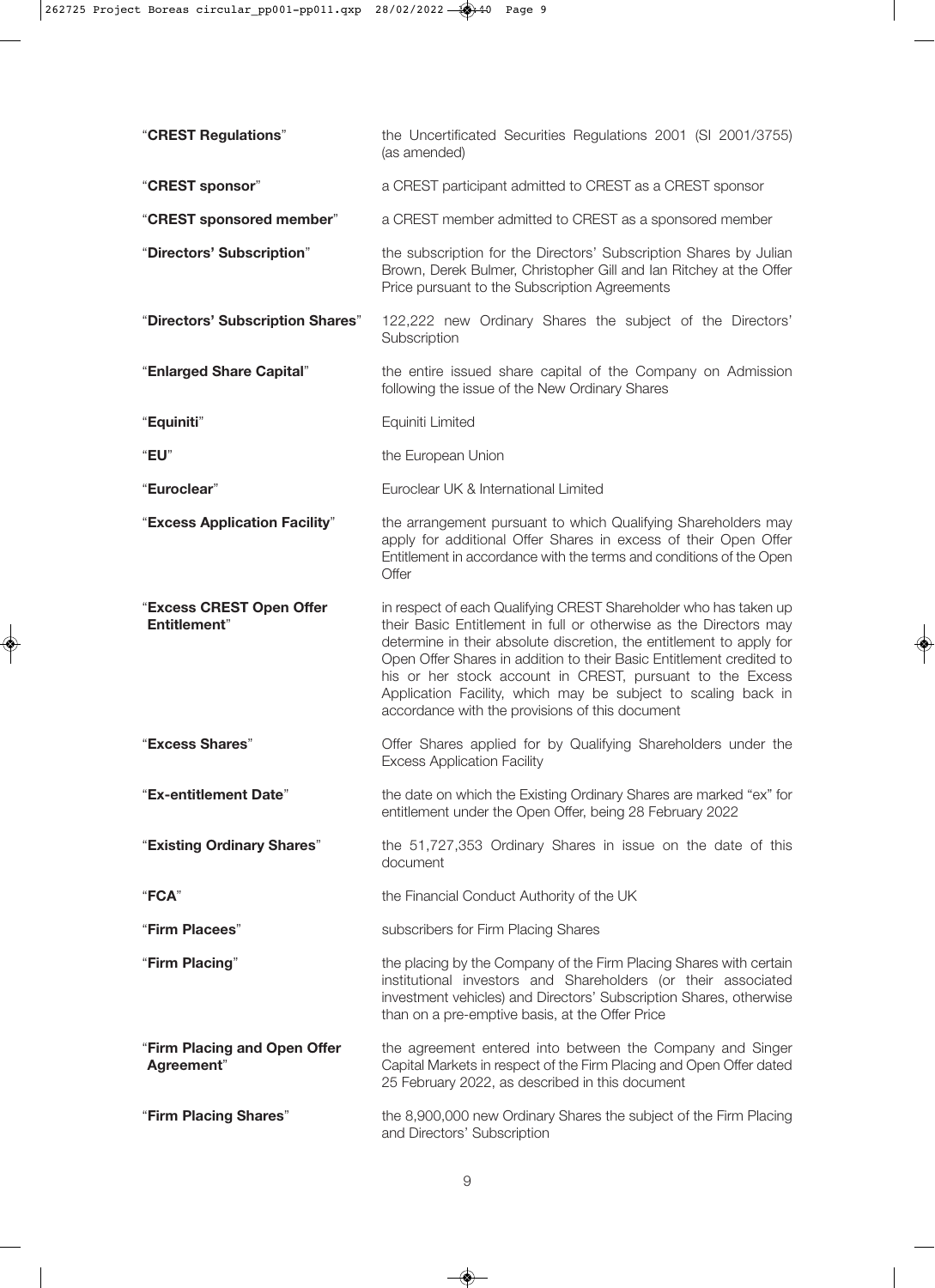| "Form of Proxy"                                 | the form of proxy for use in relation to the General Meeting enclosed<br>with this document                                                                                                                                                                                                                     |
|-------------------------------------------------|-----------------------------------------------------------------------------------------------------------------------------------------------------------------------------------------------------------------------------------------------------------------------------------------------------------------|
| "FSMA"                                          | Financial Services and Markets Act 2000 (as amended)                                                                                                                                                                                                                                                            |
| "General Meeting"                               | the General Meeting of the Company, convened for 10.00 a.m. on<br>16 March 2022 or at any adjournment thereof, pursuant to the<br>Notice of General Meeting                                                                                                                                                     |
| "Group"                                         | the Company and its subsidiaries                                                                                                                                                                                                                                                                                |
| "ISIN"                                          | International Securities Identification Number                                                                                                                                                                                                                                                                  |
| "London Stock Exchange"                         | London Stock Exchange plc                                                                                                                                                                                                                                                                                       |
| "Money Laundering Regulations"                  | Money Laundering Regulations 2007, the money laundering<br>provisions of the Criminal Justice Act 1993 and the Proceeds of<br>Crime Act 2002                                                                                                                                                                    |
| "New Ordinary Shares"                           | the Firm Placing Shares, the Offer Shares and the Directors'<br><b>Subscription Shares</b>                                                                                                                                                                                                                      |
| "Nominated Adviser" or "SCM<br><b>Advisory"</b> | Singer Capital Markets Advisory LLP, the Company's nominated<br>adviser                                                                                                                                                                                                                                         |
| "Notice of General Meeting"                     | the notice convening the General Meeting as set out at the end of<br>this document                                                                                                                                                                                                                              |
| "Offer Price"                                   | 45 pence per New Ordinary Share                                                                                                                                                                                                                                                                                 |
| "Offer Shares"                                  | The 2,249,015 new Ordinary Shares being made available to<br>Qualifying Shareholders pursuant to the Open Offer and Excess<br><b>Application Facility</b>                                                                                                                                                       |
| "Open Offer"                                    | the conditional invitation made to Qualifying Shareholders to apply<br>to subscribe for the Offer Shares at the Offer Price on the terms and<br>subject to the conditions set out in Part 3 "Terms and Conditions of<br>the Open Offer" of this document and, where relevant, in the<br><b>Application Form</b> |
| "Open Offer Entitlement"                        | the entitlement of Qualifying Shareholders to subscribe for Offer<br>Shares pursuant to the Open Offer                                                                                                                                                                                                          |
| "Ordinary Shares"                               | ordinary shares of one pence each in the capital of the Company                                                                                                                                                                                                                                                 |
| "Overseas Shareholders"                         | a Shareholder with a registered address outside the United Kingdom                                                                                                                                                                                                                                              |
| "Panel"                                         | the Panel on Takeovers and Mergers                                                                                                                                                                                                                                                                              |
| "Prospectus Rules"                              | the Prospectus Regulation Rules made in accordance with the<br>EU Prospects Directive 2003/71/EC as it forms part of domestic law<br>by virtue of the European Union (Withdrawal) Act 2018 in relation to<br>offers of securities to the public an admission of securities to trading<br>on a regulated market  |
| "Qualifying CREST Shareholders"                 | Qualifying Shareholders holding Existing Ordinary Shares in a CREST<br>account                                                                                                                                                                                                                                  |
| "Qualifying Non-CREST<br>Shareholders"          | Qualifying Shareholders holding Existing Ordinary Shares in<br>certificated form                                                                                                                                                                                                                                |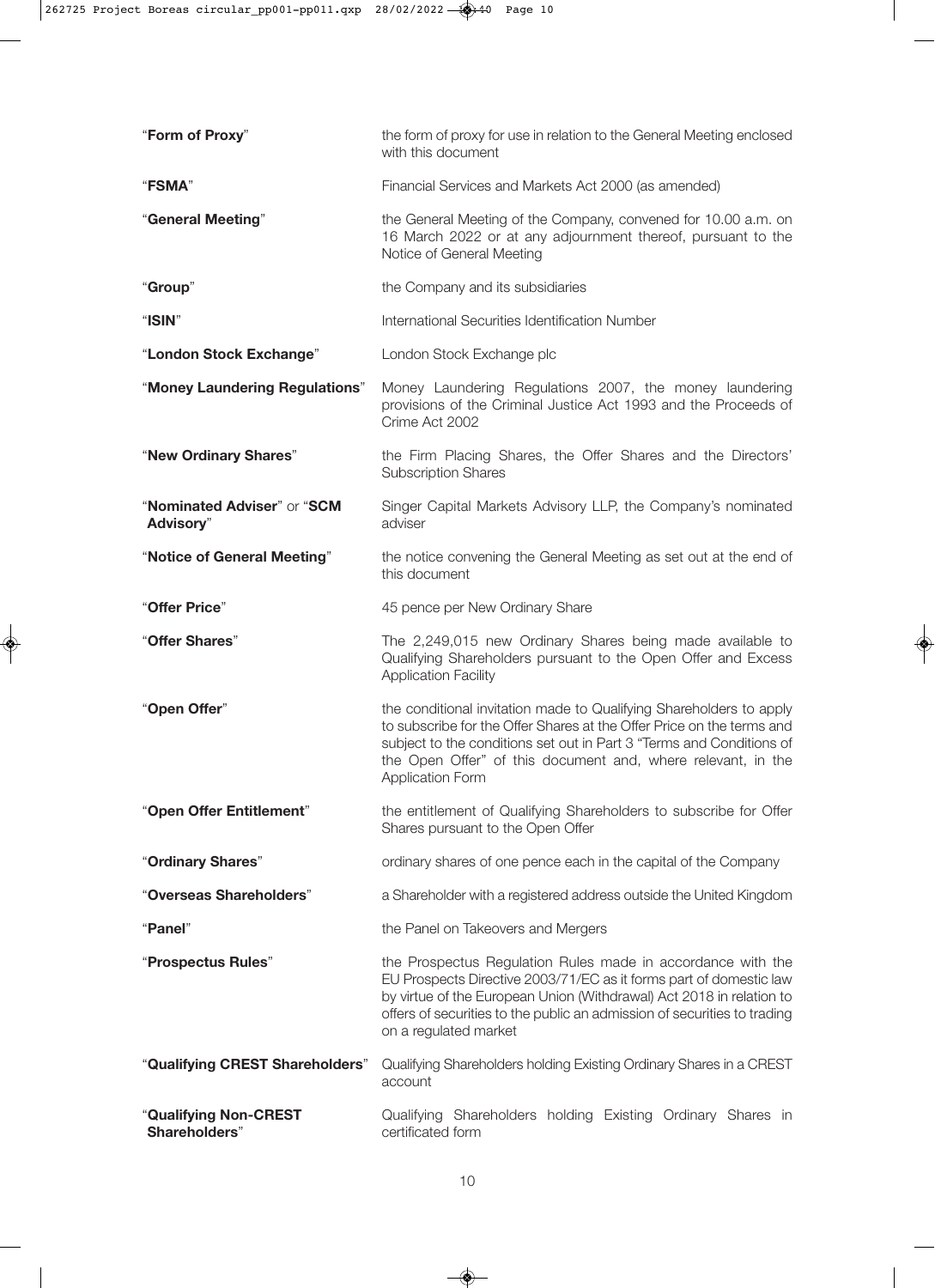| "Qualifying Shareholders"        | holders of Existing Ordinary Shares on the register of members of<br>the Company at the Record Date (but excluding any Overseas<br>Shareholder who has a registered address in the United States of<br>America or any other Restricted Jurisdiction)                                          |
|----------------------------------|-----------------------------------------------------------------------------------------------------------------------------------------------------------------------------------------------------------------------------------------------------------------------------------------------|
| "Receiving Agents"               | Equiniti                                                                                                                                                                                                                                                                                      |
| "Record Date"                    | 6.00 p.m. on 24 February 2022 in respect of the entitlements of<br>Qualifying Shareholders under the Open Offer                                                                                                                                                                               |
| "Regulatory Information Service" | has the meaning given in the AIM Rules for Companies                                                                                                                                                                                                                                          |
| "Resolutions"                    | the resolutions to be proposed at the General Meeting as set out in<br>the Notice of General Meeting                                                                                                                                                                                          |
| "Restricted Jurisdiction"        | the United States of America, Canada, Australia, Japan, New<br>Zealand and any other jurisdiction where the extension or availability<br>of the Firm Placing and Open Offer would breach any applicable law                                                                                   |
| "Singer Capital Markets"         | the Nominated Adviser and/or Broker and Bookrunner, as the<br>context requires                                                                                                                                                                                                                |
| "Securities Act"                 | US Securities Act of 1933 (as amended)                                                                                                                                                                                                                                                        |
| "Shareholders"                   | the holders of Existing Ordinary Shares                                                                                                                                                                                                                                                       |
| "Share Incentive Schemes"        | the Tekmar Group plc SAYE Plan, the Tekmar Group plc Retention<br>Plan, the Tekmar Group plc Long Term Incentive Plan and the<br>Tekmar Group plc Share Option Incentive Plan                                                                                                                 |
| "SIP"                            | Tekmar Group plc Share Incentive Plan                                                                                                                                                                                                                                                         |
| "SIP Trustee"                    | Equiniti Share Plan Trustees Limited in its capacity as trustee of the<br>Tekmar Group plc SIP Trust                                                                                                                                                                                          |
| "Subscription Agreement"         | the agreements between (i) the Company and Julian Brown; (ii) the<br>Company and Derek Bulmer; (iii) the Company and Christopher Gill;<br>and (iv) the Company and lan Ritchey relating to the Directors'<br>Subscription                                                                     |
| "Transaction"                    | the Firm Placing, Open Offer and the Directors' Subscription                                                                                                                                                                                                                                  |
| form"                            | "Uncertificated" or "Uncertificated recorded on the relevant register or other record of the Ordinary<br>Shares or other security concerned as being held in uncertificated<br>form in CREST, and title to which, by virtue of the CREST<br>Regulations, may be transferred by means of CREST |
| "United Kingdom" or "UK"         | the United Kingdom of Great Britain and Northern Ireland                                                                                                                                                                                                                                      |
| America" or "US"                 | "United States", "United States of the United States of America, its territories and possessions, any<br>state of the United States of America and the District of Columbia<br>and all areas subject to its jurisdiction                                                                      |
| "USE"                            | has the meaning given in paragraph 3.2(c) of Part 3 "Terms and<br>Conditions of the Open Offer" of this document                                                                                                                                                                              |
| "USE Instruction"                | has the meaning given in paragraph 3.2(c) of Part 3 "Terms and<br>Conditions of the Open Offer" of this document                                                                                                                                                                              |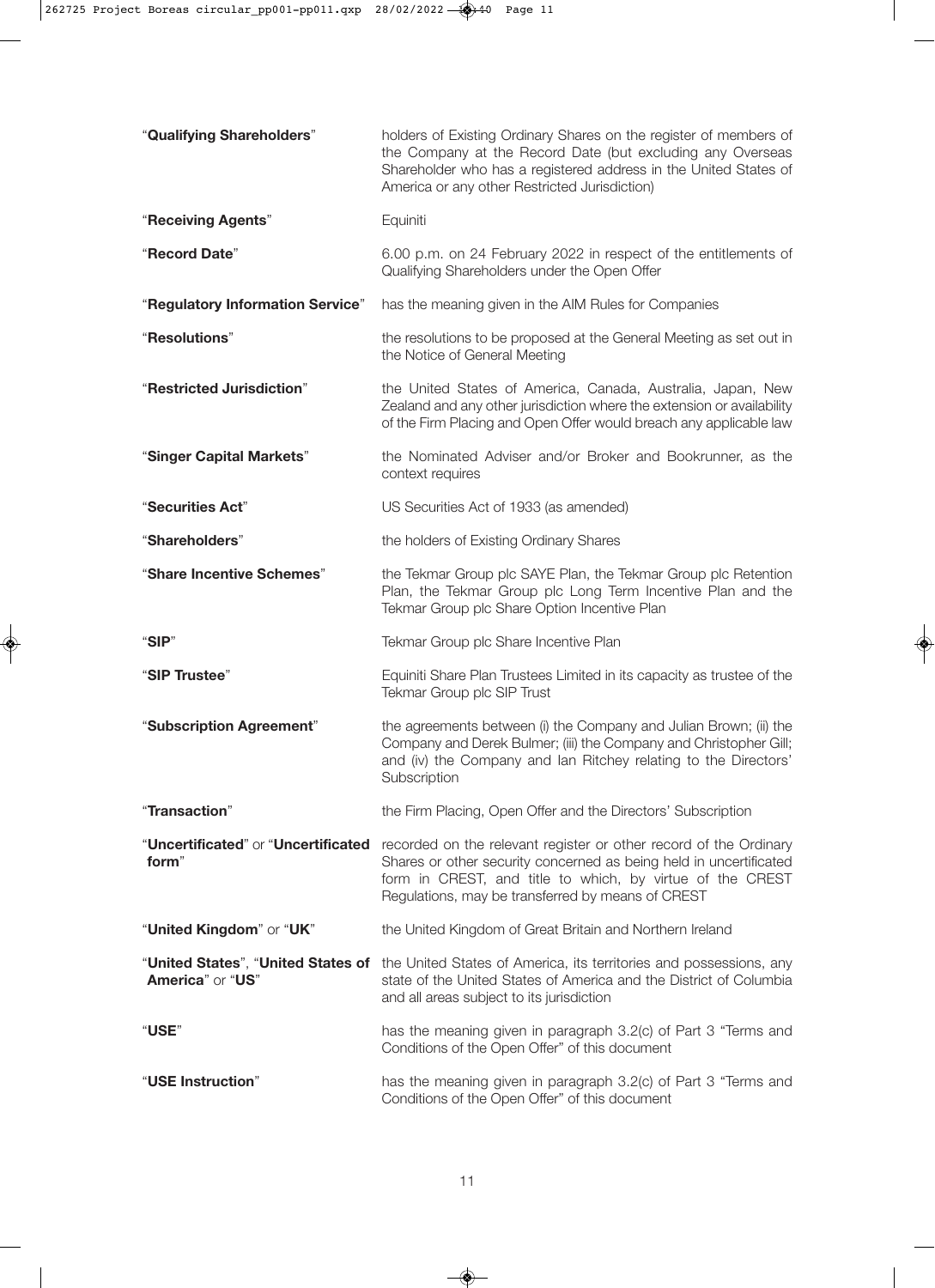#### **PART 1**

#### **LETTER FROM THE CHAIR**

# **TEKMAR GROUP PLC**

*(Incorporated in England and Wales with registered no. 11383143)*

Alasdair MacDonald – *Chief Executive Officer* **Innovation House** Innovation House Derek Bulmer – *Chief Financial Officer* Chief Chief Chief Chief Chief Chief Chief Chief Chief Chief Chief Chief Chief Chief Chief Chief Chief Chief Chief Chief Chief Chief Chief Chief Chief Chief Chief Chief Chief Chief C Julian Brown – Non-Executive Chair **Darlington, DL3 0UP** Christopher Gill – *Non-Executive Director* Ian Ritchey – *Non-Executive Director*

*Directors: Registered office:*

*For the attention of Shareholders and, for information only, the participants of the Share Incentive Schemes and the SIP*

28 February 2022

Dear Shareholder

### **Firm Placing of 8,900,000 New Ordinary Shares at 45 pence per share Open Offer of up to 2,249,015 New Ordinary Shares at 45 pence per share and Notice of General Meeting**

#### **1. Introduction**

The Company on 25 February announced a conditional Firm Placing to raise approximately £4 million by the issue and allotment by the Company of 8,900,000 Ordinary Shares at the Offer Price of 45 pence per Ordinary Share.

In addition, in order to provide Shareholders with an opportunity to participate in the proposed issue of new Ordinary Shares, the Company is providing all Qualifying Shareholders with the opportunity to subscribe at the Offer Price for an aggregate of up to 2,249,015 Offer Shares, to raise up to approximately £1 million, on the basis of 1 new Ordinary Share for every 23 Existing Ordinary Shares held by each Qualifying Shareholder.

The Open Offer provides Qualifying Shareholders with an opportunity to participate in the proposed issue of new Ordinary Shares whilst providing the Company with additional capital to invest in the business of the Group.

The Offer Price is at a premium of 7.1 per cent. to the closing middle market price of 42 pence per Existing Ordinary Share on 24 February 2022 (being the last practicable date before publication of this document).

The Firm Placing and Open Offer are conditional, among other things, upon Shareholders approving the Resolutions at the General Meeting that will grant to the Directors the authority to allot the New Ordinary Shares and the power to disapply statutory pre-emption rights in respect of the New Ordinary Shares. The Resolutions are contained in the Notice of General Meeting at the end of this document. Admission is expected to occur no later than 8.00 a.m. on 17 March 2022 or such later time as Singer Capital Markets and the Company may agree (being no later than 8.00 a.m. on 30 March 2022). The Firm Placing and Open Offer are not underwritten.

It is proposed that the net proceeds of the Transaction will be used to fund the Company's R&D and technology roadmap, provide working capital headroom to support new contract deployment, invest in operational efficiency improvements, and to strengthen the Company's balance sheet, providing greater cash headroom and competitive advantage as the business transitions to sustained profitable growth in the future.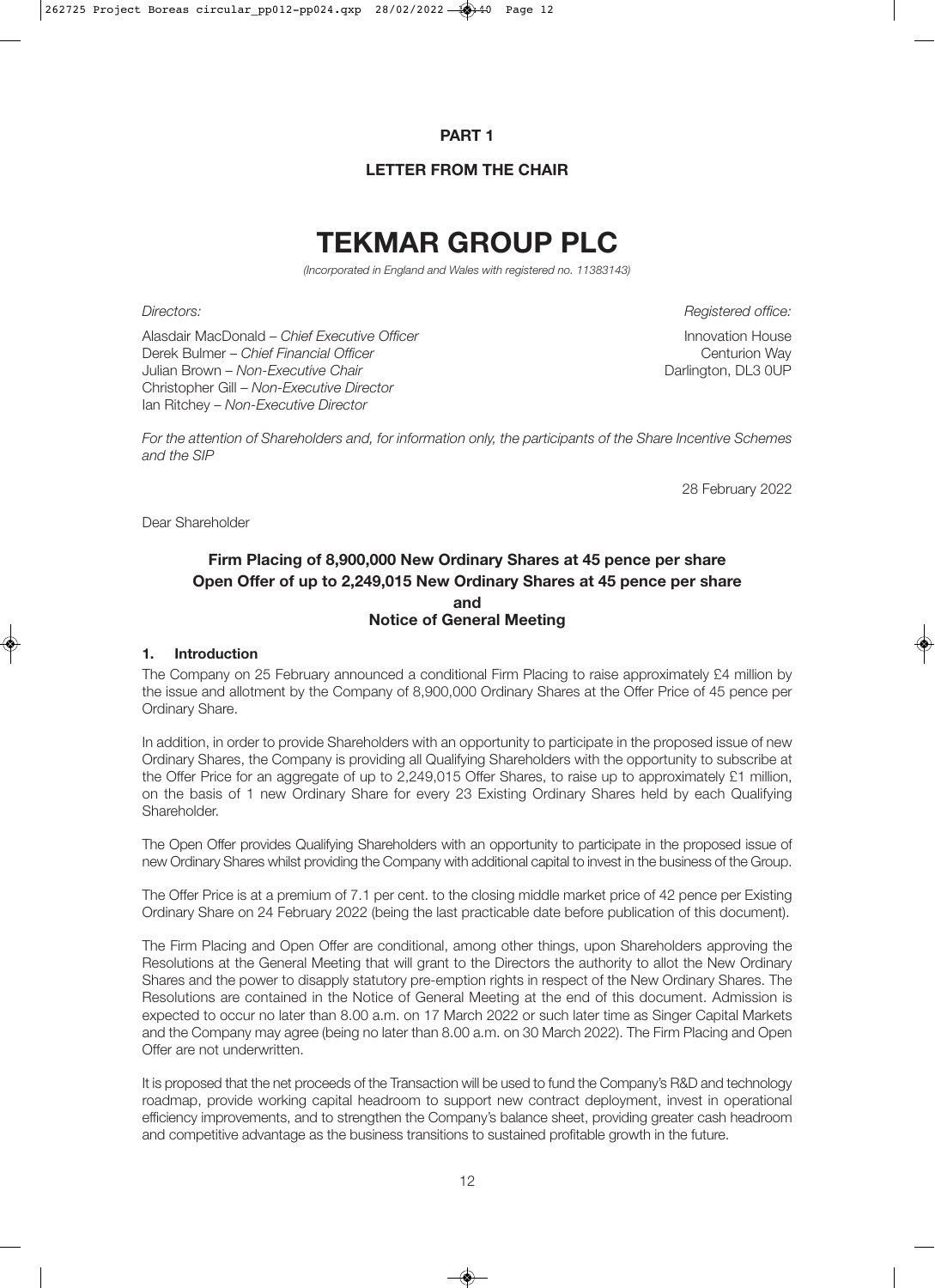Further details of the intended use of the net proceeds of the Transaction can be found in paragraph 5 below.

The purpose of this document is to explain the background to and reasons for the Firm Placing and Open Offer, the use of proceeds, the details of the Firm Placing and Open Offer and to recommend that Shareholders vote in favour of the Resolutions.

#### **2. Background to, and reasons for, the Firm Placing and Open Offer**

#### *Overview*

Tekmar was admitted to trading on AIM in June 2018 with a strategy to build on its significant opportunity within the global offshore energy markets by broadening and strengthening its portfolio of market leading subsea protection products and services, including through acquisitions. In the 18 months following its IPO, Tekmar built on its market leading position in supplying cable protection systems to the world's offshore wind farms through the acquisitions of Subsea Innovation in September 2018, Ryder Geotechnical in March 2019 and Pipeshield in October 2019. These acquisitions diversified the Group's offering across its core markets, brought complementary technology and intellectual property to the Group and provided access to new markets, territories and clients.

#### *Coveted Customer Base*

Tekmar assists its customers through de-risking projects, solving engineering challenges, improving safety and lowering project costs. Tekmar has a diverse range of high quality customers including:

- l Energy Companies, where Tekmar reduces the Levelised Cost of Energy (**"LCoE"**) over the project lifecycle;
- l Tier 1 Contractors, where Tekmar reduces installation time, manages risk and supports the transition to the offshore wind market; and
- l Manufacturers, where Tekmar ensures the customers' assets are protected.

#### *Covid-19*

The Group entered 2020 with a balanced commercial proposition in line with its strategic priorities. This momentum was tempered early in the year by the disruption caused by the emerging coronavirus outbreak in China, an important market for the Group. The pandemic subsequently caused significant disruption to the Group over the following two years.

The protracted impact of the pandemic has to some extent masked the importance of the acquisitions the Company has made in strengthening the foundations of Tekmar, building on its 36 years of industry experience in the challenging and complex subsea and offshore environment. Tekmar Group now employs some 170 employees across five group companies and operates out of 18 locations worldwide, including its own offices and facilities and partner representation.

#### *Five Year Strategic Plan*

In 2020, Alasdair MacDonald assumed the role of CEO, and, alongside working with the management team to navigate the challenges of the pandemic, established a refocused strategic plan for the Group in order that the business could realise its full potential. The plan focused on strengthening Tekmar's value proposition as an engineering solutions-led business that offered integrated and differentiated products and services to its global customer base. The initial focus of the strategic plan was to embed a more efficient and simplified structure and in July 2021, the Company announced its longer term ambition (the **"Strategic Plan"** or **"Plan"**) which can be summarised as follows:

- l Build on the Company's strong foundations and double revenue organically within the next five years, from the FY20 revenue run-rate of £40 million;
- Improve profitability and cash generation;
- l Expand and deepen the capability offered to customers by both strengthening Tekmar's core offering and diversifying in to adjacent products markets and services where its technology, expertise and service level will resonate strongly;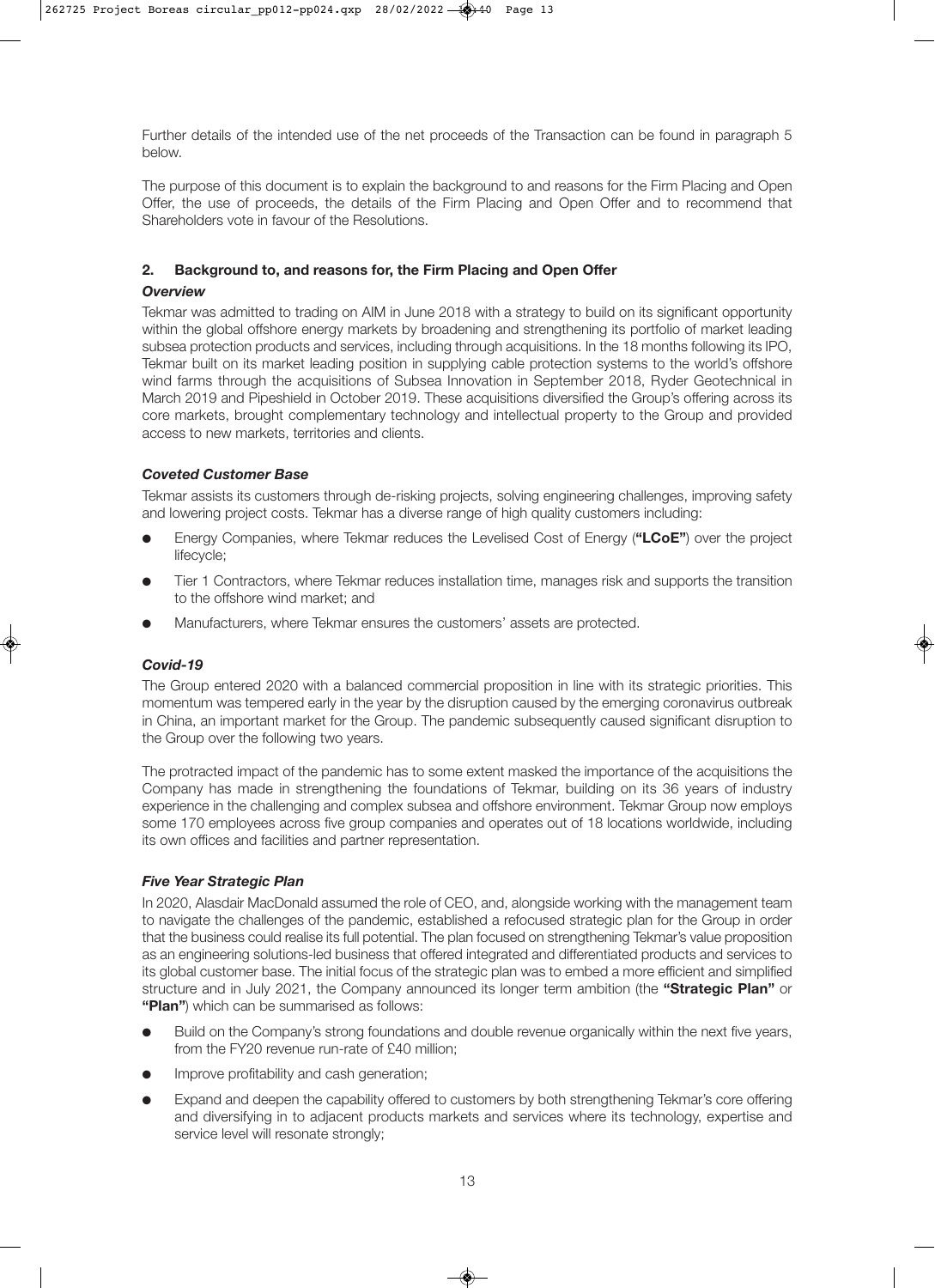- Focus the business on clear growth initiatives to diversify revenue mix into attractive growth and high value opportunities;
- l Build Adjusted EBITDA to a sustainable mid-to-high teens percentage margin in the later years of the Plan; and
- Achieve stronger cashflow to support investment and fund complementary bolt-on acquisitions.

#### *Strengthening Technology Roadmap*

A critical element of Tekmar's strategy to capitalise on its growth opportunities is disciplined investment in innovation and applied engineering to future-proof the technology offering and anticipate the evolving needs of the customer indemanding and challenging offshore environments. The Group's technology road-map supports the organic growth plan, with disciplined investment across a rolling programme of key initiatives:

| <b>Completed:</b> | Hadrian<br>(software solution) | AgileDat<br>(software solution) | Super-Mat<br>(product)<br>engineering) | Grouting<br>Division                                |                 |
|-------------------|--------------------------------|---------------------------------|----------------------------------------|-----------------------------------------------------|-----------------|
| Ongoing:          | Wear testing (CPS)             | Condition<br>Monitoring (CPS)   | Remedial<br><b>Solutions</b>           | $ABR -$<br>Advanced<br>Bend<br>Restrictor<br>Design | <b>Buoyancy</b> |
| <b>Planned:</b>   | <b>Floating Wind</b>           | Predictive Wear<br>Modelling    | Generation<br>11 CPS                   |                                                     |                 |

#### **3. High Exposure to Rapidly Growing Markets**

Importantly, the Company's growth strategy set out in paragraph 2 above is aligned with the compelling growth trends in Tekmar's core offshore energy markets, which supports significant growth opportunities across the business:

#### *Offshore Wind Farm market trends*

Industry analysts are forecasting over 200GW of new offshore wind capacity is due to come online or enter construction globally by 2030. For reference, this represents a five-fold increase on the approximately 41GW of installed capacity that has been built over the last 31 years. Tekmar has visibility on over 300 projects planned for construction by 2030. Of the 35GW currently under construction or where the Final Investment Decision ("FID") has been made, China has the most under construction with 14GW, a market where Tekmar has an established commercial presence, through its Shanghai based subsidiary. Of the additional 168GW expected to enter construction by 2030, 27GW is in the US, 23GW is in China and 19GW is in the UK. Tekmar's commercial presence is well aligned with these territories, including through Tekmar's partnership agreement with Deepwater Buoyancy in the US.

The Dogger Bank offshore wind farm, located in the UK and set to be the world's largest offshore wind farm is an example of the opportunities this global industry investment represents for Tekmar. Tekmar has been awarded a contract to supply the first two phases (Dogger Bank A&B), representing 2.4GW of planned installed capacity combined, with a customer option for the third phase (Dogger Bank C), representing an additional 1.2GW of planned installed capacity. In addition to the recent award of the Dogger Bank contract, the Company has visibility over a number of large offshore wind projects (projects with installed capacity in excess of 1GW) which are seen as high probability for offshore and will commence in 2023 to 2028. There are nine such major projects identified by the Company, with a total capacity of 12.1GW and which span across multiple geographies including the USA, UK & Taiwan. In addition, there are a significant number of projects below this 1GW threshold as well.

Energy markets are transforming as countries, companies, financial institutions and society more broadly align themselves to the purpose of the United Nation's global coalition for net-zero emissions by 2050. Recent landmark activity by governments includes the Scotwind auctions in January 2022, with seabed rights offered for 17 offshore wind projects and 25GW of total capacity. Floating offshore wind was an important part of the capacity mix for the auction and highlights how this type of complex installation is moving closer to the near-term construction horizon.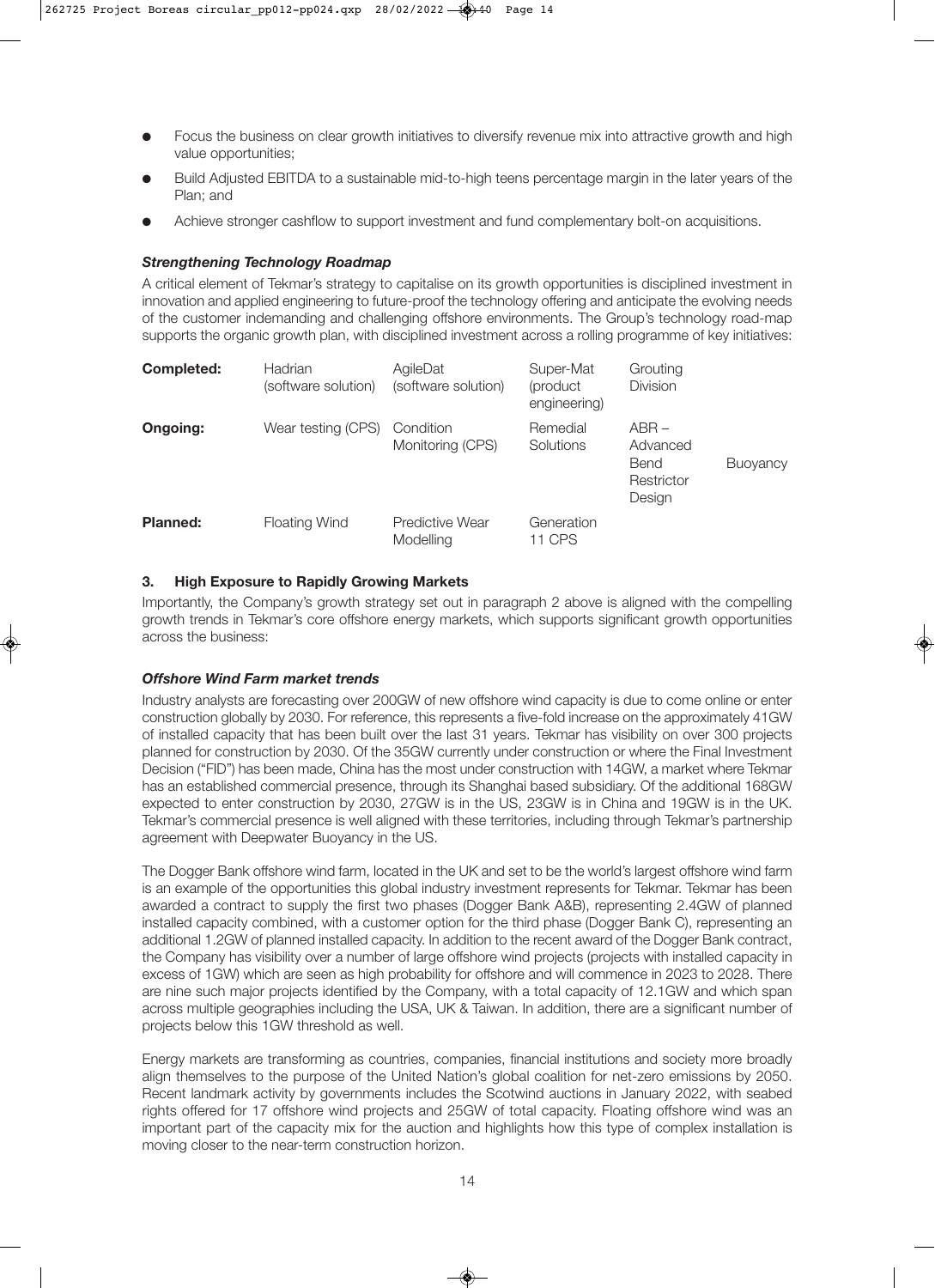#### *Offshore Wind Farm Operations and Maintenance ("O&M") market trends*

The Company outlined, as part of the Strategic Plan, the opportunity to expand into the growing offshore wind O&M market. As the offshore wind market scales up and matures, it provides a significant growth opportunity for Tekmar to expand its involvement across the project lifecycle, supporting installed assets over the twenty to thirty years of their typically planned operational use. This is a key strategic initiative for the business and is a natural extension of its offering to a common customer base, leveraging Tekmar's technology and industry track record. The O&M market opportunity is aligned with Tekmar's focus as an engineering-solutions led business, where it can solve customer's engineering challenges by optimising and de-risking their installations and providing engineering support through the extended life-cycle of the asset. Tekmar is actively involved in this space since 2019 and in FY2021, delivered a significant offshore O&M project to provide remedial services and technology for an operational offshore wind farm in the UK. With the global O&M market valued at £8.9 billion per year by 2030, the UK market valued at £1.3 billion per year by 2030 and with 80 new projects to be sanctioned in 2022, there is a significant growth opportunity for Tekmar.

#### *Offshore Infrastructure market trends*

The offshore infrastructure market complements Tekmar's offshore wind capability, providing a balanced portfolio and the opportunity for Tekmar to support clients in their energy transition strategy. The broader offshore energy market is a mature and important market for Tekmar, with offshore oil and gas investment expected to increase from \$112 billion in 2022 to \$142 billion by 2030, alongside the industry's transition to cleaner energy technologies.

#### **4. Strategic Execution**

The Company highlighted at its Capital Markets Day ("CMD") in July 2021 that delivery of the strategy would involve a transition period for the business through 2022, as management prepared the business for significant growth in order book, which the Directors anticipate flowing through to sustained revenue and profit growth from FY23 onwards. Notwithstanding the challenges of the current market environment, the Board's view on the trajectory of growth in the market remains very positive over the mid-to long term, supporting the Strategic Plan. This view is supported by visibility on planned offshore wind construction projects, with over 200GW of new capacity by 2030, and by broader market indicators and industry analysis. A summary of the key industry analysis is provided in the markets trends related commentary above.

The Board is greatly encouraged by the progress the business is making in executing on the Strategic Plan. The priority for the Board is to support management in the ongoing delivery of the Plan, to capitalise on the growth opportunities and support the operational efficiency improvements that the Board believes presents a compelling and clear path to the sustained improvement in profitability. It is also conscious that the business continues to operate in a market environment where the challenges of the pandemic have not yet abated. This has created pressure on companies operating across the offshore energy supply chain and the Board recognises that a clear advantage of strengthening the Group's balance sheet is to strengthen Tekmar's relative commercial and competition position.

#### *Gross Margin Expansion Plan*

As part of bridging the Company's financial ambitions under its Strategic Plan, the Directors see an opportunity to improve gross margin from the 24 per cent. margin the business delivered in 2021 to a target of approximately 35 per cent., which represents a return to the gross margin percentage for the Group in FY2019. A broad range of levers support this gross margin opportunity which can be grouped under three categories:

- l the unwind of margin pressures which have lowered historical margin. This includes the de-risking of legacy fixed price contracts, the unwind of the recent cost inflation pressures across the industry supply chain, which continues to be a factor in the industry, and the evolution of the Group's cable protection system strategy;
- l the positive effect of the business improvement initiatives highlighted above, including better project controls, more consistent execution and improved management of commercial risk; and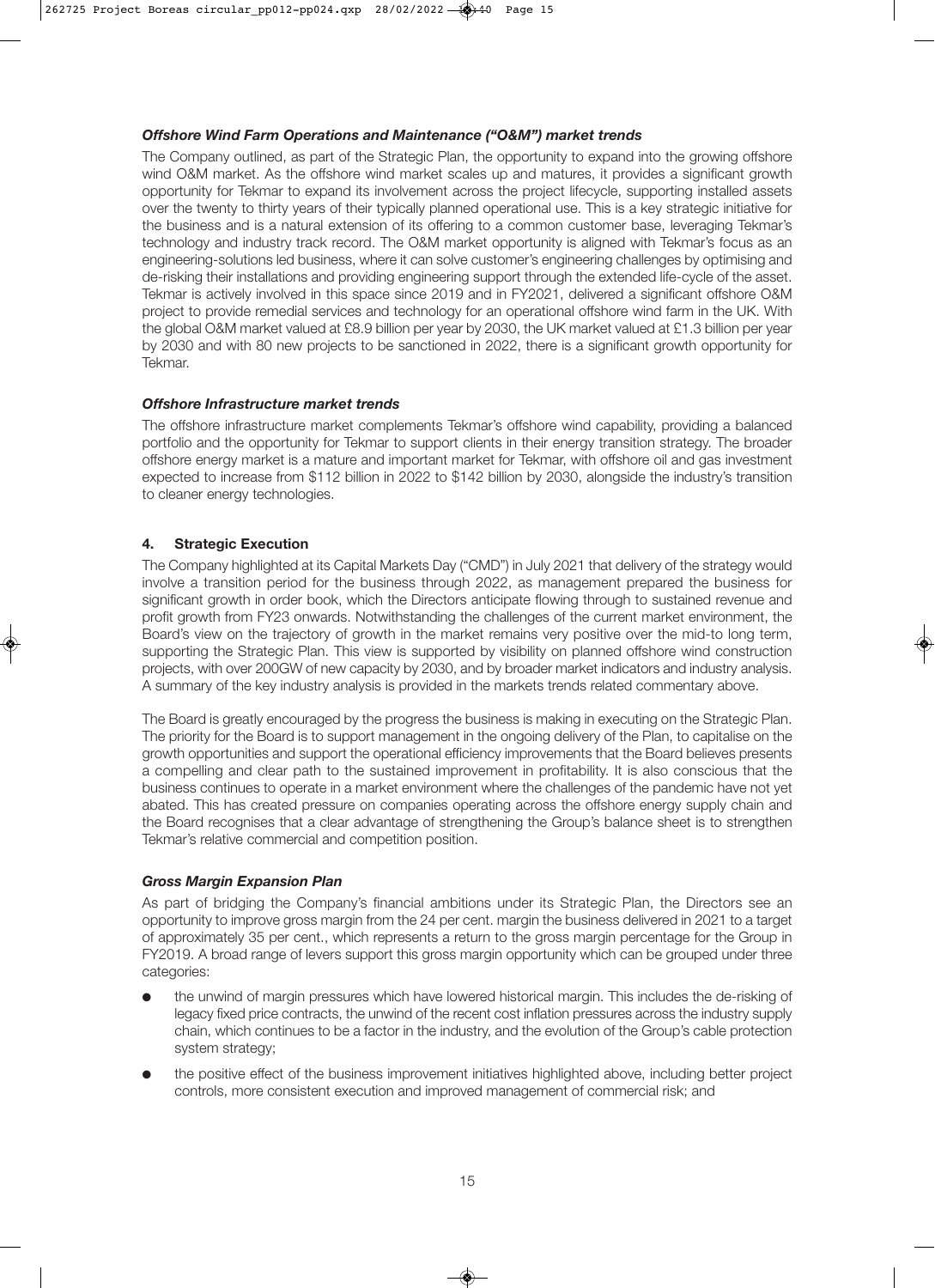l margin improvement linked to the Group's specific growth initiatives, including the value of the Group's technology differentiation, the O&M opportunity and the operational gearing benefit of revenue growth and a relatively stable cost-base.

Management has summarised the broad range of levers supporting the gross margin improvement opportunity and estimated the incremental benefit across these levers on the following diagram. In setting the target at 35 per cent., management is looking at the opportunity in aggregate and recognises the contribution of specific initiatives may not reflect the estimates provided.



#### **5. Reasons for the Transaction and Use of Proceeds**

The Directors believe that the Transaction supports the delivery of the Strategic Plan as the business transitions to sustained profitable growth, alongside strengthening the balance sheet as the industry recovers from the disruption caused by the pandemic.

It is proposed that the net proceeds will be used to:

- **•** provide working capital headroom to support new contract deployment;
- **.** invest in operational efficiency improvements:
- fund the Company's R&D and technology roadmap; and
- **•** strengthen the Company's balance sheet.

#### **6. Audited final results for the 18 month period to 30 September 2021**

On 25 February 2022, the Company announced its audited final results for the 18 month period to 30 September 2021. As previously reported and owing to the Covid pandemic, this was a challenging financial period for the Company. This was reflected in the revenue outturn for the period of £47.0 million (FY20: £40.9 million), with the last 12 months' revenue to September 2021 of approximately £32 million, effectively a fall of 22 per cent. on FY20 revenue. Further, cost pressures and inefficiencies driven by lower volumes, supply chain and logistics matters, plus a more challenging operating environment under Covid restrictions has seen gross profit margin fall from 30.0 per cent. for the prior period to 24.0 per cent. for FY21. As a result, Adjusted EBITDA for the period was a loss of £(2.1) million (FY20: profit of £4.7 million).

A copy of the Results Statement is available to view on the Company's website: https://investors.tekmar.co.uk/investors/reports-and-presentations/.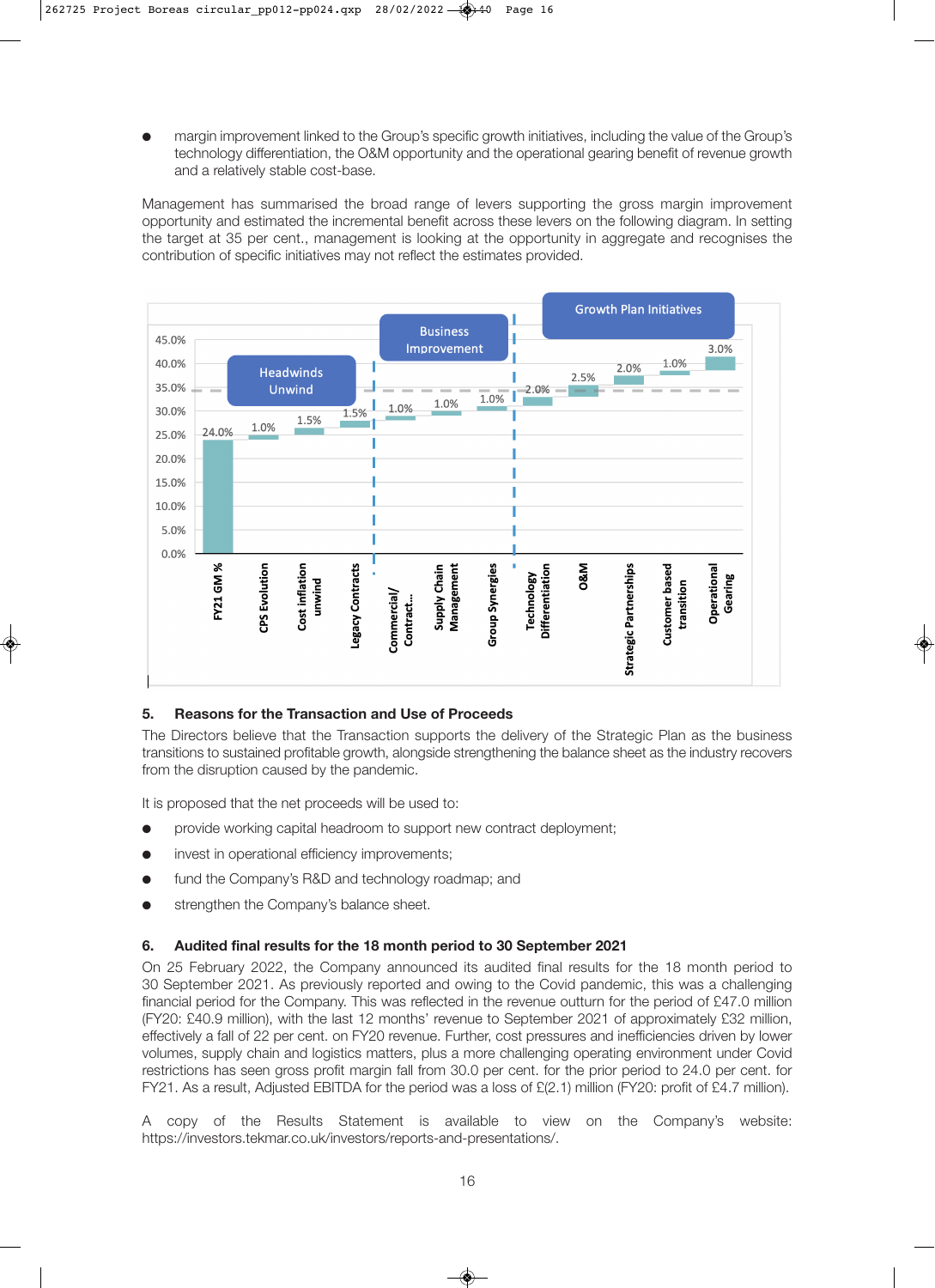#### **7. Current trading and prospects**

#### *Recent contract momentum and pipeline*

The Company announced its results for the 18-month period to 30 September 2021 on 25 February 2022. A central message of these results is that the strategy is working and Tekmar is delivering on the priorities it has set out to transition the business to a trajectory of sustained profitable growth. When management set out the Strategic Plan, it highlighted there would be a transition period for the business extending through 2022 as the new leadership team embedded its strategy to reposition the business and the impact of lower volumes as the industry continued to experience the effects of COVID-19.

In announcing its results for FY21, the Company referenced the following contract awards highlighting the strategy in action in terms of diversification, regional expansion and the value to customers of Tekmar's integrated offering:

- significant ongoing O&M project supporting UK offshore wind farm;
- contract award for Dogger Bank offshore wind farm;
- $\bullet$  integrated subsea scour protection contract worth in excess of £4m;
- contract award for offshore wind farm in Baltic Sea:
- regional expansion in Marine Civils and the largest ever Tekmar Group contract award (announced January 2022); and
- l approximately £7 million of revenue in China in FY21 currently the leading offshore wind market.

These contract awards and related pipeline activity highlight a healthy level of forward visibility, with the Company reporting an order book at the end of December 2021 of £20.3 million, which is the highest order book value the Company has reported since its admission to AIM. This order book helps to support a broader pipeline of opportunity which the Company estimates to be in the region of £100 million. In addition to the £20.3 million order book, the Company estimates visible projects at advanced bid and bid stage to be in the region of £25 million, with the remainder representing a reasonable level of visibility through typical run-rate activity the Company expects to see and visible projects which have not yet reached the bid stage.

#### *Outlook*

As the Company highlighted in its trading update on 21 October 2021, the dislocation to global trade flows continues to act as a near-term headwind across the industry. However, whilst Tekmar is not immune to these industry-wide pressures, and it is difficult to assess when these pressures will abate, the Board is greatly encouraged by the operational progress the Company is making towards delivering its strategic goals announced at the 2021 CMD.

The Company has announced a number of significant contract wins over the course of the last six months, highlighting the progress the Company is making towards diversification and regional expansion, and reinforcing Tekmar's leading position as a trusted partner to customers. Of particular note is the partnership with DEME Offshore, announced in December 2021, contracting Tekmar to design, manufacture and supply Cable Protection Systems (CPS) for the Dogger Bank Wind Farm, which is set to become the world's largest offshore wind farm by capacity.

These recent contract wins highlight the commercial momentum which has developed across the business, demonstrating that customers are recognising the value of Tekmar's integrated solutions and services and engineering focus. This momentum is particularly important in the current financial year, as the Board aims to complete the transition period in FY22, ahead of restoring sustained profitable growth, achieving margin improvement and broadening the Company's growth strategy to strengthen its position in FY23 and beyond.

In terms of financial performance for the current year, the Board expects revenues for the 12 months to 30 September 2022 to be ahead of the 12-month equivalent of approximately £32m for the period to 30 September 2021, and for revenues to be strongly weighted to the second half of the financial year. Management's visibility on this weighting is supported by a number of significant secured project awards which are expected to contribute materially to revenues for the second half of 2022. This includes, *inter alia*, the USD 10 million contract announced in January 2022, the bulk of which is planned to be delivered in the second half of FY22, in addition to meaningful contributions from the Dogger Bank project, opportunities in China and two further O&M contracts the Group has been awarded through its Subsea Innovation business.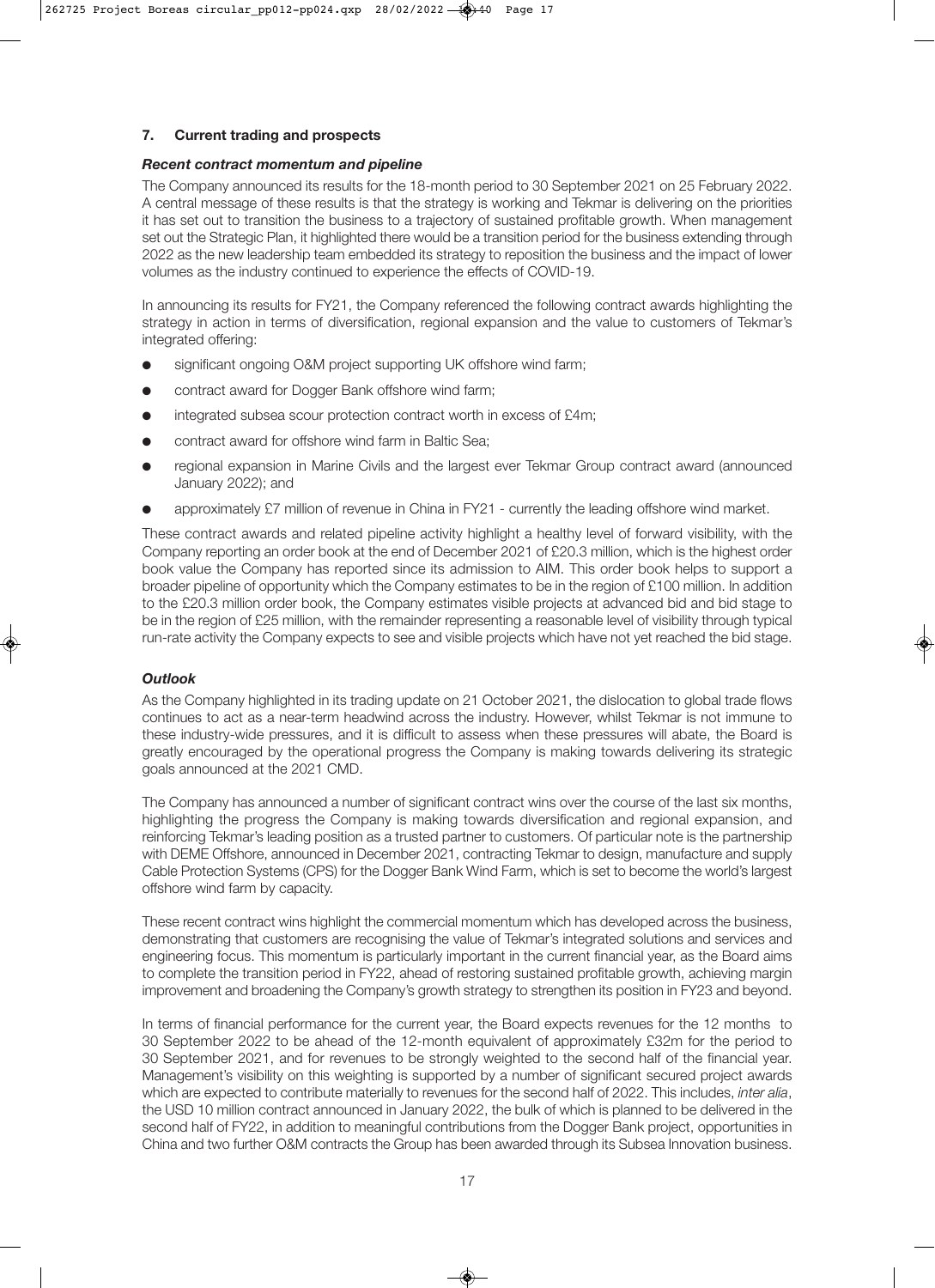#### **8. Information on the Firm Placing and Open Offer**

#### *Details of the Firm Placing*

The Company has conditionally raised £4 million before expenses through the Firm Placing of 8,900,000 Firm Placing Shares at the Offer Price to the Firm Placees.

The Firm Placing is conditional, among other things, upon:

- (i) the passing of all of the Resolutions;
- (ii) the Firm Placing and Open Offer Agreement becoming or being declared unconditional in all respects and not having been terminated in accordance with its terms prior to Admission; and
- (iii) Admission becoming effective by no later than 8.00 a.m. on 17 March 2022 or such later time, being not later than 8.00 a.m. on 30 March 2022, as Singer Capital Markets and the Company may agree.

If any of the conditions are not satisfied, the New Ordinary Shares will not be issued and all monies received from the Firm Placees and Qualifying Shareholders will be returned to them (at the Firm Placees' and Qualifying Shareholders' risk and without interest) as soon as possible thereafter.

The Firm Placing Shares are not subject to clawback.

The Firm Placing Shares (and the Offer Shares) will be issued free of all liens, charges and encumbrances and will, when issued and fully paid, rank *pari passu* in all respects with the Existing Ordinary Shares, including the right to receive all dividends and other distributions declared, made or paid after the date of their issue.

Application will be made to the London Stock Exchange for the Admission of the New Ordinary Shares to trading on AIM. On the assumption that, among other things, the Resolutions are passed, it is expected that Admission will occur and that dealings will commence at 8.00 a.m. on 17 March 2022 at which time it is also expected that the Firm Placing Shares will be enabled for settlement in CREST.

#### *Details of the Open Offer*

The Company is proposing to raise up to approximately £1 million before expenses pursuant to the Open Offer. A total of 2,249,015 new Ordinary Shares are available to Qualifying Shareholders pursuant to the Open Offer at the Offer Price, payable in full on acceptance. Any Offer Shares not subscribed for by Qualifying Shareholders will be available to Qualifying Shareholders under the Excess Application Facility. The balance of any Offer Shares not subscribed for under the Excess Application Facility will not be available to Firm Placees under the Firm Placing.

Qualifying Shareholders may apply for Offer Shares under the Open Offer at the Offer Price on the following basis:

#### **1 Offer Share for every 23 Existing Ordinary Shares**

and in such proportion for any number of Existing Ordinary Shares held on the Record Date.

Entitlements of Qualifying Shareholders will be rounded down to the nearest whole number of Offer Shares. Fractional entitlements which would otherwise arise will not be issued to the Qualifying Shareholders but will be aggregated and made available under the Excess Application Facility. The Excess Application Facility enables Qualifying Shareholders to apply for Excess Shares in excess of their Open Offer Entitlement. Not all Shareholders will be Qualifying Shareholders. Shareholders who are located in, or are citizens of, or have a registered office in certain overseas jurisdictions will not qualify to participate in the Open Offer. The attention of Overseas Shareholders is drawn to paragraph 6 of Part 3 "Terms and Conditions of the Open Offer" of this document.

Valid applications by Qualifying Non-CREST Shareholders will be satisfied in full up to their Open Offer Entitlements as shown on the Application Form. Applicants can apply for less or more than their entitlements under the Open Offer but the Company cannot guarantee that any application for Excess Shares under the Excess Application Facility will be satisfied as this will depend in part on the extent to which other Qualifying Shareholders apply for less than or more than their own Open Offer Entitlements. The Company may satisfy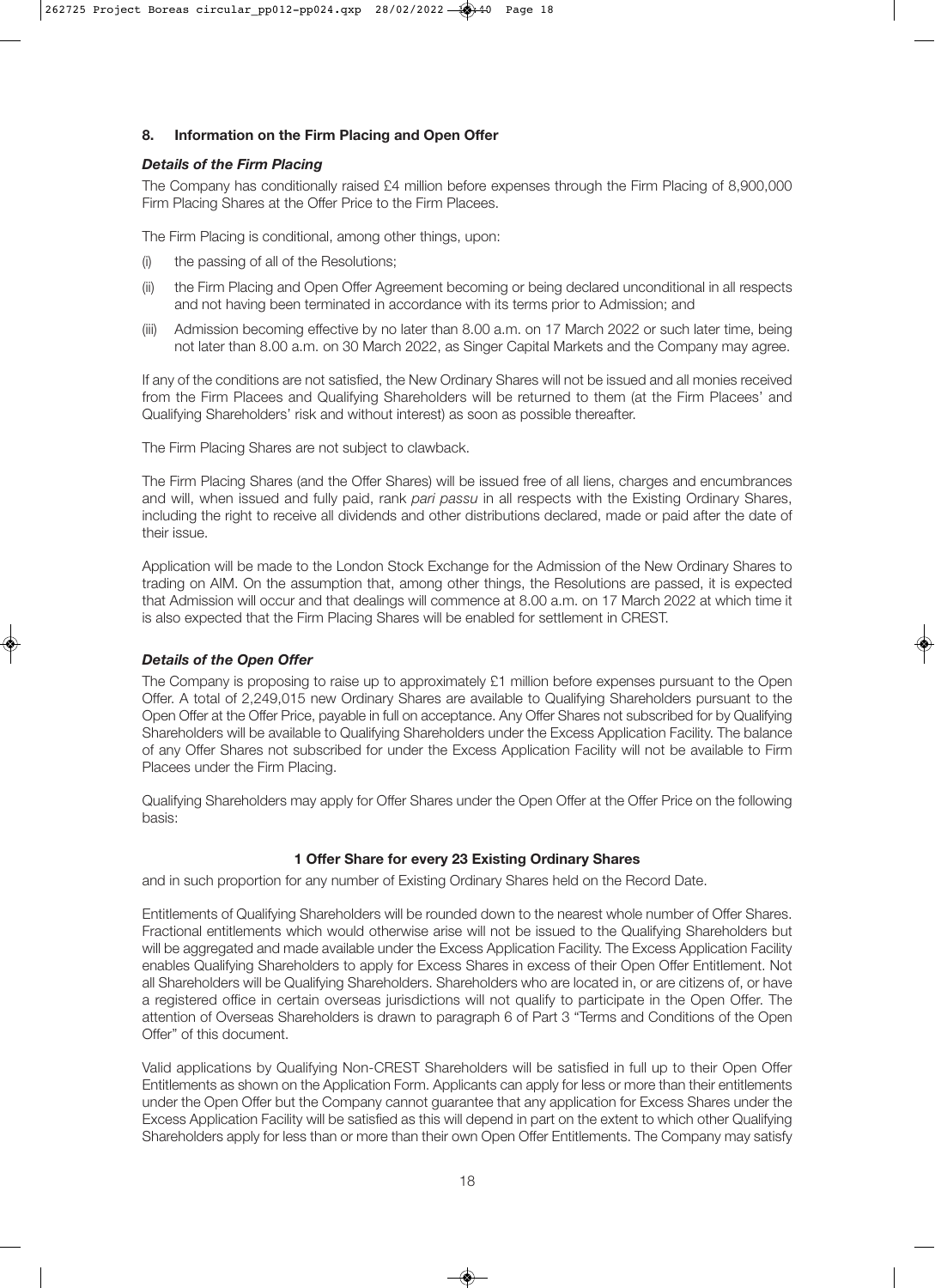valid applications for Excess Shares of applicants in whole or in part but reserves the right not to satisfy any excess above any Open Offer Entitlement. The Board may scale back applications made in excess of Open Offer Entitlements *pro rata* to the number of excess shares applied for by Qualifying Shareholders under the Excess Application Facility or otherwise deal with such applications in their absolute discretion.

Application has been made for the Open Offer Entitlements to be admitted to CREST. It is expected that such Open Offer Entitlements will be credited to CREST on 1 March 2022. The Open Offer Entitlements will be enabled for settlement in CREST until 11.00 a.m. on 14 March 2022. Applications through the CREST system may only be made by the Qualifying CREST Shareholder originally entitled or by a person entitled by virtue of *bona fide* market claims. The Offer Shares must be paid in full on application. The latest time and date for receipt of completed Application Forms or CREST applications and payment in respect of the Open Offer is 11.00 a.m. on 14 March 2022.

#### **Qualifying Shareholders should note that the Open Offer is not a rights issue and therefore the Offer Shares which are not applied for by Qualifying Shareholders will not be sold in the market for the benefit of the Qualifying Shareholders who do not apply under the Open Offer. The Application Form is not a document of title and cannot be traded or otherwise transferred.**

Further details of the Open Offer and the terms and conditions on which it is being made, including the procedure for application and payment, are contained in Part 3 "Terms and Conditions of the Open Offer" of this document and on the accompanying Application Form.

The Open Offer is conditional on the Firm Placing becoming or being declared unconditional in all respects and not being terminated before Admission (as the case may be). The principal conditions to the Firm Placing are:

- (a) the passing of all of the Resolutions at the General Meeting;
- (b) the Firm Placing and Open Offer Agreement having become unconditional; and
- (c) Admission becoming effective by no later than 8.00 a.m. on 17 March 2022 or such later time (being no later than 8.00 a.m. on 30 March 2022) as Singer Capital Markets and the Company may agree.

Accordingly, if these conditions are not satisfied or waived (where capable of waiver), the Open Offer will not proceed and the Offer Shares will not be issued and all monies received by Equiniti Limited will be returned to the applicants (at the applicants' risk and without interest) as soon as possible thereafter. Any Open Offer Entitlements admitted to CREST will thereafter be disabled.

The Offer Shares (and the Firm Placing Shares) will be issued free of all liens, charges and encumbrances and will, when issued and fully paid, rank *pari passu* in all respects with the Existing Ordinary Shares, including the right to receive all dividends and other distributions declared, made or paid after the date of their issue.

The Existing Ordinary Shares are admitted to trading on AIM. Application will be made to the London Stock Exchange for the admission of the Offer Shares to trading on AIM. It is expected that Admission will occur and that dealings will commence at 8.00 a.m. on 17 March 2022 at which time it is also expected that the Offer Shares will be enabled for settlement in CREST.

#### **9. Related Party Transactions**

Schroders Investment Management (**"Schroders"**) has agreed to subscribe for 3,911,110 Firm Placing Shares. As at the date of this document, so far as the Company is aware, Schroders holds 9,655,139 Existing Ordinary Shares representing approximately 15.4 per cent. of the Existing Ordinary Shares. As such, Schroders is a substantial shareholder of the Company and its participation in the Placing is a related party transaction pursuant to AIM Rule 13 of the AIM Rules for Companies. The Directors consider, having consulted with the Company's nominated adviser, SCM Advisory, that the terms of Schroders' participation in the Firm Placing are fair and reasonable insofar as the Shareholders are concerned.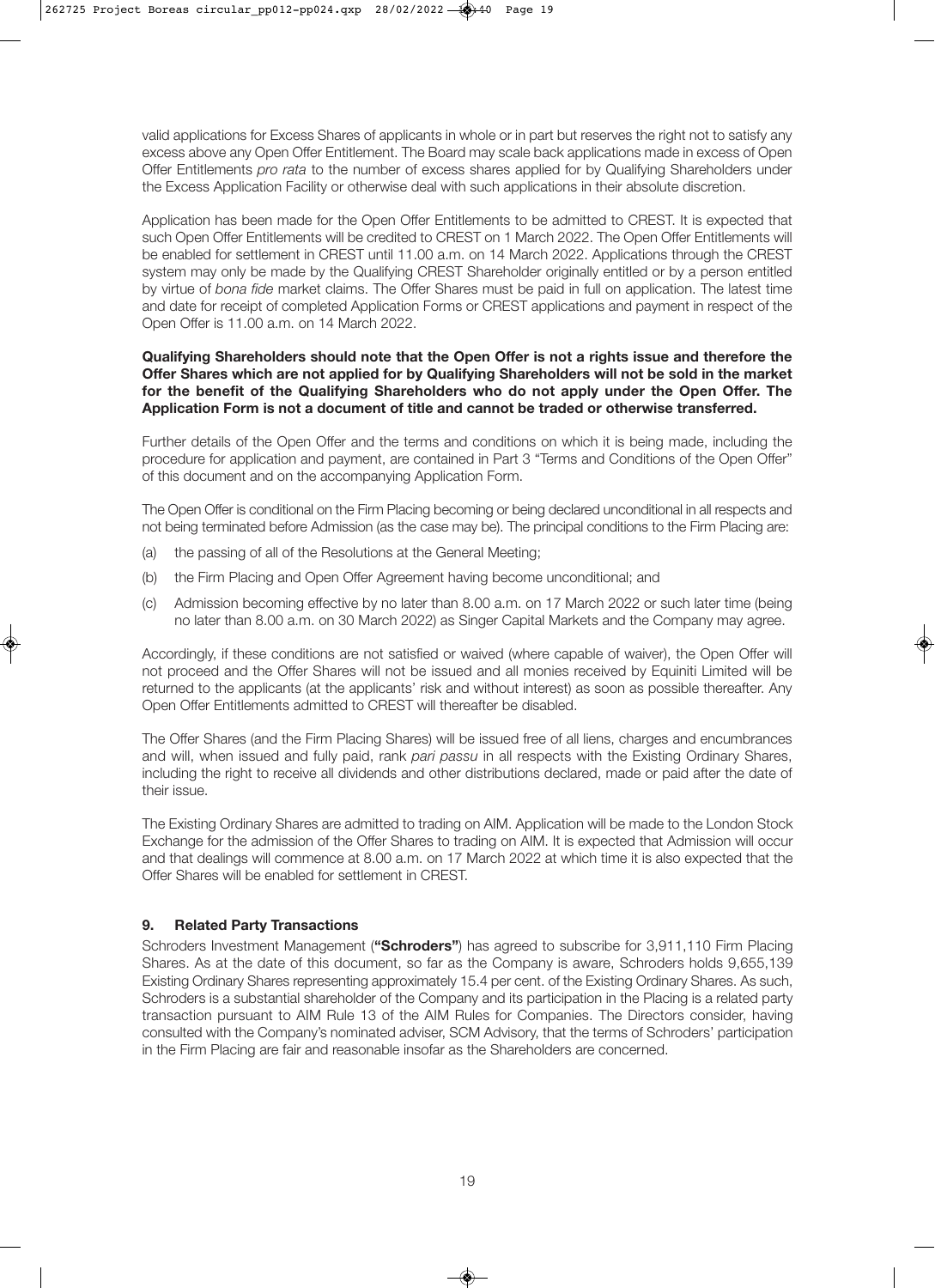Each of Julian Brown, Derek Bulmer, Christopher Gill and lan Ritchey are Directors of the Company and are participating in the Transaction therefore their participation in the Directors' Subscription will be a related party transaction. The independent Directors, having consulted with SCM Advisory, as the Company's nominated adviser, Each of Julian Brown, Derek Bulmer, Christopher Gill and Ian Ritchey are Directors of the Company and are participating in the Transaction therefore their participation in the Directors' Subscription will be a related party transaction. The independent Directors, having consulted with SCM Advisory, as the Company's nominated adviser, consider the terms of Directors' Subscription to be fair and reasonable insofar as the Shareholders are concerned. Details of the Director intentions are set out below: consider the terms of Directors' Subscription to be fair and reasonable insofar as the Shareholders are concerned. Details of the Director intentions are set out below:

| Percentage of | Ordinary Shares | held following the | Firm Placing,               | Directors'                     | Subscription and               | Open Offer    | assuming the      | Open Offer is fully    | subscribed         | 0.99%                  | 0.05%               | 0.11%                   | 0.05%                  | 0.05%                         |
|---------------|-----------------|--------------------|-----------------------------|--------------------------------|--------------------------------|---------------|-------------------|------------------------|--------------------|------------------------|---------------------|-------------------------|------------------------|-------------------------------|
|               |                 |                    | Shares to be Maximum number | applied for of Ordinary Shares | in the Firm held following the | Firm Placing, | Directors'        | Subscription and       | Open Offer         | 622,267                | 30,341              | 68,297                  | 30,341                 | 33,333                        |
|               | Number of       | Placing            |                             |                                |                                | Placing or    | <b>Dpen Offer</b> | (as                    | applicable)        | 111, 111               | 11, 111             | 66,667                  | 11, 111                | 33,333                        |
|               |                 |                    |                             | <i>Value of</i>                | Placing and                    | Open Offer    | intended to be    | subscribed for         | $\bigcirc$         | 50,000                 | 5,000               | 30,000                  | 5,000                  | 15,000                        |
|               |                 |                    | Number of                   | Ordinary Shares                | held as a                      | percentage of | the Existing      | <b>Ordinary Shares</b> | (%)                | 0.99                   | 0.04                | 0.003                   | 0.04                   | I                             |
|               |                 |                    |                             | Number of                      | Ordinary                       | Shares held   | beneficially      | pursuant to            | the SIP            | 1,630                  |                     | 1,630                   | I                      | I                             |
|               |                 |                    |                             |                                |                                |               | Number of         | Ordinary               | <b>Shares held</b> | 509,526                | 19,230              |                         | 19,230                 |                               |
|               |                 |                    |                             |                                |                                |               |                   |                        | Role               |                        | Non-Executive Chair | Chief Financial Officer | Non-Executive Director | <b>Non-Executive Director</b> |
|               |                 |                    |                             |                                |                                |               |                   |                        | Name               | Alasdair MacDonald CEO | <b>Julian Brown</b> | Derek Bulmer            | Christopher Gill       | lan Ritchey                   |

# **Transaction Considerations** *Transaction Considerations*

As set out in the Recommendation section below, the Directors believe the Transaction to be in the best interests of the Company and its Shareholders as a whole. In which to raise the net As set out in the Recommendation section below, the Directors believe the Transaction to be in the best interests of the Company and its Shareholders as a whole. In making this statement the Directors have spent time, and have taken appropriate advice, in considering the Transaction and the method by which to raise the net proceeds. The Directors concluded that a Firm Placing accompanied by an Open Offer was the most appropriate structure to raise funding for the following reasons: proceeds. The Directors concluded that a Firm Placing accompanied by an Open Offer was the most appropriate structure to raise funding for the following reasons: making this statement the Directors have spent time, and have taken appropriate advice, in considering the Transaction and the method by

- the Firm Placing enables the Company to attract a number of new investors to its shareholder register, which the Directors expect will improve liquidity going forward, the Firm Placing enables the Company to attract a number of new investors to its shareholder register, which the Directors expect will improve liquidity going forward, and also to provide an element of funding certainty within the Transaction; and and also to provide an element of funding certainty within the Transaction; and l
- the Open Offer of up to approximately £1 million enables all Qualifying Shareholders to participate in the Transaction on the same terms as institutional and new investors but without the time and costs associated with a full pre-emptive offer. A full pre-emptive offer, either via a rights issue or open offer, of greater than €8.0 the Open Offer of up to approximately £1 million enables all Qualifying Shareholders to participate in the Transaction on the same terms as institutional and new investors but without the time and costs associated with a full pre-emptive offer. A full pre-emptive offer, either via a rights issue or open offer, of greater than €8.0 million would have required the Company to have produced a prospectus which would have taken significant time and cost. million would have required the Company to have produced a prospectus which would have taken significant time and cost.  $\bullet$

The Offer Price represents a premium of 7.1 per cent. to the closing mid-market price of the Ordinary Shares on 24 February 2022, being the last practicable date prior to the publication of this document. The Directors can confirm the Offer Price, and therefore potential dilution for Shareholders, has been a key consideration in setting the amount raised as part of the Transaction and the decision to undertake an Open Offer. The Offer Price was established as part of a book building process undertaken The Offer Price represents a premium of 7.1 per cent. to the closing mid-market price of the Ordinary Shares on 24 February 2022, being the last practicable date prior to the publication of this document. The Directors can confirm the Offer Price, and therefore potential dilution for Shareholders, has been a key consideration in setting the amount raised as part of the Transaction and the decision to undertake an Open Offer. The Offer Price was established as part of a book building process undertaken by the Company's advisors and also following consultation with certain substantial Shareholders and incoming investors. by the Company's advisors and also following consultation with certain substantial Shareholders and incoming investors.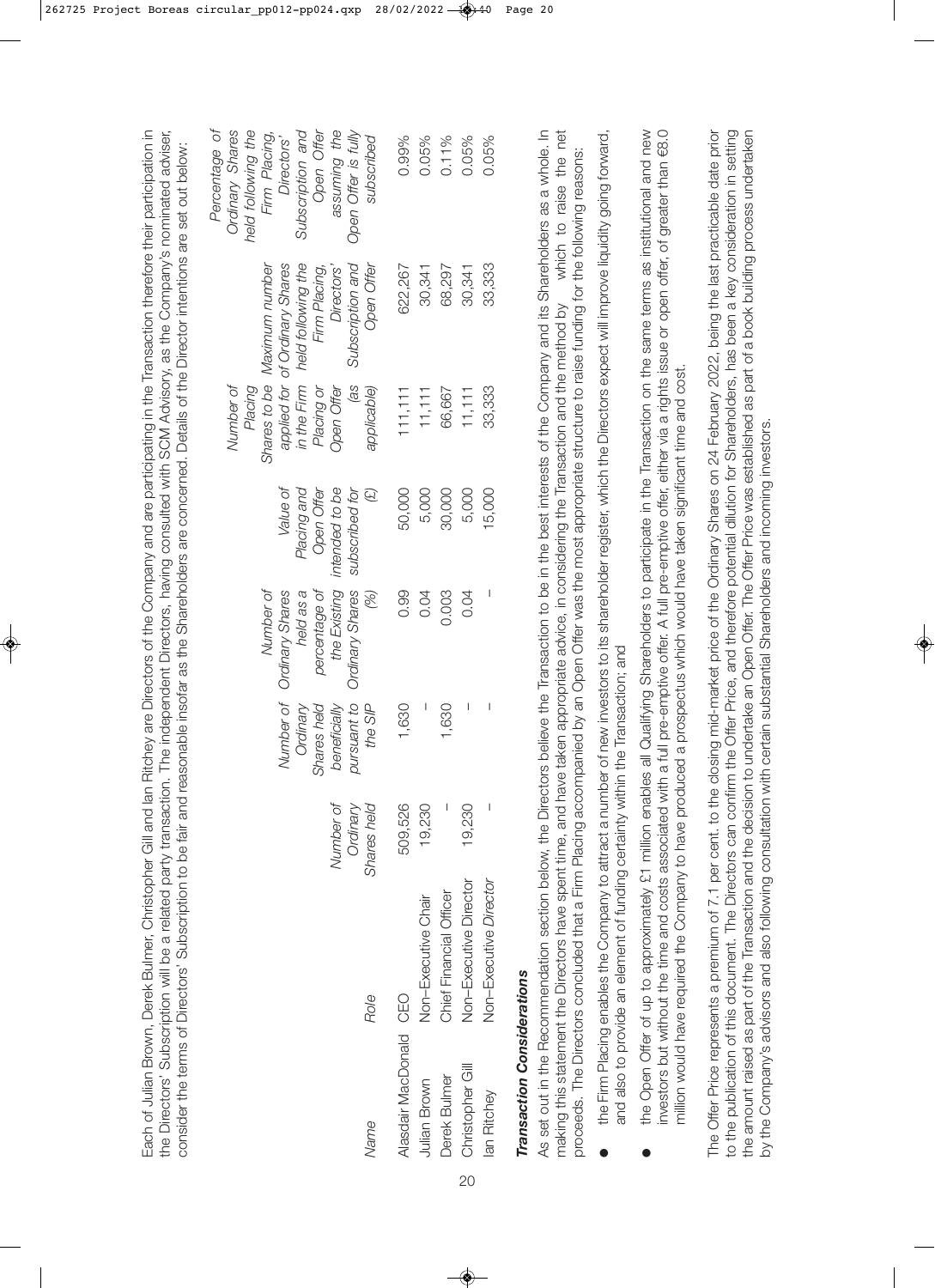#### **10. Overseas Shareholders**

The attention of Qualifying Shareholders who have registered addresses outside the United Kingdom, or who are citizens or residents of countries other than the United Kingdom, or who are holding Existing Ordinary Shares for the benefit of such persons, (including, without limitation, custodians, nominees, trustees and agents) or who have a contractual or other legal obligation to forward this document or the Application Form to such persons, is drawn to the information which appears in paragraph 6 of Part 3 "Terms and Conditions of the Open Offer" of this document.

In particular, Qualifying Shareholders who have registered addresses in or who are resident in, or who are citizens of, countries other than the UK (including without limitation the United States of America), should consult their professional advisers as to whether they require any governmental or other consents or need to observe any other formalities to enable them to take up their entitlements under the Open Offer.

This document and any accompanying documents are not being made available to Overseas Shareholders with registered addresses in any Restricted Jurisdiction (subject to limited exceptions) and, subject to certain exceptions, may not be treated as an invitation to subscribe for any New Ordinary Shares by any person located in and/or resident in or are citizens of, in each case, a Restricted Jurisdiction.

The New Ordinary Shares, Open Offer Entitlements and Excess Shares have not been, and will not be, registered under the applicable securities laws of any Restricted Jurisdiction. Accordingly, subject to certain exceptions, the New Ordinary Shares, Open Offer Entitlements and Excess Shares may not be offered, sold, delivered or transferred, directly or indirectly, in or into any Restricted Jurisdiction to or for the account or benefit of any national, resident or citizen of any Restricted Jurisdiction.

#### **11. Dilution resulting from the Firm Placing and Open Offer**

Following the issue of New Ordinary Shares, Shareholders who take up their Open Offer Entitlements (but do not take up any Excess Shares) in full will suffer a dilution of approximately 14.2 per cent. to their interests in the Company as a result of the Transaction. The Board has sought to balance this dilution by making available the Excess Application Facility.

Shareholders who do not take up any of their Open Offer Entitlements will suffer a dilution of up to 17.7 per cent. to their interests in the Company as a result of the Transaction.

#### **12. The City Code**

The City Code applies to quoted public companies which have their registered office in the UK, the Channel Islands or the Isle of Man and, in addition, unquoted public companies which have their registered office in the UK, the Channel Islands, or the Isle of Man and whose central management and control remain in the UK, the Channel Islands or the Isle of Man. Accordingly, the City Code applies to the Company. Under the City Code, if an acquisition of Ordinary Shares or interests therein were to increase the aggregate holding of the acquirer and its concert parties to interests in shares carrying 30 per cent. or more of the voting rights in the Company, the acquirer and, depending on circumstances, its concert parties would be required (except with the consent of the Panel) to make a cash offer for the outstanding shares in the Company at a price not less than the highest price paid for interests in shares by the acquirer or its concert parties during the previous 12 months.

This requirement would also be triggered by any acquisition of New Ordinary Shares and/or interest therein by a person holding (together with its concert parties) Ordinary Shares carrying between 30 and 50 per cent. of the voting rights in the Company if the effect of such acquisition was to increase that person's percentage of the total voting rights of the Company.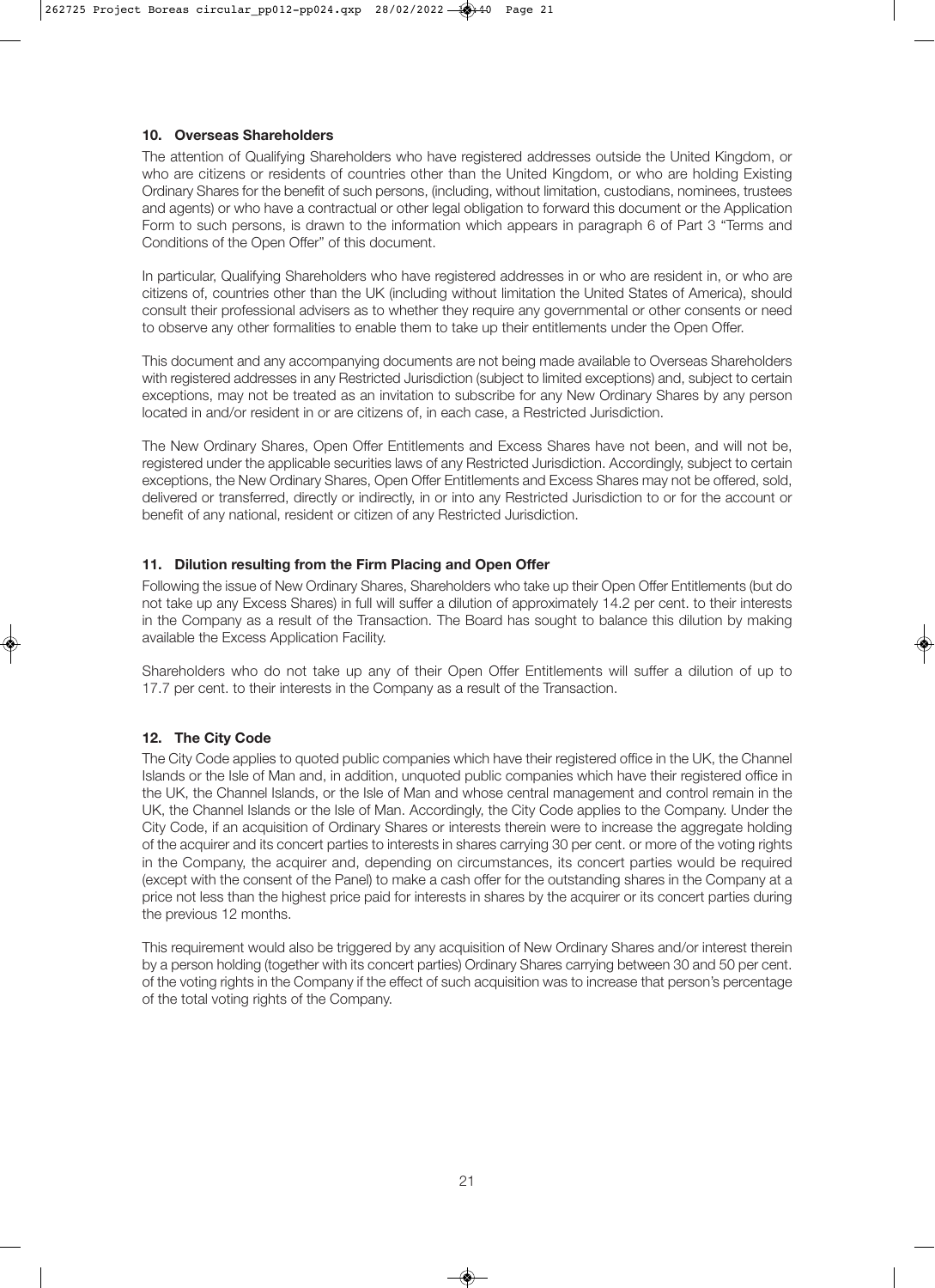#### **13. Firm Placing and Open Offer Agreement**

Pursuant to the Firm Placing and Open Offer Agreement, Singer Capital Markets have agreed to use its reasonable endeavours as agent of the Company to procure subscribers for the Firm Placing Shares.

The Firm Placing and Open Offer Agreement provides, *inter alia*, for payment by the Company to Singer Capital Markets of a corporate finance fee and a broking commission equal to a certain percentage multiplied by the aggregate value of the Firm Placing Shares at the Offer Price (save for any Firm Placing Shares subscribed for by the Directors).

The Company will bear all other costs, charges and expenses incurred by the Company in connection with the Firm Placing and Open Offer, including all accountancy, legal and other professional expenses incurred by the Company, all costs associated with the printers, registrars and Receiving Agents, all stamp taxes (if applicable), fees payable to the FCA and advertising costs, all legal and other professional expenses incurred by Singer Capital Markets and all properly incurred out of pocket costs and expenses in connection with the Transaction.

The Firm Placing and Open Offer Agreement contains certain warranties and indemnities from the Company in favour of Singer Capital Markets and is conditional, *inter alia*, upon:

- (a) Shareholder approval of the Resolutions at the General Meeting;
- (b) the Company having fully performed its obligations under the Firm Placing and Open Offer Agreement in connection with the Firm Placing and Open Offer to the extent that such obligations fall to be performed prior to Admission; and
- (c) Admission becoming effective not later than 8.00 a.m. on 17 March 2022 or such later time as may be agreed between the Company and Singer Capital Markets, not being later than 8.00 a.m. on 30 March 2022.

Singer Capital Markets may terminate the Firm Placing and Open Offer Agreement in certain circumstances, if, *inter alia*, there is a material adverse change in the business, earnings, operations, management, property, assets, rights, results, prospects, condition or funding position of the Group taken as a whole, whether or not arising in the ordinary course of business.

#### **14. Risk Factors and additional information**

The attention of Shareholders is drawn to the risk factors set out in Part 2 "Risk Factors" of this document and the information contained in Part 3 "Terms and Conditions of the Open Offer" and Part 4 "Questions and Answers about the Open Offer" of this document, which provide additional information on the Open Offer. Shareholders are advised to read the whole of this document and not rely solely on the summary information presented in this letter.

#### **15. General Meeting**

The Directors do not currently have authority to allot all of the New Ordinary Shares and, accordingly, the Board is seeking the approval of Shareholders to allot the New Ordinary Shares at the General Meeting.

A notice convening the General Meeting, which is to be held at the Company's registered office, Innovation House, Centurion Way, Darlington, DL3 0UP, at 10.00 a.m. on 16 March 2022, is set out at the end of this document. In light of the UK Government's Covid-19 safety precautions, Shareholders are encouraged to submit their proxy votes in advance of the meeting rather than attend in person. Details of how to do this are set out in the notes contained with the notice of General Meeting. At the General Meeting, the following Resolutions will be proposed:

- Resolution 1 which is an ordinary resolution to authorise the Directors to allot relevant securities up to an aggregate nominal amount of £111,490.15 being equal to 11,149,015 New Ordinary Shares (i.e. the maximum number of New Ordinary Shares available under the Firm Placing and Open Offer); and
- Resolution 2 which is conditional on the passing of Resolution 1 and is a special resolution to authorise the Directors to issue and allot 11,149,015 New Ordinary Shares pursuant to the Firm Placing and Open Offer on a non-pre-emptive basis.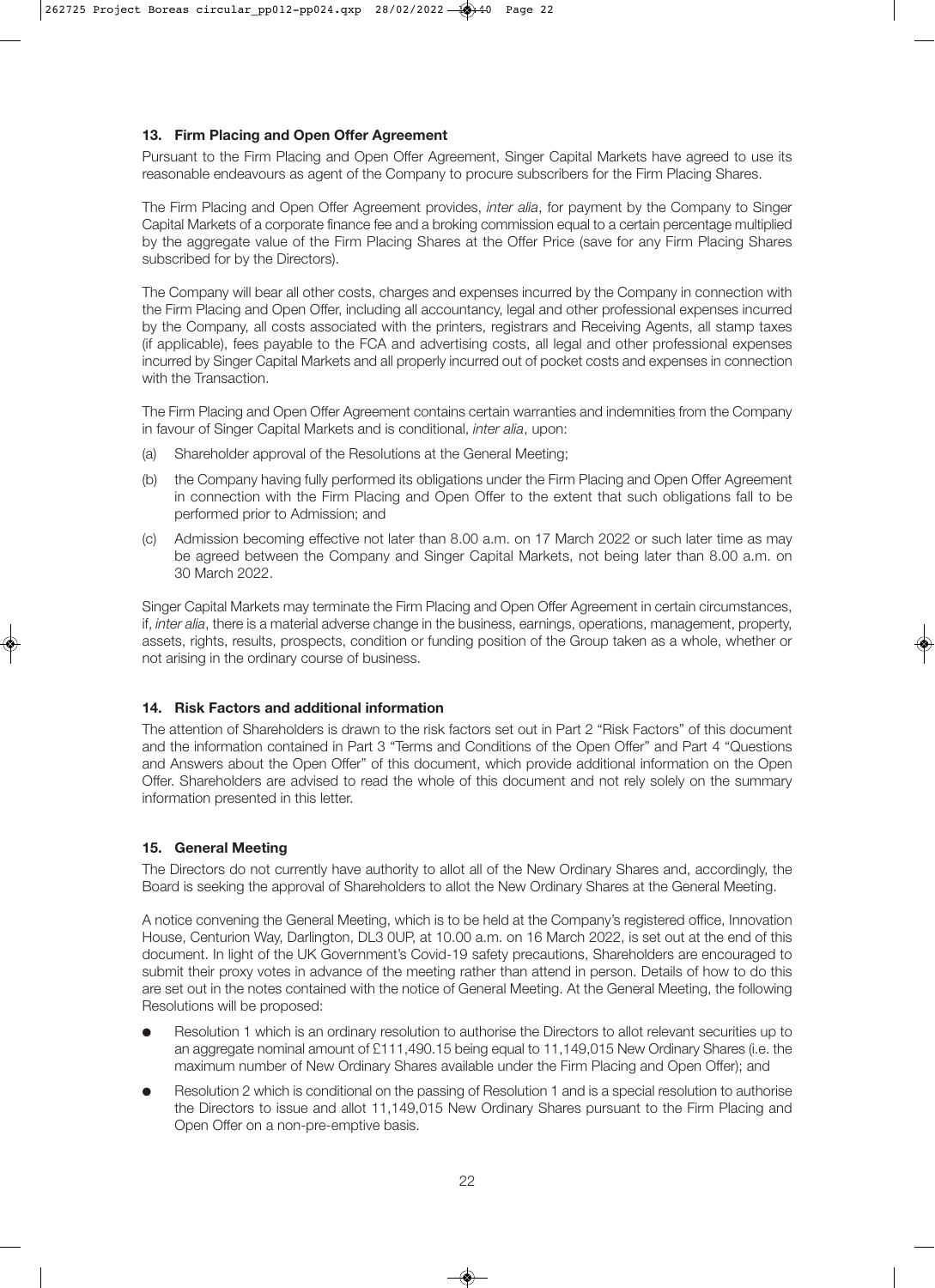The authorities to be granted pursuant to the Resolutions shall expire on whichever is the earlier of the conclusion of the Annual General Meeting of the Company to be held in 2022 or the date falling six months from the date of the passing of the Resolutions (unless renewed varied or revoked by the Company prior to or on that date).

#### **16. Action to be taken**

#### *In respect of the General Meeting*

Please check that you have received a Form of Proxy for use in relation to the General Meeting with this document. Appointing a proxy in accordance with the instructions set out above will enable your vote to be counted at the General Meeting if you do not attend in person.

#### *In respect of the Open Offer*

Qualifying Non-CREST Shareholders wishing to apply for Offer Shares or the Excess Shares must complete the enclosed Application Form in accordance with the instructions set out in paragraph 3.1 of Part 3 "Terms and Conditions of the Open Offer" of this document and on the accompanying Application Form and return it with the appropriate payment to Equiniti Limited at Aspect House, Spencer Road, Lancing Business Park, West Sussex BN99 6DA, so as to arrive no later than 11.00 a.m. on 14 March 2022.

If you do not wish to apply for any Offer Shares under the Open Offer, you should not complete or return the Application Form. Shareholders are nevertheless requested to complete and return the Form of Proxy.

If you are a Qualifying CREST Shareholder, no Application Form will be sent to you. Qualifying CREST Shareholders will have Open Offer Entitlements and Excess CREST Open Offer Entitlements credited to their stock accounts in CREST. You should refer to the procedure for application set out in paragraph 3.2 of Part 3 "Terms and Conditions of the Open Offer" of this document. The relevant CREST instructions must have settled in accordance with the instructions in paragraph 3.2 of Part 3 "Terms and Conditions of the Open Offer" of this document by no later than 11.00 a.m. on 14 March 2022.

Save in relation to certain Overseas Shareholders, each Qualifying CREST Shareholder is expected to receive a credit to their CREST stock account of their Open Offer Entitlement equal to the maximum number of New Ordinary Shares for which they are entitled to apply to acquire under the Open Offer, together with a credit of Excess Entitlements equal to 10 times their balance of Existing Ordinary Shares held at the Record Time. Qualifying CREST Shareholders should note that there is no limit on the amount of Open Offer Shares that can be applied for under the Excess Application Facility, save that the maximum amount of Open Offer Shares to be allotted under the Excess Application Facility will be limited by the maximum size of the Open Offer less the aggregate of the Open Offer Shares issued under the Open Offer pursuant to the Qualifying Shareholders' Open Offer Entitlements If they wish to apply for more additional Open Offer Shares than their Excess Open Offer Entitlements they have been credited, subject to the limitation above, they should contact Equiniti Limited on +44 (0)371 384 2050. Lines are open 8.30 a.m. to 5.30 p.m., Monday to Friday (excluding English and Welsh public holidays). Calls to the shareholder helpline from outside of the UK will be charged at the applicable international rate. Qualifying CREST Shareholders, when requesting, an increased credit, should ensure that they leave sufficient time for the additional Excess Open Offer Entitlement to be credited to their account and for an application to be made in respect of those entitlements before the application date.

Qualifying CREST Shareholders who are CREST sponsored members should refer to their CREST sponsors regarding the action to be taken in connection with this document and the Open Offer.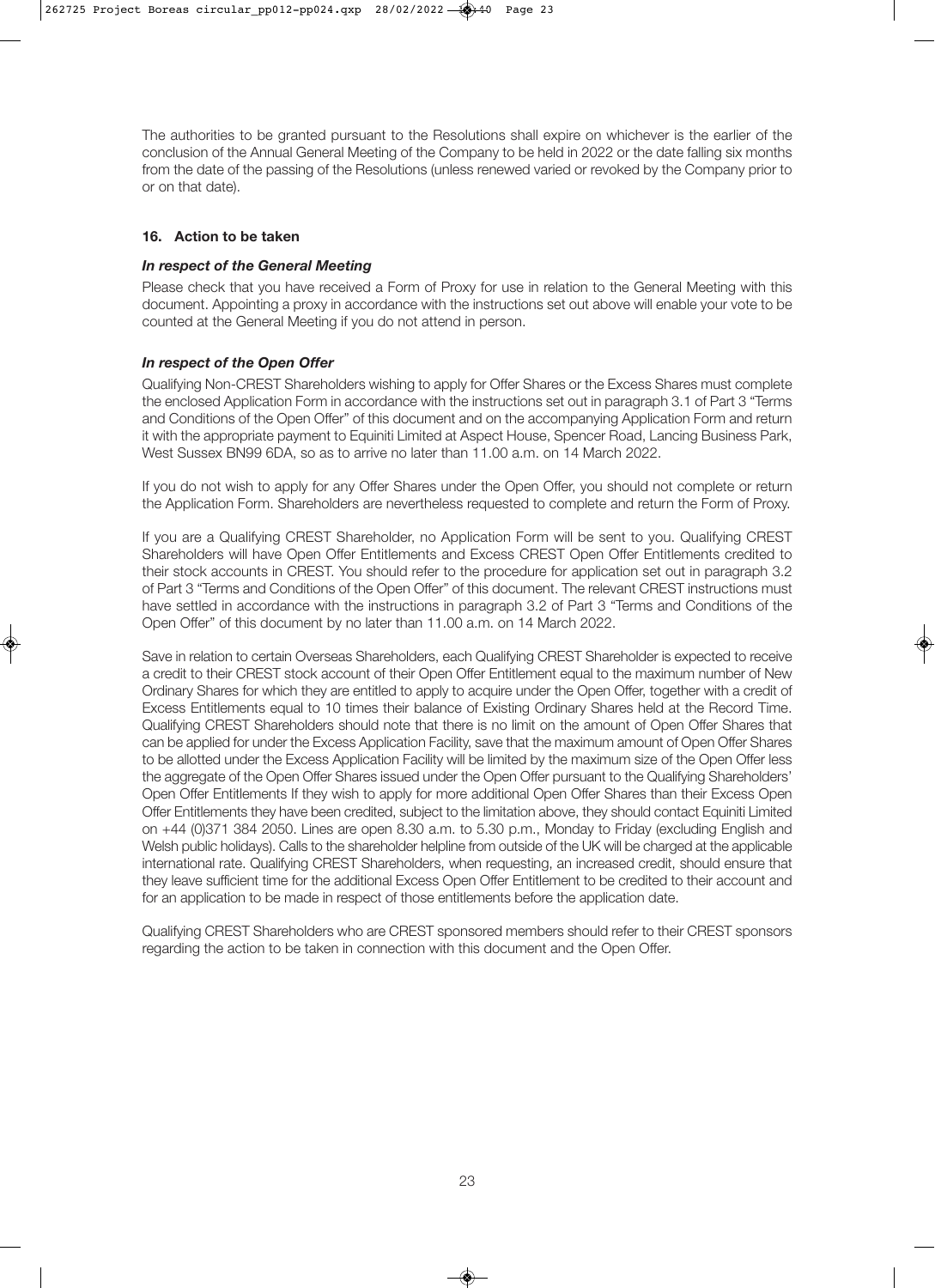#### **17. Recommendation and importance of vote**

**The Directors believe that the Transaction and the passing of the Resolutions are in the best interests of the Company and Shareholders, taken as a whole. Accordingly, the Directors unanimously recommend Shareholders vote in favour of the Resolutions, as they intend to do so in respect of their beneficial holdings amounting to 551,246 Ordinary Shares, representing approximately 1.07 per cent. of the Existing Ordinary Shares.**

**The Company has achieved some notable success in strengthening its platform and increasing the quality of its customer order book, and the Board is encouraged by the progress made to date towards the Strategic Plan. However, it is possible, save for the continued support of its existing banking relationships, that existing cash resources could materially deplete if the Fundraise does not complete. The Group meets its day-to-day working capital requirements through its available banking facilities which includes a CBILs loan of £3.0m, currently available to 31 October 2022, and a trade loan facility of up to £4.0m that can be drawn against supplier payments, currently available to 30 November 2022. The latter was provided with support from UKEF due to the nature of the business activities both in renewable energies and in driving growth through export led opportunities. In the unlikely case that the facilities are not renewed, the Group would aim to take a number of co-ordinated actions designed to avoid the cash deficit that would arise. These renewals, which are expected with some confidence, technically represent a material uncertainty which may cast doubt on the Group's ability to continue as a going concern.**

**In order to ensure that the business has access to the requisite funding and investment needed to deliver on its plans and strengthen its competitive advantage, the Directors intend to unanimously recommend that Shareholders vote in favour of the Resolutions, as the Directors intend to do in respect of their own holdings of Ordinary Shares.**

**The Transaction is conditional, among other things, upon the passing of the Resolutions at the General Meeting. Shareholders should be aware that if the Resolutions are not approved at the General Meeting, the Transaction will not proceed.**

Yours faithfully

**Julian Brown** Non-Executive Chair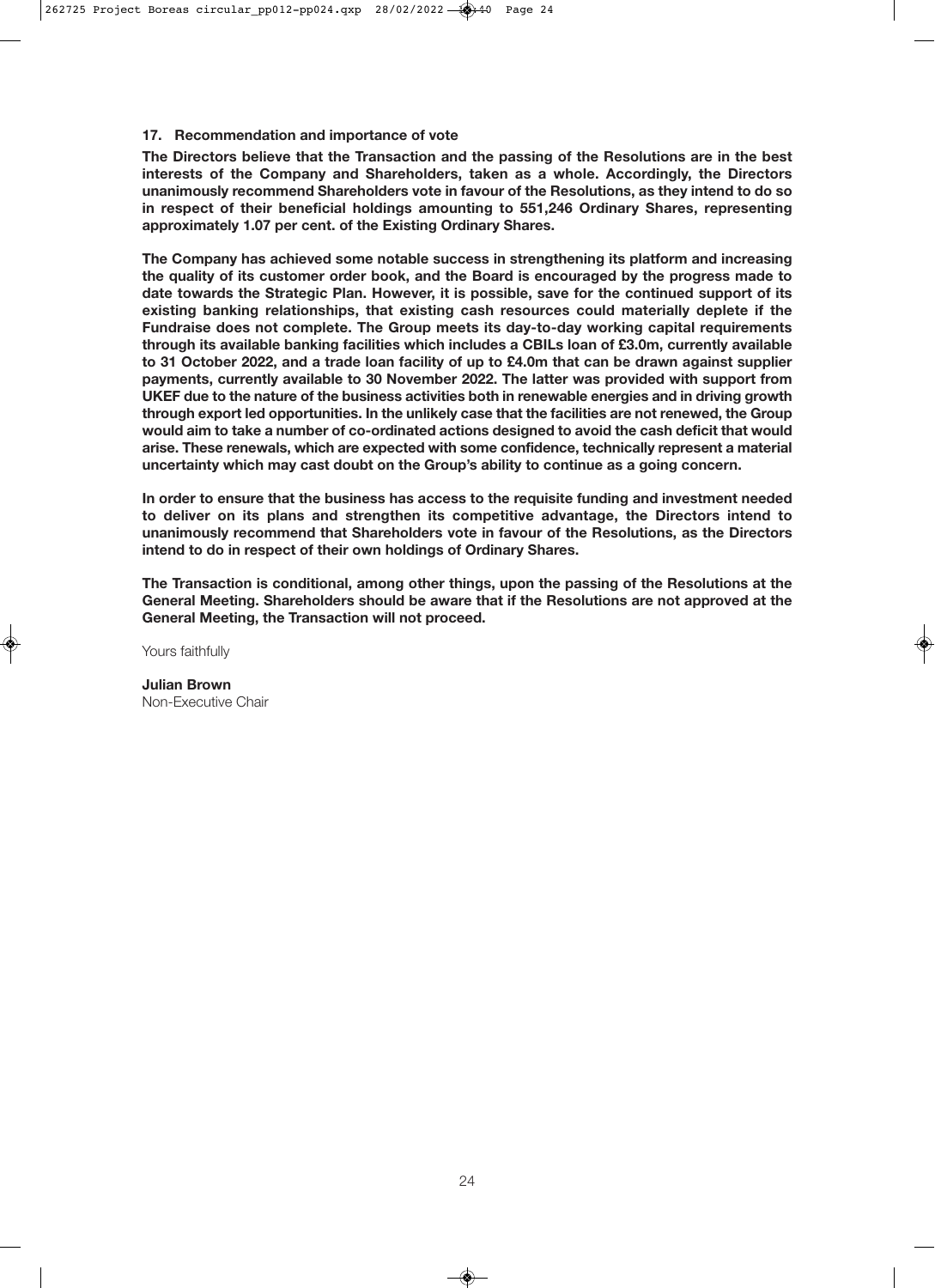#### **PART 2**

#### **RISK FACTORS**

**An investment in the Company is subject to a number of risks and uncertainties. Accordingly, in evaluating whether to make an investment in the Company potential investors should consider carefully all of the information set out in this document and the risks attaching to an investment in the Company, including (but not limited to) the risk factors described below, before making any investment decision with respect to the shares.**

**In addition to the usual risks associated with an investment in a company, the Directors consider that the factors and risks described in this Part 2 "Risk Factors" are the most significant in relation to an investment in the Company and should be carefully considered, together with all the information contained in this document, prior to making any investment decision in respect of the Ordinary Shares. However, the risk factors described below do not purport to be an exhaustive list and do not necessarily comprise all of the risks to which the Company is exposed or all those associated with an investment in the Company. In particular, the Company's performance is likely to be affected by changes in market and/or economic conditions and in legal, accounting, regulatory and tax requirements. There can be no certainty that the Company will be able to successfully implement its strategy.**

**The risk factors described below are not intended to be presented in any assumed order of priority. Additional risks and uncertainties not presently known to the Directors, or which the Directors currently deem immaterial, may also have an adverse effect upon the Company. If any of the following risks were to materialise, the Group's business, financial condition, results, prospects and/or future operations may be materially adversely affected. In such case, the value of the shares may decline and an investor may lose all or part of their investment.**

#### **RISKS RELATING TO THE TRANSACTION**

#### **Dilution of ownership of Ordinary Shares**

The proportionate ownership and voting interest in the Company of Shareholders who do not participate in the Transaction will be reduced as a result of the Transaction. In particular, to the extent that Shareholders do not take up the offer of Offer Shares under the Open Offer, their proportionate ownership and voting interest in the Company will be further reduced and the percentage that their shareholdings represent of the ordinary share capital of the Company will, following Admission, be reduced accordingly. Shareholders' proportionate ownership and voting interest in the Company will be diluted by 14.2 per cent. post the Firm Placing and by 17.7 per cent. if they do not take up their entitlements under the Open Offer, assuming there is full take up of the Open Offer Shares. Subject to certain exceptions, Shareholders in the United States and other Restricted Jurisdictions will not be able to participate in the Open Offer.

Shareholders should note that their holdings and voting interest in the Company will be reduced, whether or not they elect to participate in the Open Offer, as a result of the Firm Placing.

#### **Valuation of shares**

The Offer Price has been determined by the Company and may not relate to the Company's net asset value, net worth or any established criteria or value. There can be no guarantee that the Ordinary Shares will be able to achieve higher valuations or, if they do so, that such higher valuations can be maintained.

#### **Importance of the shareholder vote on the Resolutions**

Shareholders should be aware that if the Resolutions relating to the Transaction are not approved at the General Meeting and Admission does not take place, the net proceeds of the Transaction will not be received by the Company. In the event that the net proceeds of the Transaction are not received by the Company, the Directors may need to secure ongoing working capital funds for the Group or take strategic action to reduce the ongoing losses of the Group.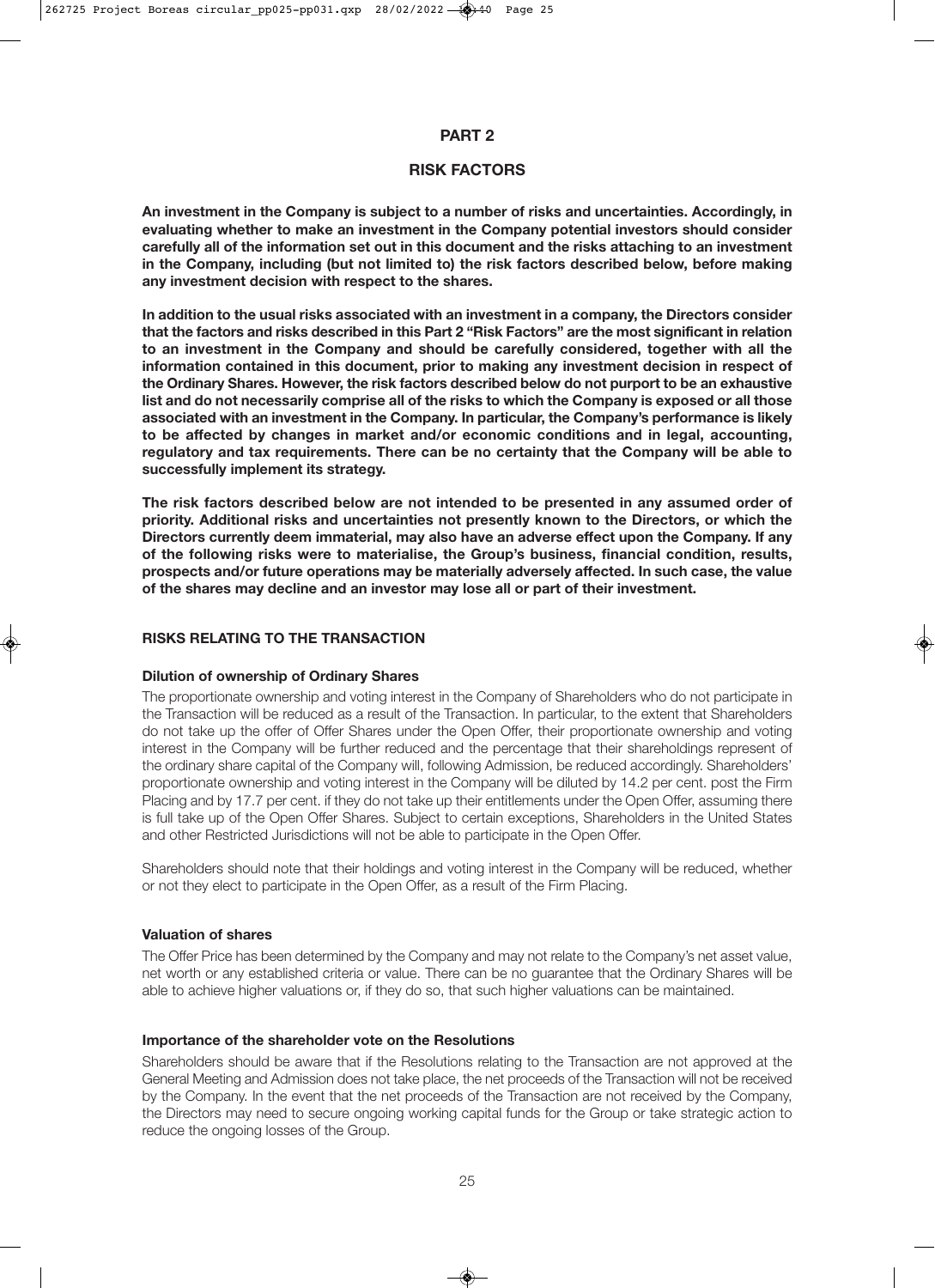#### **RISKS RELATING TO THE GROUP**

#### **Covid-19 Pandemic**

The Company experienced a period of disruption in 2020 and 2021 caused by the Covid-19 pandemic and the ongoing nature and uncertainty of the pandemic in many countries including the measures and restrictions put in place continue to have the ability to impact the Company's business continuity, workforce, supply-chain, business development and, consequently, future revenues. Government measures taken in response to the Covid-19 pandemic, including quarantine and lockdown orders, and other indirect effects from the Covid-19 pandemic on global economic activity, have resulted in some degree of global economic downturn. Operationally, business continuity planning and face-to-face business development activities have been and remain challenging in many countries. The response to the pandemic has varied by jurisdiction, with authorities imposing different requirements, often changing as the crisis evolved and continuing to do so. Almost all of the Group's operations were impacted to a degree by changed protocols or working practices.

The Group relies on staffing projects with employees with the appropriate technical expertise and knowhow. As a result of government responses and travel restrictions, the Group's ability to send key workers and contract resources cross border to its own international facilities or to project locations where they are needed has been significantly impacted. Workers have at times been required to self-isolate which has resulted in the need for an enlarged workforce. Further, in some instances where national borders remain shut, the Group has had to rely on local employees to perform certain functions which has also delayed the internationalisation of acquired product and service lines. There is limited visibility as to when these restrictions will be lifted and accordingly the Group will continue to have to bolster its work force and rely on its local work force in the interim period, which could adversely affect the Group's business, financial condition, results of operations and prospects.

The restrictions, closures and measures mentioned above have also resulted in delays in and disruption to the Group's supply chains, leading to longer lead times for equipment. There can be no assurance that such supply chain issues will not continue and worsen, potentially leading to the scarcity of critical inventory or significantly increased costs as demand increases and supply diminishes. The Group's customers are also having to deal with these difficulties and this could affect the ability of such customers to undertake projects, which may in turn adversely affect demand for the Group's products and services.

The impact of the COVID-19 pandemic on the Group's business going forward will depend on a range of factors which are not possible to predict accurately, including the duration and scope of the pandemic, the geographies impacted, the efficacy and rate of vaccinations, the impact of the pandemic on economic activity and the nature and severity of measures adopted by governments, including restrictions on travel, mandates to avoid large gatherings and orders to self-quarantine or shelter in place. The COVID-19 pandemic led to sharp reductions in global growth rates and the ultimate impact on the global economy remains uncertain. Accordingly, the COVID-19 pandemic may have significant negative impacts in the medium and long-term, including on the Group's business, financial condition, results of operations and prospects.

#### **Brexit**

There continues to be significant uncertainties in relation to the terms within which the United Kingdom has withdrawn from the European Union and single market and as to what the impact will be on the fiscal, monetary and regulatory landscape in the United Kingdom. A significant, longer term downturn in the wider economy as a result of Brexit could impact on the opportunities available to the Group. In particular, Brexit has resulted in additional administrative and logistical complexities which the Group is required to navigate including when transporting equipment to and around Europe. There can be no assurance that these requirements will always be navigated successfully.

#### **Future capital needs**

The Group is currently loss making and there can be no certainty when, or if, profitability or positive operating cash flow will be achieved. Further the Group cannot be certain of its future financing needs or that suitable financing will be available in the required amounts or on acceptable terms. Without access to sufficient finance, the Group may struggle to undertake all aspects of its growth plan, such as its acquisition strategy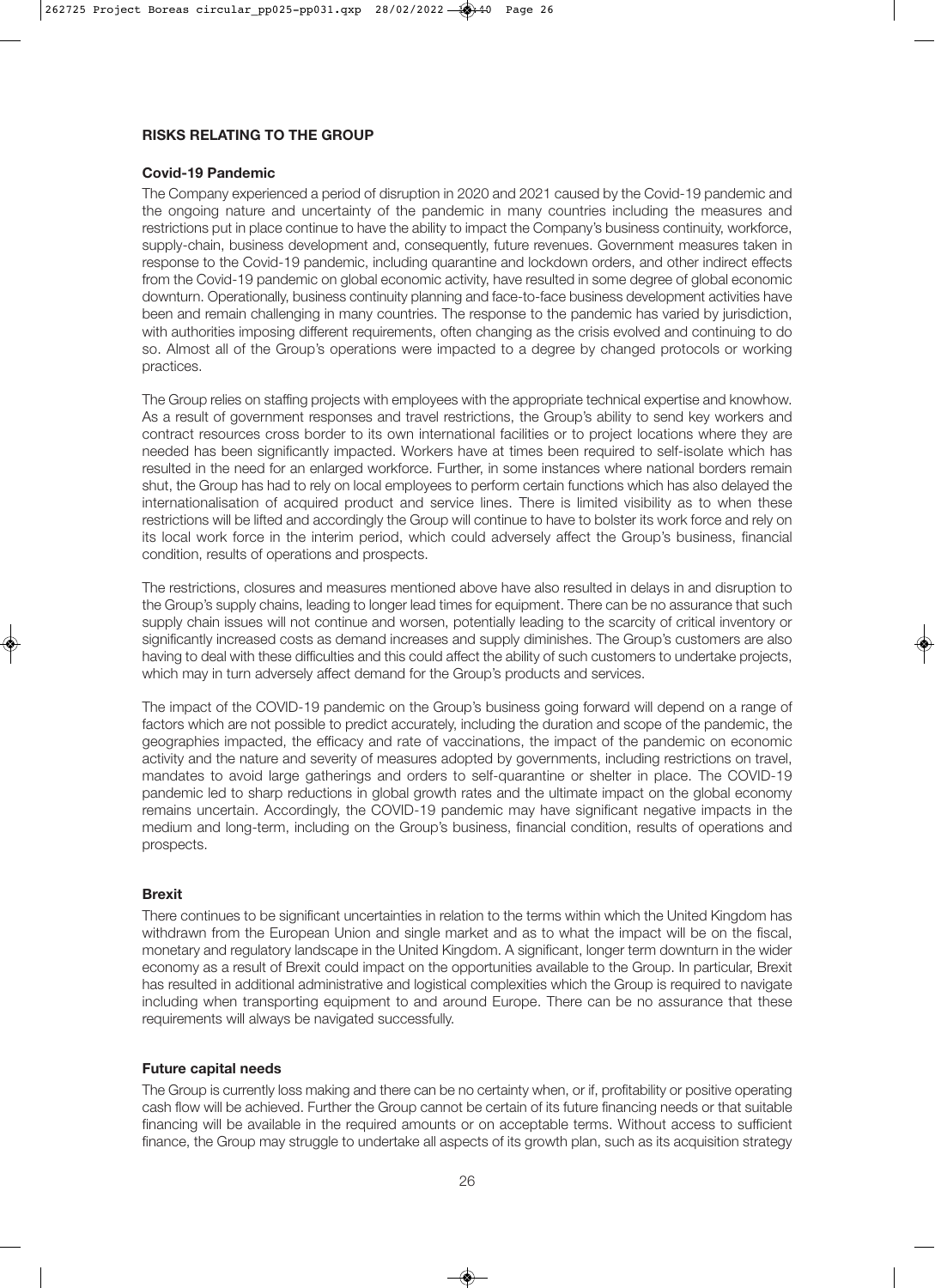and accelerated growth. The Group's future capital needs, and other business reasons at that time, may require the Company to issue additional equity or obtain a credit facility. If additional equity or equity-linked securities were to be issued this may result in the dilution of existing Shareholders' holdings. The incurrence of indebtedness would result in increased debt service obligations and could result in operating and financing covenants that would restrict the Group's operations or the Group's ability to pay dividends to Shareholders or, in the worst scenario, it may not be able to continue operations.

#### **Exposure to offshore energy companies**

Demand for the Group's products and services is dependent on expenditure by offshore energy companies in developing and maintaining renewable energy infrastructure.

The level of expenditure by renewable energy companies will affect demand for the Group's products and services, or the prices at which the Group can charge for its products and services, with such expenditure being influenced by a number of factors, including unexpected changes in energy transition, alternative energy sources and the continuation of a favourable regulatory climate. In the event that there are any unexpected changes in the pace of energy transition, or competition from alternative energy sources such as solar or onshore wind, or that less favourable regulatory policies are introduced, these may adversely affect demand for the Group's products and services and in turn, its business, financial condition, results of operations and prospects.

#### **New products and design changes**

The Group operates in a highly competitive industry. If lower cost competitors are able to gain the confidence of and/or creditability with the Group's potential customers, or if current competitors, new entrants to the market or alternative users design new products that compete with those of the Group, they may be able to gain market share or otherwise restrict the Group's ability to grow. In addition, design changes in products sold by the Group could lead to technology obsolescence and subsequently reduced volume of sales. There can be no assurance that these developments will not adversely affect the market position, financial condition, results of operations and prospects of the Group.

#### **Seasonal effects of the weather, fluctuations in demand for the Group's services and duration of the Group's projects**

The project-based, contractual nature of the Group's business, coupled with its concentrated customer base, leads to a revenue profile that is inherently uneven over the year. Most contract awards and associated revenues are dependent on large capital projects within the energy sector, the timing of which is out of the business' control.

Cancellations, early completion or termination of projects, renegotiations or changes in project schedules, scopes and timing could affect the forecast revenue, cash flow and earnings of the Group. Accordingly, there can be no assurance that the revenues estimated from awarded contracts or customer discussions will be realised. Further, the fulfilment of any contract, together with its revenue, may fall outside the financial period that was originally forecast. This, in turn, may have a material adverse impact on the Group's reported financial performance for the specific period. If the Group was to experience significant cancellations, early completion or termination, changes in project schedules, scopes and timing, or force majeure events, its business, financial condition, results of operations and prospects may be adversely affected.

Additionally, the Group is subject to seasonal variations in project activity due to changes in the weather in a number of regions in which it operates which could cause the Group's customers to have to cease temporarily or reduce the scope of their offshore operations. In particular, winter sea conditions in the North Sea and Middle East and the monsoon season in the Asia Pacific region can impact offshore project activities requiring the Group's customers to cease or reduce the scope of their offshore operations during certain parts of the year, resulting in lower demand for the Group's products and services. There can be no guarantee that these seasons will not extend in duration or become more erratic, causing the Group disruption and lower demand for longer periods, adversely affecting the Group's business, financial condition, results of operations and prospects.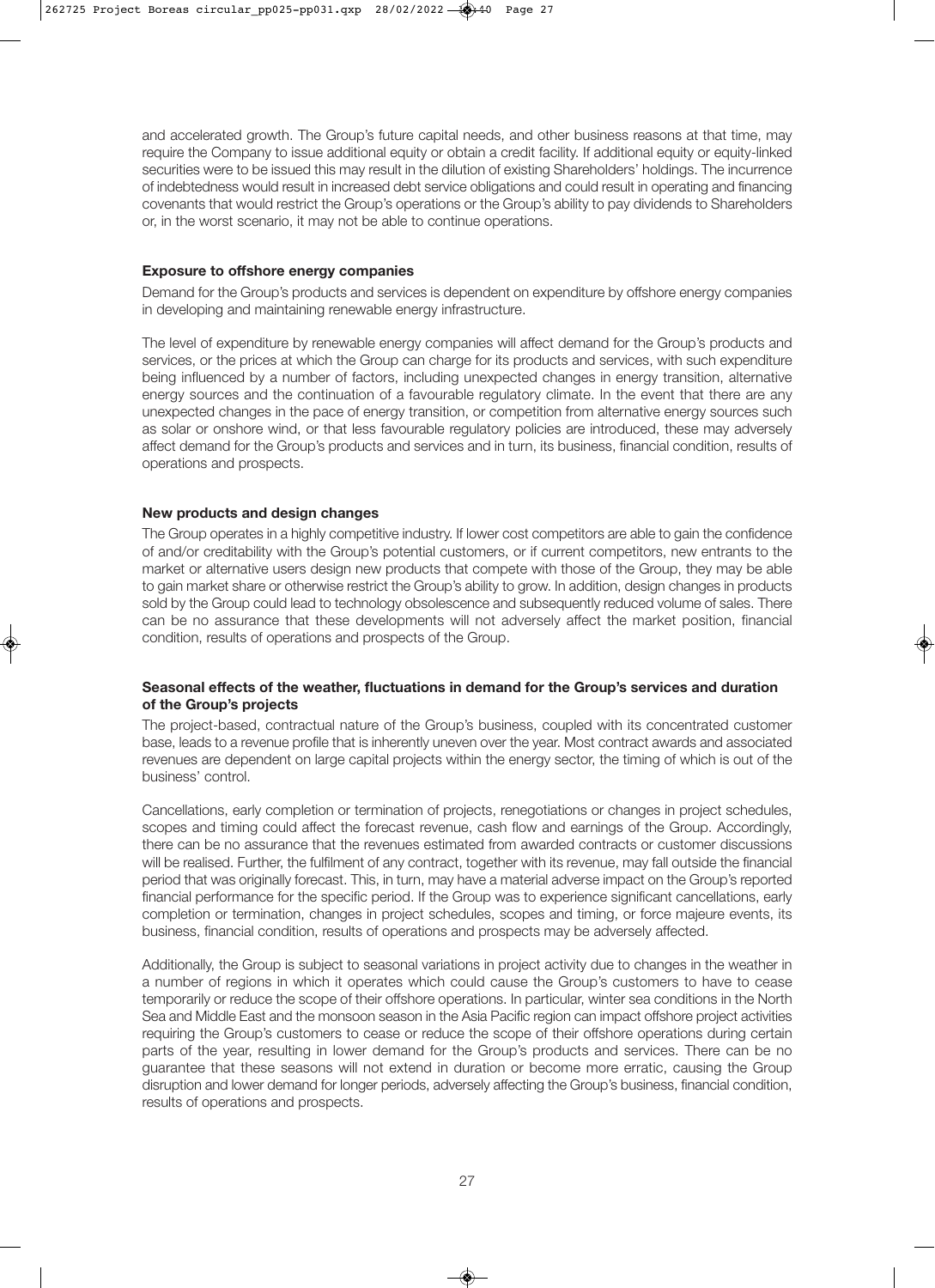#### **Reliance on IT systems**

IT systems are vital to the operations of the Group. Failure to adequately invest in and maintain the Group's systems could lead to the loss or theft of sensitive data with an associated risk of significant fines, or compromise the Group's ability to effectively carry out its operations. In addition, systems failures could lead to an inability to meet customers' needs and lead to reputational damage. If the Group were to experience a cyber-attack or other disruptive incident relating to its IT systems, it could adversely affect the Group's financial position, results of operations and cash flows.

#### **Liability to customers under warranties**

The Group enters into contracts with terms that, in some cases, contain wide reaching indemnities and warranties. These terms are commonplace in the subsea industry and do not unfairly prejudice the Group, nor do they put the Group in a materially worse position than its competitors. However, these warranties and indemnities lead to an inherent risk that allegations of breaches of such clauses might be brought, with or without merit. Defending such claims could be time-consuming and expensive to litigate or settle and, if the Group was to be found to be in breach of these contractual provisions, it may be required to pay compensation.

If the Group was found liable for claims in any period (whether or not covered (in whole or in part) by insurance), the Group's reputation, and ability to secure future business opportunities could be materially and adversely affected and, as a result, the financial condition or prospects of the Group may be adversely affected.

#### **Industry-wide cable installation**

There is an emerging industry-wide issue regarding abrasion of legacy cable protection systems installed at off-shore windfarms. The Group is engaged with partners to address these industry-wide issues and supporting customers with such issues. The precise cause of the issues are not clear and could be as a result of a number of factors, including areas outside Tekmar's responsibility such as changes to the cable installation methodology and the absence of a second layer of rock to stabilise the cables. Tekmar is committed to working with relevant installers and operators to investigate the root cause and assist with identifying potential remedial solutions.

#### **New laws and government regulations or changes to existing laws and government regulations**

The Group's operations are affected by political developments and by laws and regulations relating to the renewable energy industry. The subsea services industry is dependent on demand for services from the renewable energy industry. Accordingly, the Group would be directly affected by the adoption of new laws and regulations relevant to the renewable energy industry as it matures and the Group may be required to make significant capital expenditures or incur substantial additional costs to comply with new laws and regulations. Any of these events or similar legislative or regulatory activity could adversely affect the Group's operations by limiting servicing opportunities or significantly increasing its operating costs, which could have a material adverse effect on the Group's business, financial condition, results of operations and prospects.

#### **Dependence on key executives and personnel**

The Group's development and prospects are dependent upon training and retaining qualified professionals, engineers and leadership staff. In particular, the Group's success depends to a significant degree upon the vision, technical and specialist skills, experience, performance, and continued service of its Directors, senior management and other key personnel. Whilst the Group has entered into contractual arrangements with these individuals with the aim of securing the services of each of them, retention of these services cannot be guaranteed and the loss of the services of any of the Directors, senior management or key personnel may have a material adverse effect on the Group and its commercial and financial performance, and damage the value of an investment in the Ordinary Shares.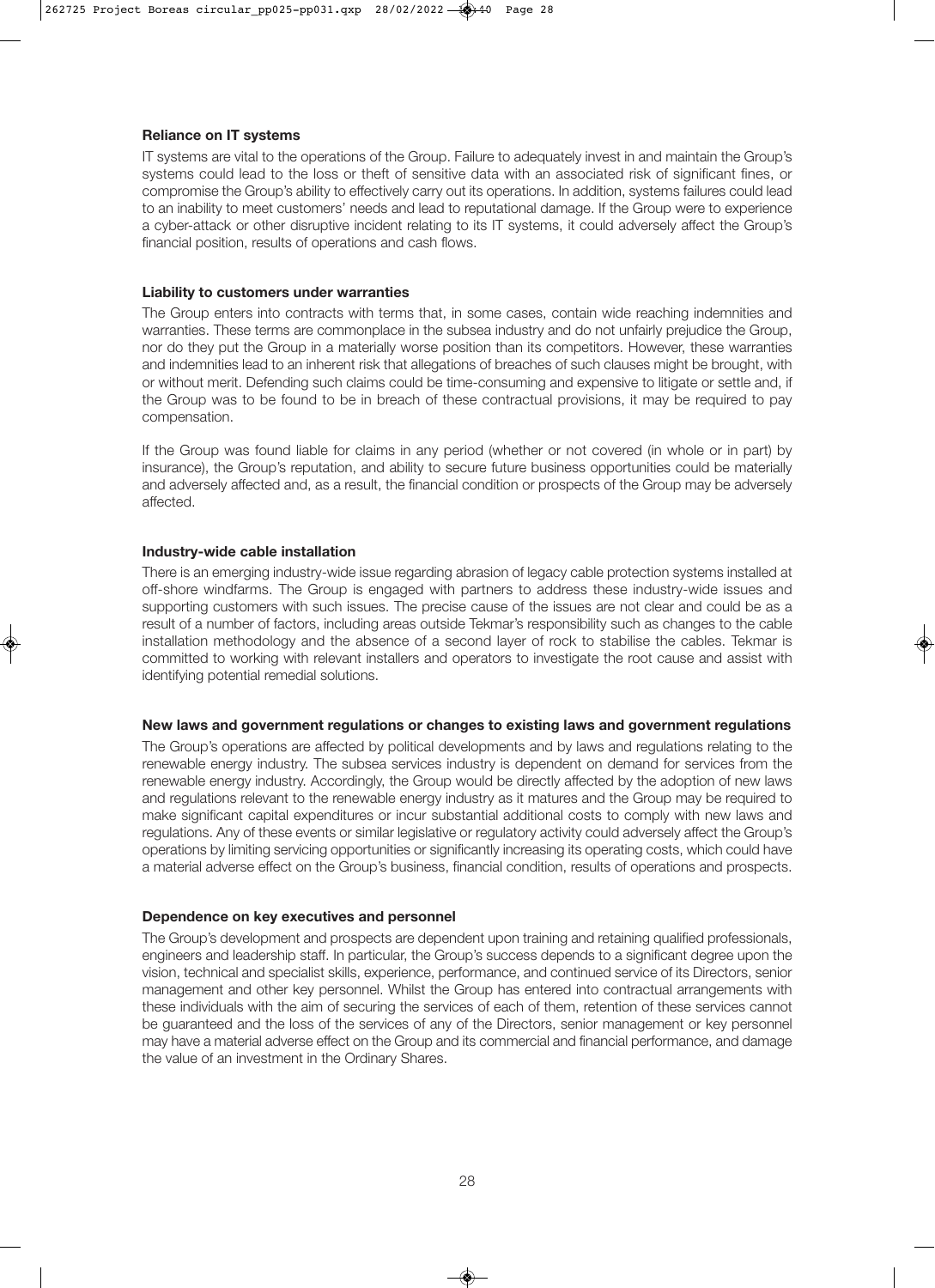#### **Ability to recruit and retain skilled personnel**

The ability to continue to attract and retain employees with the appropriate expertise and skills cannot be guaranteed. Finding and hiring any additional personnel and replacements could be costly and might require the Group to grant significant equity awards or other incentive compensation, which could adversely impact its financial results, and there can be no assurance that the Group will have sufficient financial resources.

Fulfilling contractual obligations, effective product development and sales, upon which the Group's success is dependent, is in turn dependent upon attracting and retaining talented technical, engineering and leadership personnel, who represent a significant asset. If the Group is unable to hire, train and retain such personnel in a timely manner, the development and introduction of the Group's products could be delayed and its ability to sell its products and services and otherwise to grow its business will be impaired and the delay and inability may have a detrimental effect upon the performance of the Group.

In its geographical areas of operation the Group faces significant competition both from within the offshore energy industry and from other sectors for personnel with the skills it requires to sustain and grow its activities. If the Group is unable to attract and retain personnel with the requisite skills, the business, financial condition, results of operations and prospects of the Group may be adversely affected and opportunities for growth may be curtailed. Furthermore, the Group's workforce requirements fluctuate due to seasonality of projects with higher demand for labour during summer months when offshore activity levels are highest. The Group may be unable to obtain a workforce with the requisite skills and for each of its projects, which may in turn adversely affect the business, financial condition, results of operations and prospects of the Group.

#### **Management of the Group's growth strategy**

There can be no certainty that the Group will be able to successfully implement its stated strategy. The ability of the Group to implement its strategy in rapidly evolving and competitive markets will require effective management planning and operational controls. The Directors anticipate that significant expansion will be required to respond to market opportunities. The Group's growth plans may place a significant strain on the Group's management, operational, financial and personnel resources. The Group's future growth and prospects will depend on its ability to manage this growth and to continue to expand and improve operational and financial performance, whilst at the same time maintaining effective cost controls. The Group's future growth may depend, in part, on its ability to identify suitable acquisition targets. There can be no assurance that any targets identified will be available at a value which makes them suitable for acquisition at the relevant time, or that third party finance required to fund the acquisition will be available on acceptable terms. Any failure to expand and improve operational, financial and quality control systems in line with the Group's growth could have a material adverse effect on the Group's business, financial condition and results of operation.

#### **Exchange rate fluctuations**

As a consequence of the international nature of its business, the Group is exposed to risks associated with changes in foreign currency exchange rates on both sales and operations. The Group is based in the United Kingdom and presents its financial statements in Pounds Sterling. However, it has substantial contracts with customers in foreign jurisdictions which generate revenues and costs in other currencies. Fluctuations in exchange rates between currencies in which the Group operates and Pounds Sterling may have a significant impact on the Group's reported financial results, financial condition and cash-flows.

#### **Financial risk**

There are a number of financial risks which are outside the control of the Group and which can affect revenues and/or costs. The Group does not fully hedge against such risks currently. These include varying international exchange rates, interest rates, world commodity prices, energy prices and supplies, raw materials prices and supplies, inflation and international trends in trade, tariffs and protectionism and changes in the legal and regulatory framework. The Group's operations, business and financial performance are affected by these factors, which are beyond the control of the Group.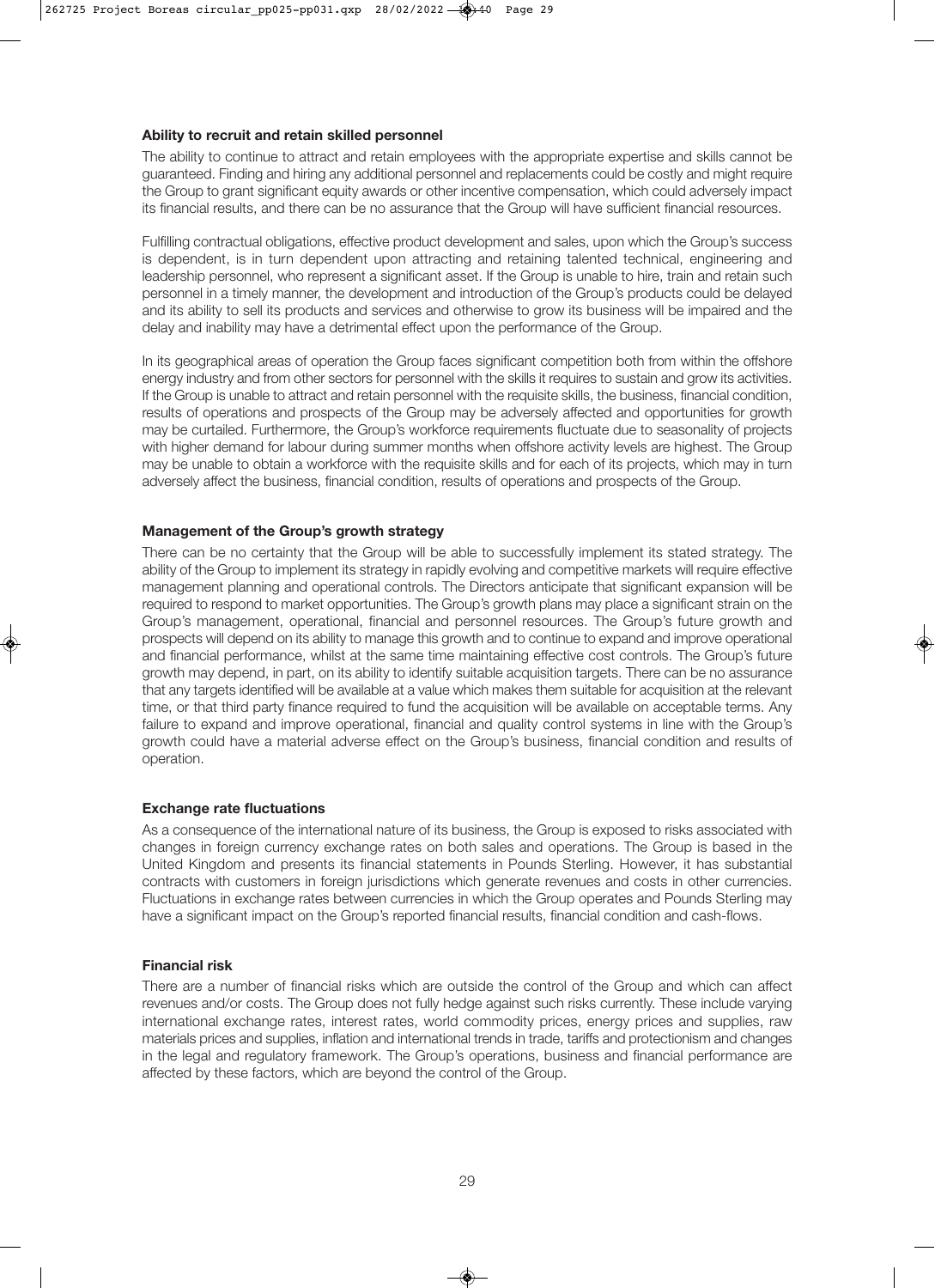#### **Tax risk**

Any change in the Group's tax status or in taxation legislation in the UK could affect the Group's ability to provide returns to Shareholders. Statements in this document concerning the taxation of investors in shares are based on current law and practice, which is subject to change. The taxation of an investment in the Group depends on the individual circumstances of investors.

The nature and amount of tax which members of the Group expect to pay and the reliefs expected to be available to any member of the Group are each dependent upon a number of assumptions, any one of which may change and which would, if so changed, affect the nature and amount of tax payable and reliefs available. In particular, the nature and amount of tax payable is dependent on the availability of relief under tax treaties and is subject to changes to the tax laws or practice in any of the jurisdictions affecting the Group. Any limitation in the availability of relief under these treaties, any change in the terms of any such treaty or any changes in tax law, interpretation or practice could increase the amount of tax payable by the Group.

#### **RISKS RELATING TO THE ORDINARY SHARES**

#### **Trading market for the Ordinary Shares**

The share price of publicly traded companies, including those listed on AIM, can be highly volatile and shareholdings illiquid. The Offer Price may not be indicative of the market price for the New Ordinary Shares following Admission. The market price of the Ordinary Shares will be influenced by a large number of factors, which could include, but not limited to, the performance of both the Group's and its competitors' businesses, variations in the operating results of the Group, divergence in financial results from analysts' expectations, changes in earnings estimates by stock market analysts, large purchases or sales of Ordinary Shares, legislative changes and general economic, political and regulatory conditions. Prospective investors should be aware that the value of an investment in the Company may go down as well as up. Investors may therefore realise less than, or lose all of, their investment. The volume of shares traded on AIM can be limited and this may restrict the ability of Shareholders to dispose of Ordinary Shares at any particular time. It may be more difficult for an investor to realise their investment in the Group than in a company whose shares are quoted on the Official List. The AIM Rules for Companies are less demanding than those of the Official List. It is emphasised that no application is being made for the admission of the Company's securities to the Official List. AIM has been in existence since June 1995 but its future success and liquidity in the market for the Company's securities cannot be guaranteed.

#### **Additional capital and dilution**

It is possible that the Group will need or choose to raise extra capital in the future to finance the development of new products or enhancements, to develop fully the Group's business, to take advantage of acquisition opportunities or respond to new competitive pressures. If the Group is unable to obtain this financing on terms acceptable to it then it may be forced to curtail its development. If additional funds are raised through the issue of new equity or equity-linked securities of the Company other than on a *pro rata* basis to existing Shareholders, the percentage ownership of such Shareholders may be substantially diluted. There is no guarantee that the then prevailing market conditions will allow for such a fundraising or that new investors will be prepared to subscribe for Ordinary Shares at the same price as the Offer Price or higher.

#### **GENERAL INVESTMENT RISKS**

#### **Suitability**

An investment in the Company is only suitable for investors capable of evaluating the risks (including the risk of capital loss) and merits of such investment and who have sufficient resources to sustain a total loss of their investment. A prospective investor should consider with care whether an investment in the Company is suitable for them in the light of their personal circumstances and the financial resources available to them. The investment opportunity offered in this document may not be suitable for all recipients of this document. Investors are therefore strongly recommended to consult an investment adviser authorised under FSMA, or such other similar body in their jurisdiction, who specialises in advising on investments of this nature before making their decision to invest.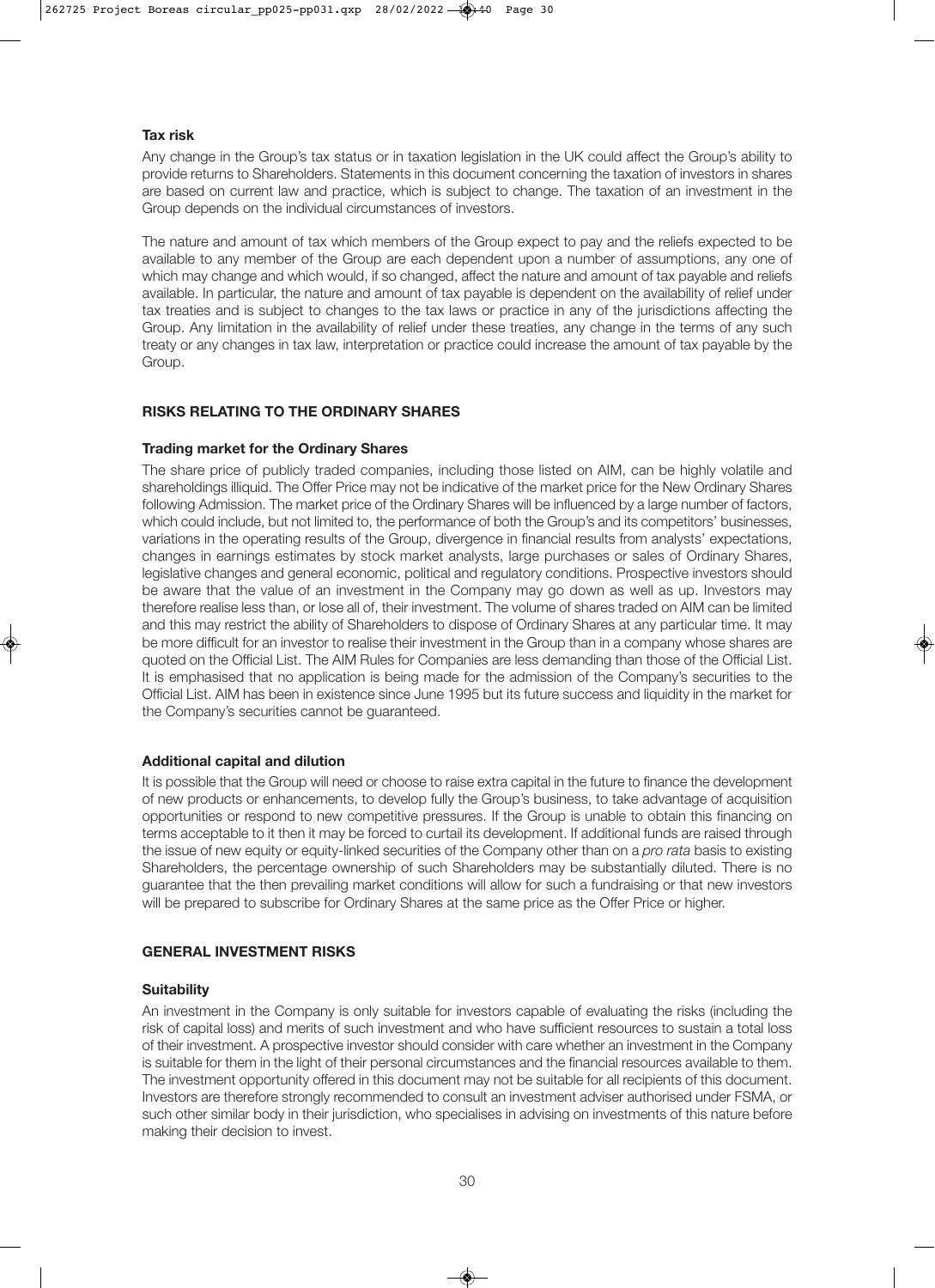Investment in the Company should not be regarded as short-term in nature. There can be no guarantee that any appreciation in the value of the Company's investments will occur or that the commercial objectives of the Company will be achieved. Investors may not get back the full amount initially invested.

The prices of shares and the income derived from them can go down as well as up. Past performance is not necessarily a guide to the future.

#### **Volatility of share price**

The trading price of the Ordinary Shares may be subject to wide fluctuations in response to a number of events and factors, such as variations in operating results, announcements of innovations or new services by the Group or its competitors, changes in financial estimates and recommendations by securities analysts, the share price performance of other companies that investors may deem comparable to the Group, news reports relating to trends in the Group's markets, large purchases or sales of Ordinary Shares, liquidity (or absence of liquidity) in the Ordinary Shares, currency fluctuations, legislative or regulatory changes and general economic conditions. These fluctuations may adversely affect the trading price of the Ordinary Shares, regardless of the Group's performance.

In addition, if the stock market in general experiences loss of investor confidence, the trading price of the Ordinary Shares could decline for reasons unrelated to the Group's business, financial condition or operating results. The trading price of the Ordinary Shares might also decline in reaction to events that affect other companies in the industry, even if such events do not directly affect the Group. Each of these factors, among others, could adversely affect the value of the Ordinary Shares.

#### **Market perception**

Market perception of the Company may change, potentially affecting the value of investors' holdings and the ability of the Company to raise further funds by the issue of further Ordinary Shares or otherwise.

Investors should consider carefully whether an investment in the Company is suitable for them in light of the risk factors outlined in this Part 2 "Risk Factors", their personal circumstances and the financial resources available to them. The above list of risk factors should not be considered an exhaustive statement of all potential risks and uncertainties applicable to an investment in the Company.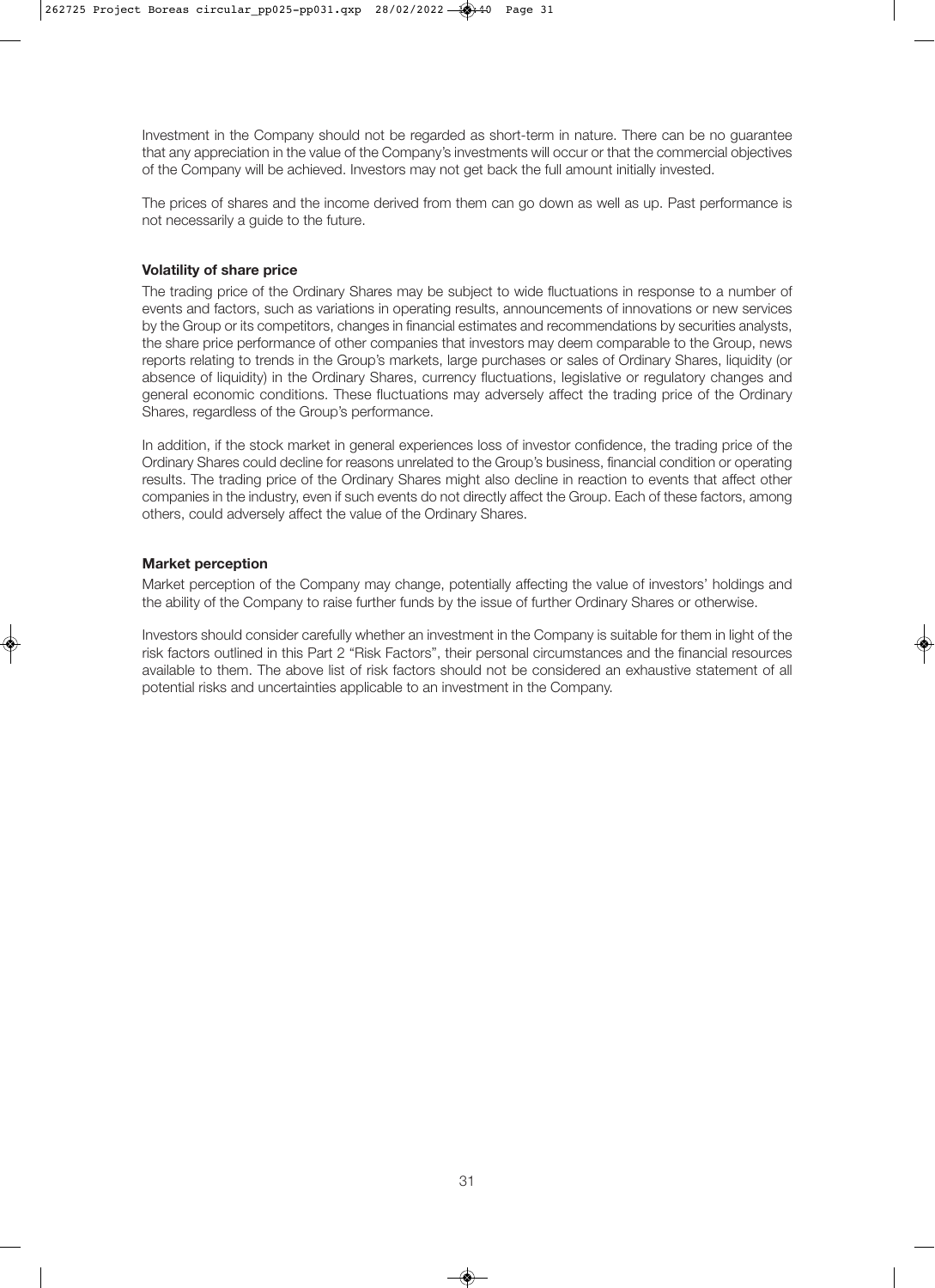#### **PART 3**

#### **TERMS AND CONDITIONS OF THE OPEN OFFER**

#### **Introduction**

As explained in the letter from the Chair set out in Part 1 "Letter from the Chair" of this document, the Company is proposing to raise up to approximately £5 million (approximately up to £4 million net of expenses) by way of the Transaction, of which up to approximately £1 million will be raised from the offer of the Offer Shares at the Offer Price to Qualifying Shareholders under the Open Offer, assuming full take up of the Open Offer.

The purpose of this Part 3 "Terms and Conditions of the Open Offer" is to set out the terms and conditions of the Open Offer. Up to 2,249,015 new Ordinary Shares will be issued through the Open Offer. Qualifying Shareholders are being offered the right to subscribe for Offer Shares in accordance with the terms of the Open Offer. The Open Offer has not been underwritten and none of the Offer Shares have been conditionally placed with institutional or other investors.

The Record Date for entitlements under the Open Offer for Qualifying CREST Shareholders and Qualifying Non-CREST Shareholders is expected to be 6.00 p.m. on 24 February 2022. Application Forms are expected to be posted to Qualifying Non-CREST Shareholders on or around 28 February 2022 and Open Offer Entitlements are expected to be credited to stock accounts of Qualifying CREST Shareholders in CREST by 1 March 2022.

Subject to availability, the Excess Application Facility will enable Qualifying Shareholders to apply for Excess Shares. Further details in relation to the Excess Application Facility are set out in Part 4 "Questions and Answers about the Open Offer" of this document and, for Qualifying Non-CREST Shareholders, the Application Form.

The latest time and date for receipt of a completed Application Form and payment in full under the Open Offer and settlement of relevant CREST instructions (as appropriate) is expected to be 11.00 a.m. on 14 March 2022 with Admission and commencement of dealings in Offer Shares expected to take place at 8.00 a.m. on 17 March 2022.

This document and, for Qualifying Non-CREST Shareholders only, the Application Form contains the formal terms and conditions of the Open Offer. Your attention is drawn to paragraph 3 of this Part 3 "Terms and Conditions of the Open Offer" which gives details of the procedure for application and payment for the Offer Shares and any Excess Shares applied for pursuant to the Excess Application Facility. The attention of Overseas Shareholders is drawn to paragraph 6 of this Part 3 "Terms and Conditions of the Open Offer".

The Offer Shares will, when issued and fully paid, rank equally in all respects with Existing Ordinary Shares, including the right to receive all dividends or other distributions made, paid or declared, if any, by reference to a record date after the date of their issue.

The Open Offer is an opportunity for Qualifying Shareholders to apply for up to 2.249.015 Offer Shares *pro rata* (excepting fractional entitlements) to their current holdings at the Offer Price in accordance with the terms of the Open Offer.

Qualifying Shareholders are also being offered the opportunity to apply for additional Offer Shares in excess of their Open Offer Entitlement to the extent that other Qualifying Shareholders do not take up their Open Offer Entitlement in full. The Excess Application Facility enables Qualifying Shareholders to apply for Excess Shares in excess of their Open Offer Entitlement as at the Record Date.

The Offer Shares have not been placed subject to clawback nor have they been underwritten. Consequently, there may be fewer than 2,249,015 Offer Shares issued pursuant to the Open Offer.

Any Qualifying Shareholder who has sold or transferred all or part of his/her registered holding(s) of Ordinary Shares prior to the Ex-entitlement Date is advised to consult his or her stockbroker, bank or other agent through or to whom the sale or transfer was effected as soon as possible since the invitation to apply for Offer Shares under the Open Offer may be a benefit which may be claimed from him/her by the purchasers under the rules of the London Stock Exchange.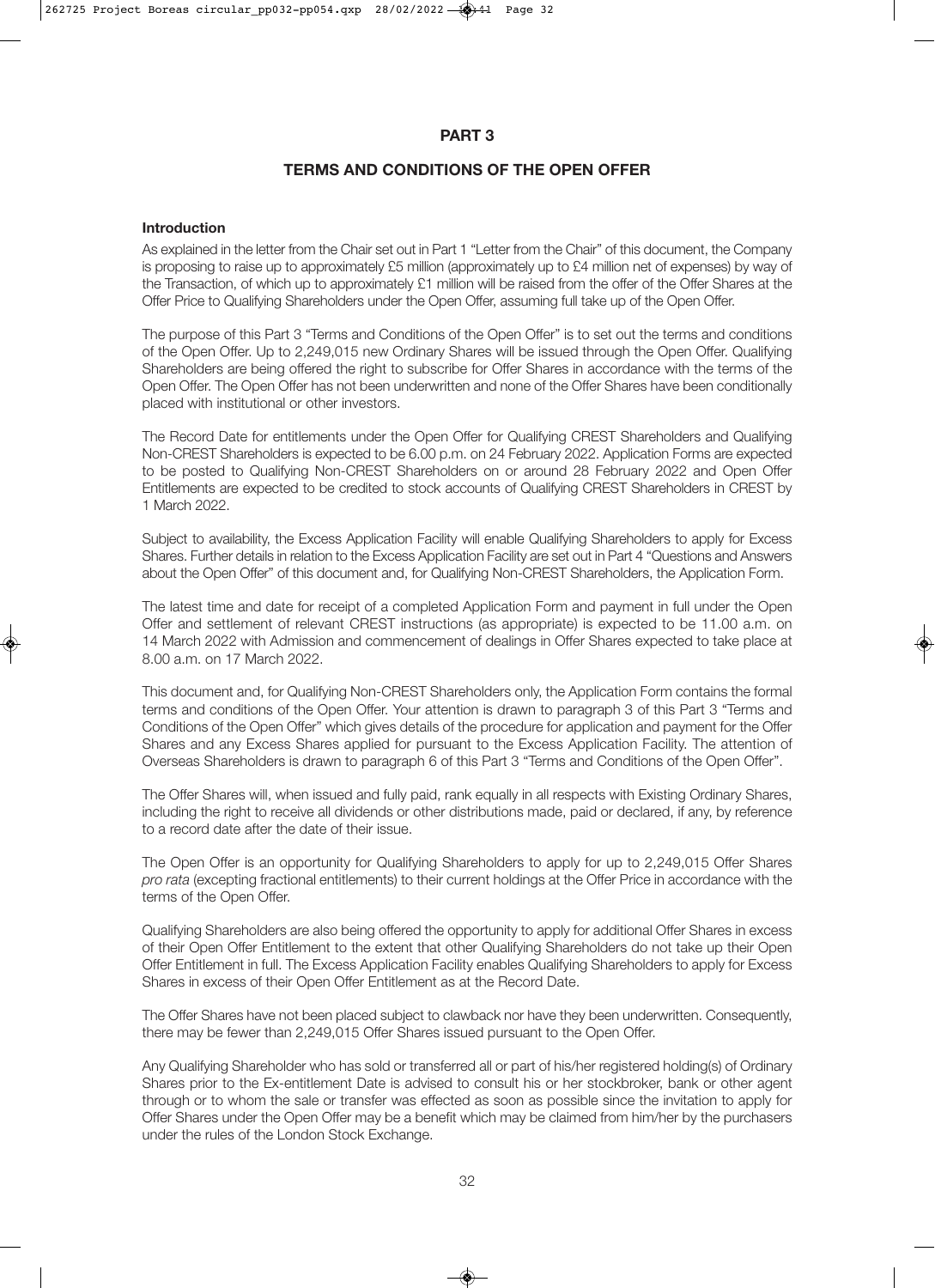#### 1. *The Open Offer*

 Subject to the terms and conditions set out below (and, in the case of Qualifying Non-CREST Shareholders, in the Application Form), Qualifying Shareholders are being given the opportunity under the Open Offer to apply for Offer Shares at the Offer Price *pro rata* to their holdings as at the Record Date, payable in full on application. The Offer Price represents a premium of 7.1 per cent. to the closing middle market price of 42 pence per Existing Ordinary Share on 24 February 2022 (being the last practicable date before publication of this document).

Qualifying Shareholders have basic entitlements of:

#### **1 Offer Share for every 23 Existing Ordinary Shares**

 registered in their name on the Record Date. Entitlements under the Open Offer will be rounded down to the nearest whole number of Offer Shares, with fractional entitlements being aggregated and made available under the Excess Application Facility.

 Holdings of Existing Ordinary Shares in certificated and uncertificated form will be treated as separate holdings for the purpose of calculating entitlements under the Open Offer, as will holdings under different designations and in different accounts. Subject to availability, the Excess Application Facility will enable Qualifying Shareholders, provided they have taken up their Open Offer Entitlement in full or otherwise as the Directors may determine in their absolute discretion, to apply for further Offer Shares in excess of their Open Offer Entitlement.

 If you are a Qualifying Non-CREST Shareholder, the Application Form shows the number of Existing Ordinary Shares registered in your name on the Record Date (in Box 1) and your Open Offer Entitlements (in Box 2).

 If you are a Qualifying CREST Shareholder, application will be made for your Open Offer Entitlement and Excess CREST Open Offer Entitlement to be credited to your CREST account. Open Offer Entitlements and Excess CREST Open Offer Entitlements are expected to be credited to CREST accounts on 1 March 2022. The Existing Ordinary Shares are already admitted to CREST. Accordingly, no further application for admission to CREST is required for the New Ordinary Shares. All such shares, when issued and fully paid, may be held and transferred by means of CREST.

 Save in relation to certain Overseas Shareholders, each Qualifying CREST Shareholder is expected to receive a credit to their CREST stock account of their Open Offer Entitlement equal to the maximum number of New Ordinary Shares for which they are entitled to apply to acquire under the Open Offer, together with a credit of Excess Entitlements equal to 10 times their balance of Existing Ordinary Shares held at the Record Time. Qualifying CREST Shareholders should note that there is no limit on the amount of Open Offer Shares that can be applied for under the Excess Application Facility, save that the maximum amount of Open Offer Shares to be allotted under the Excess Application Facility will be limited by the maximum size of the Open Offer less the aggregate of the Open Offer Shares issued under the Open Offer pursuant to the Qualifying Shareholders' Open Offer Entitlements If they wish to apply for more additional Open Offer Shares than their Excess Open Offer Entitlements they have been credited, subject to the limitation above, they should contact Equiniti Limited on +44 (0)371 384 2050. Lines are open 8.30 a.m. to 5.30 p.m., Monday to Friday (excluding English and Welsh public holidays). Calls to the shareholder helpline from outside of the UK will be charged at the applicable international rate. Qualifying CREST Shareholders, when requesting, an increased credit, should ensure that they leave sufficient time for the additional Excess Open Offer Entitlement to be credited to their account and for an application to be made in respect of those entitlements before the application date.

 Subject to availability, the Excess Application Facility will enable Qualifying Shareholders, provided they have taken up their Open Offer Entitlement in full or otherwise as the Directors may determine in their absolute discretion, to apply for further Offer Shares in excess of their Open Offer Entitlement. Further details in relation to the Excess Application Facility are set out in Part 4 "Questions and Answers about the Open Offer" of this document and, for Qualifying Non-CREST Shareholders, the Application Form. Qualifying CREST Shareholders will have their Open Offer Entitlement and Excess CREST Open Offer Entitlement credited to their stock accounts in CREST and should refer to paragraph 3.2 of this Part 3 "Terms and Conditions of the Open Offer" for information on the relevant CREST procedures and further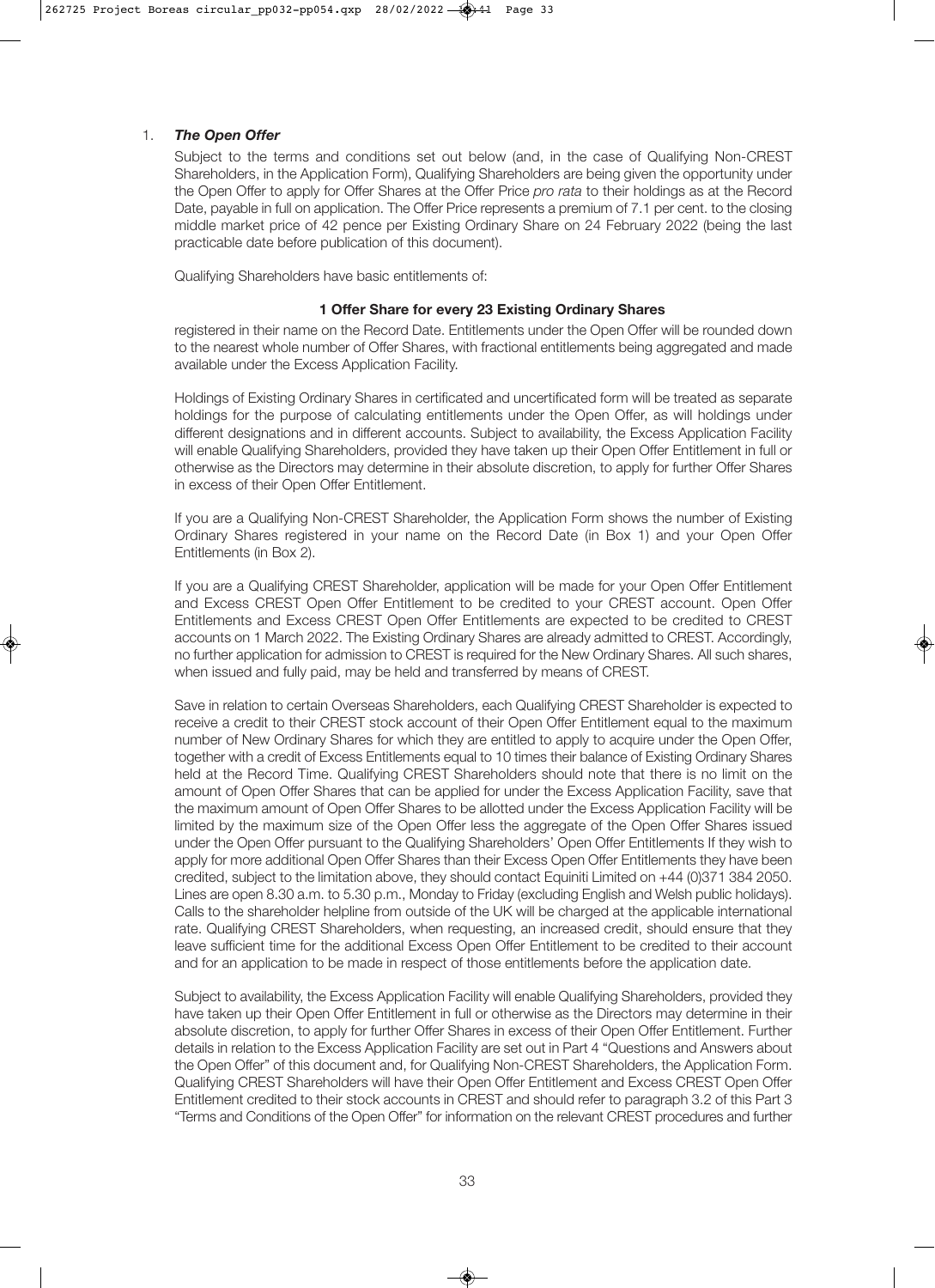details on the Excess Application Facility. Qualifying CREST Shareholders can also refer to the CREST Manual for further information on the relevant CREST procedures.

 If applications under the Excess Application Facility are received for more than the total number of Offer Shares available following take up of Open Offer Entitlements, such applications may be allocated in such manner as the Directors may determine in their absolute discretion and no assurance can be given that excess shares applied for by Qualifying Shareholders will be met in full or at all.

 Please refer to paragraphs 3.1(f) and 3.2(k) of this Part 3 "Terms and Conditions of the Open Offer" for further details of the Excess Application Facility.

 **Holders of Existing Ordinary Shares will suffer immediate dilution in their proportionate ownership and voting interests in the Company on Admission. Assuming there are no other changes to the Company's share capital between the date of this Document and Admission and there is full take up of the Open Offer Shares, holders of Existing Ordinary Shares who do not participate in the Placing will be diluted by 14.2 per cent. if they take up their Open Offer Entitlements in full and 17.7 per cent. if they do not participate in the Open Offer.**

 **Qualifying Shareholders should be aware that the Open Offer is not a rights issue. Qualifying Non-CREST Shareholders should also note that their respective Application Forms are not negotiable documents and cannot be traded. Qualifying CREST Shareholders should note that, although the Open Offer Entitlements and Excess CREST Open Offer Entitlements will be credited through CREST and be enabled for settlement, applications in respect of entitlements under the Open Offer may only be made by the Qualifying Shareholder originally entitled or by a person entitled by virtue of a** *bona fide* **market claim raised by Euroclear's Claims Processing Unit. Offer Shares not applied for under the Open Offer will not be sold in the market for the benefit of those who do not apply under the Open Offer. Any Offer Shares which are not applied for by Qualifying Shareholders under the Open Offer will not be issued by the Company as the Open Offer is not underwritten.**

#### **The attention of Overseas Shareholders is drawn to paragraph 6 of this Part 3 "Terms and Conditions of the Open Offer".**

 The Offer Shares will when issued and fully paid, rank in full for all dividends and other distributions declared, made or paid after the date of this document and otherwise *pari passu* in all respects with the Existing Ordinary Shares. The Offer Shares are not being made available in whole or in part to the public except under the terms of the Open Offer.

#### 2. *Conditions and further terms of the Open Offer*

 The Open Offer is conditional on the Firm Placing becoming or being declared unconditional in all respects and not being terminated before Admission. The principal conditions to the Firm Placing are:

- (a) the passing of all of the Resolutions at the General Meeting;
- (b) the Firm Placing and Open Offer Agreement having become or being declared unconditional in all respects (save for the condition relating to Admission) and not having been terminated in accordance with its terms; and
- (c) admission of the Firm Placing Shares occurring not later than 8.00 a.m. on 17 March 2022 (or such later time as the Company and Singer Capital Markets may agree being no later than 8.00 a.m. on 30 March 2022).

 Accordingly, if these conditions are not satisfied or waived (where capable of waiver), the Open Offer will not proceed and any applications made by Qualifying Shareholders will be rejected. In such circumstances, application monies will be returned (at the applicant's sole risk), without payment of interest, as soon as practicable thereafter. Any Open Offer Entitlements admitted to CREST will thereafter be disabled.

 No temporary documents of title will be issued in respect of Offer Shares held in uncertificated form. Definitive certificates in respect of Offer Shares taken up are expected to be posted to those Qualifying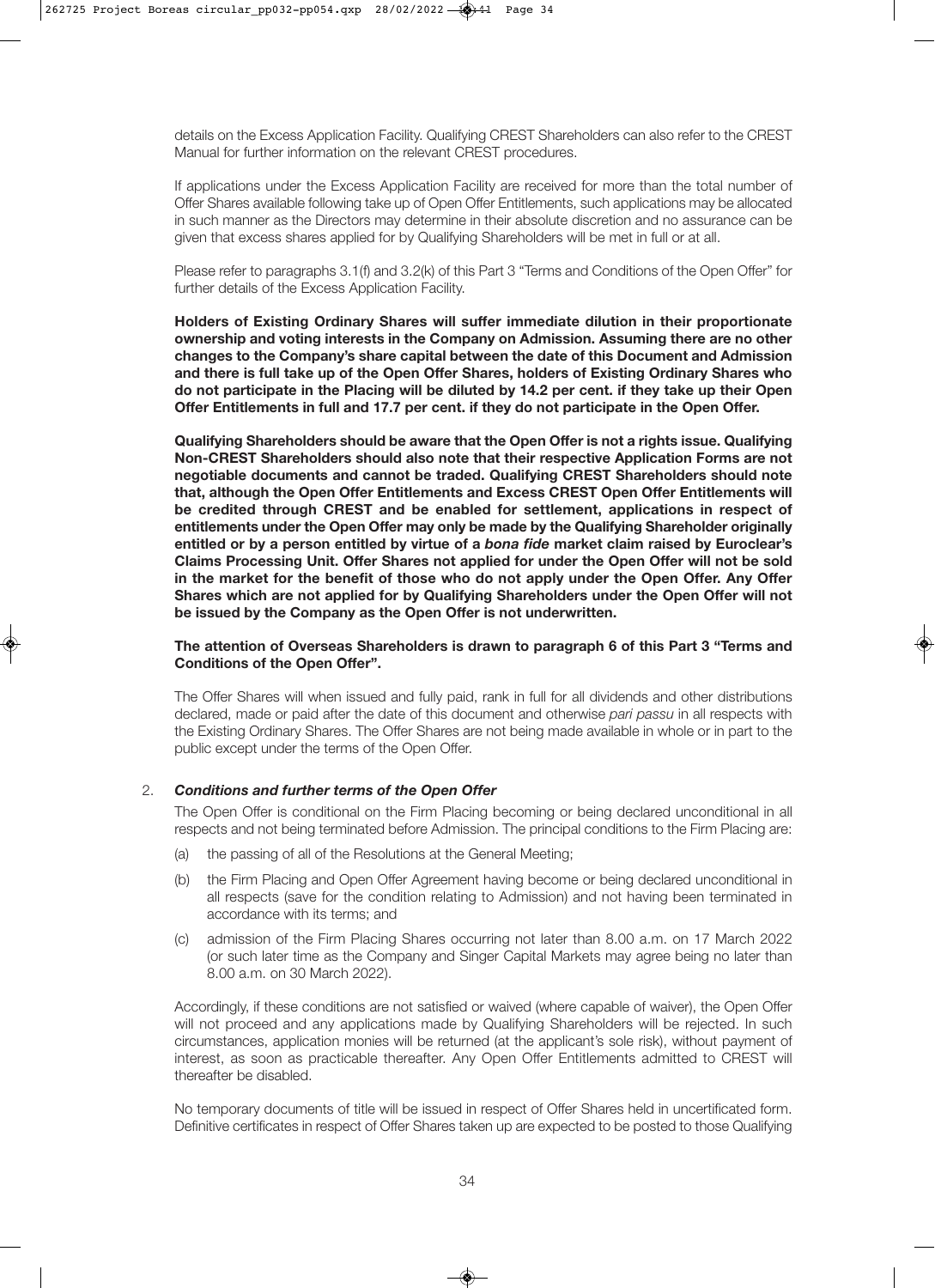Shareholders who have validly elected to hold their Offer Shares in certificated form within 10 Business Days of Admission.

 In respect of those Qualifying Shareholders who have validly elected to hold their Offer Shares in uncertificated form, the Offer Shares are expected to be credited to their stock accounts maintained in CREST by 17 March 2022.

 Applications will be made for the Offer Shares to be admitted to trading on AIM. Admission is expected to occur on 17 March 2022, when dealings in the Offer Shares are expected to begin.

 All monies received by the Receiving Agent in respect of Offer Shares will be credited to a non-interest-bearing account by the Receiving Agent.

 If for any reason it becomes necessary to adjust the expected timetable as set out in this document, the Company will notify the London Stock Exchange and make an appropriate announcement to a Regulatory Information Service giving details of the revised dates.

#### 3. *Procedure for application and payment*

 The action to be taken by you in respect of the Open Offer depends on whether, at the relevant time, you are sent an Application Form in respect of your Open Offer Entitlement under the Open Offer or your Open Offer Entitlement and Excess CREST Open Offer Entitlement is credited to your CREST stock account.

 Qualifying Shareholders who hold all or part of their Existing Ordinary Shares in certificated form will receive the Application Form enclosed with this document. The Application Form shows the number of Existing Ordinary Shares held in certified form at the Record Date. It will also show Qualifying Shareholders their Open Offer Entitlement that can be allotted in certificated form. Qualifying Shareholders who hold all their Existing Ordinary Shares in CREST will be allotted Offer Shares in CREST.

 Qualifying Shareholders who hold part of their Existing Ordinary Shares in uncertificated form will be allotted Offer Shares in uncertificated form to the extent that their entitlement to Offer Shares arises as a result of holding Existing Ordinary Shares in uncertificated form. However, it will be possible for Qualifying Shareholders to deposit Open Offer Entitlements into, and withdraw them from, CREST. Further information on deposit and withdrawal from CREST is set out in paragraph 3.2(f) of this Part 3 "Terms and Conditions of the Open Offer".

 CREST sponsored members should refer to their CREST sponsor, as only their CREST sponsor will be able to take the necessary action specified below to apply under the Open Offer in respect of the Open Offer Entitlements and Excess CREST Open Offer Entitlements of such members held in CREST. CREST members who wish to apply under the Open Offer in respect of their Open Offer Entitlements and Excess CREST Open Offer Entitlements in CREST should refer to the CREST Manual for further information on the CREST procedures referred to below.

#### **Qualifying Shareholders who do not want to apply for the Offer Shares under the Open Offer should take no action and should not complete or return the Application Form, or send a USE message through CREST.**

- 3.1 *If you have an Application Form in respect of your Open Offer Entitlement under the Open Offer*
	- (a) *General*

 Subject to paragraph 6 of this Part 3 "Terms and Conditions of the Open Offer" in relation to Overseas Shareholders, Qualifying Non-CREST Shareholders will receive an Application Form. The Application Form shows the number of Existing Ordinary Shares registered in their name on the Record Date in Box 1. It also shows the Open Offer Entitlement allocated to them set out in Box 2. Entitlements to Offer Shares are rounded down to the nearest whole number and any fractional entitlements to Offer Shares will be aggregated and made available under the Excess Application Facility. Box 3 shows how much they would need to pay if they wish to take up their Open Offer Entitlement in full. Qualifying Non-CREST Shareholders may apply for less than their entitlement should they wish to do so. Qualifying Non-CREST Shareholders may also hold such an Application Form by virtue of a *bona fide* market claim.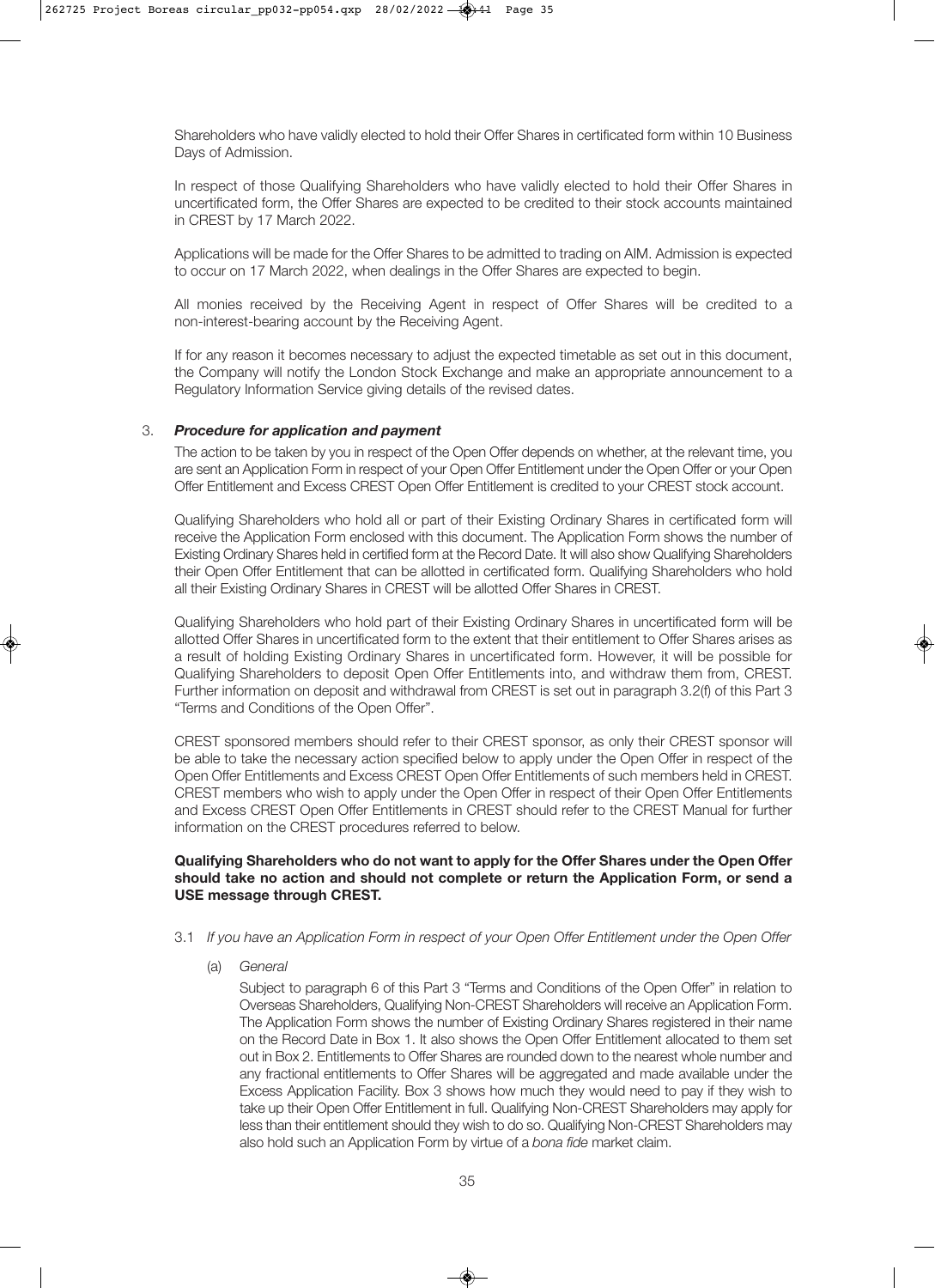Under the Excess Application Facility, provided they have agreed to take up their Open Offer Entitlement in full or otherwise as the Directors may determine in their absolute discretion, Qualifying Non-CREST Shareholders may apply for more than the amount of their Open Offer Entitlement should they wish to do so. The Excess Application Facility enables Qualifying Shareholders to apply for Excess Shares in excess of their Open Offer Entitlement at the Record Date. The Excess Shares may be allocated in such manner as the Directors may determine in their absolute discretion and no assurance can be given that excess applications by Qualifying Shareholders will be met in full, or in part, or at all.

 The instructions and other terms set out in the Application Form forms part of the terms of the Open Offer in relation to Qualifying Non-CREST Shareholders.

#### (b) *Bona fide market claims*

 Applications to acquire Offer Shares may only be made on the Application Form and may only be made by the Qualifying Non-CREST Shareholder named in it or by a person entitled by virtue of a *bona fide* market claim in relation to a purchase of Existing Ordinary Shares through the market prior to the date upon which the Existing Ordinary Shares were marked "ex" the entitlement to participate in the Open Offer. Application Forms may not be sold, assigned, transferred or split, except to satisfy *bona fide* market claims up to 3.00 p.m. on 10 March 2022. The Application Form is not a negotiable document and cannot be separately traded. A Qualifying Non-CREST Shareholder who has sold or otherwise transferred all or part of their holding of Existing Ordinary Shares prior to the date upon which the Existing Ordinary Shares were marked "ex" the entitlement to participate in the Open Offer, should contact their broker or other professional adviser authorised under FSMA through whom the sale or purchase was effected as soon as possible, as the invitation to acquire Offer Shares under the Open Offer may be a benefit which may be claimed by the purchaser(s) or transferee(s).

 Qualifying Non-CREST Shareholders who have sold all or part of their registered holding should, if the market claim is to be settled outside CREST, complete Box 8 on the Application Form and immediately send it to the stockbroker, bank or other agent through whom the sale or transfer was effected for transmission to the purchaser or transferee. The Application Form should not, however be forwarded to or transmitted in or into the United States of America, any Restricted Jurisdiction, nor in or into any other jurisdiction where the extension of the Open Offer would breach any applicable law or regulation. If the market claim is to be settled outside CREST, the beneficiary of the claim should follow the procedures set out in the accompanying Application Form. If the market claim is to be settled in CREST, the beneficiary of the claim should follow the procedure set out in paragraph 3.2 of this Part 3 "Terms and Conditions of the Open Offer".

#### (c) *Application procedures*

 Qualifying Non-CREST Shareholders wishing to apply to acquire Offer Shares (whether in respect of all or part of their Open Offer Entitlement or in addition to their Open Offer Entitlement under the Excess Application Facility) should complete the Application Form in accordance with the instructions printed on it. Qualifying Non-CREST Shareholders may only apply for Excess Shares if they have agreed to take up their Open Offer Entitlements in full or otherwise as the Directors may determine in their absolute discretion. The Excess Shares may be allocated in such manner as the Directors may determine in their absolute discretion and no assurance can be given that excess applications by Qualifying Shareholders will be met in full, or in part, or at all. Excess monies in respect of applications by Qualifying Shareholders will be returned to the applicant (at the applicant's risk), without payment of interest, as soon as practicable thereafter.

 Completed Application Forms should be posted to Equiniti Limited, Corporate Actions, Aspect House, Spencer Road, Lancing Business Park, West Sussex BN99 6DA, or returned by hand (during normal business hours only) so as to be received by Equiniti Limited by no later than 11.00 a.m. on 14 March 2022. The Company reserves the right to treat any application not strictly complying with the terms and conditions of application as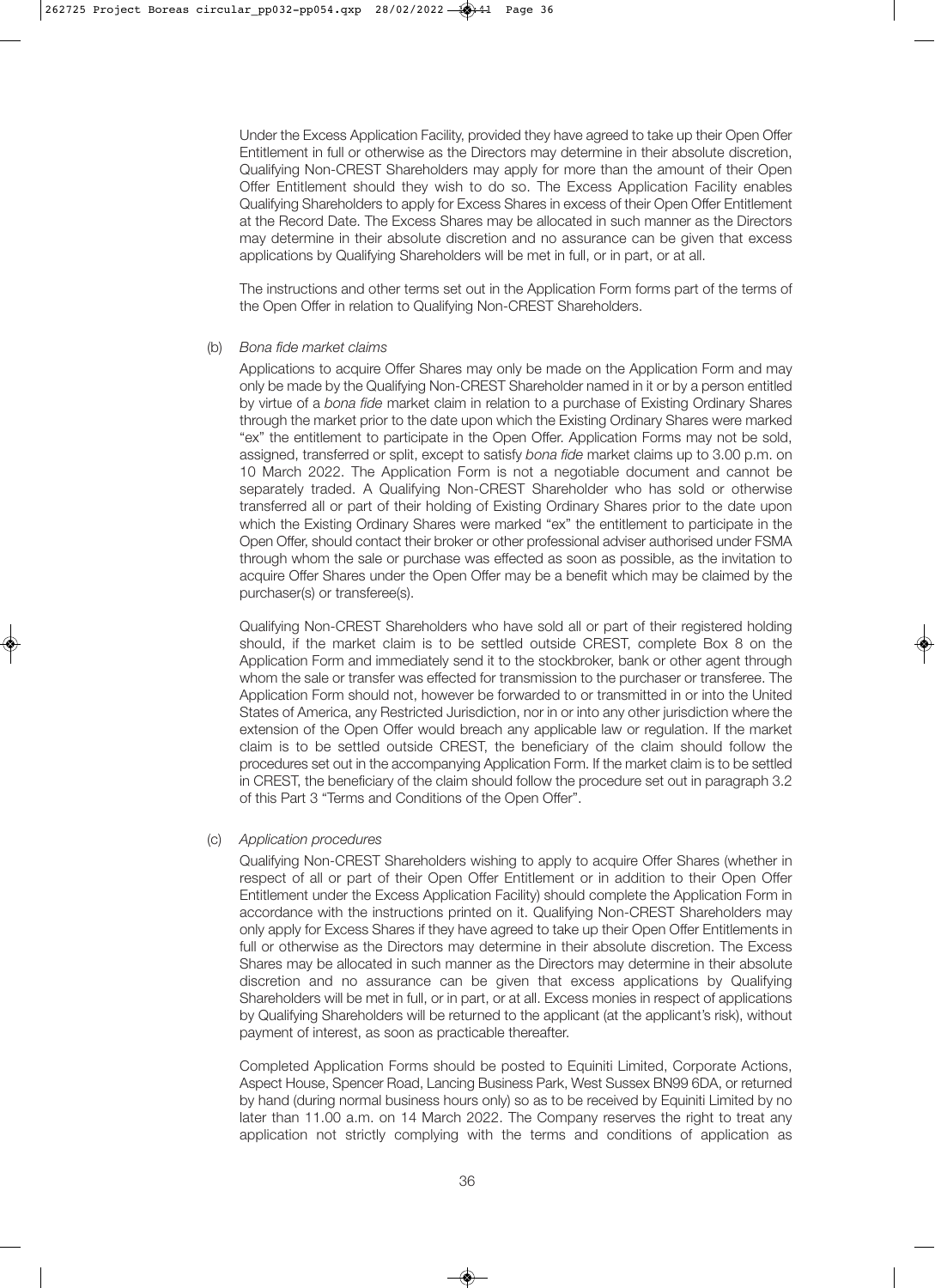nevertheless valid. The Company further reserves the right (but shall not be obliged) to accept either Application Forms or remittances received after 11.00 a.m. on 14 March 2022. Qualifying Non-CREST Shareholders should note that applications, once made, will be irrevocable and receipt thereof will not be acknowledged. Multiple applications will not be accepted. If an Application Form is being sent by first-class post in the UK, Qualifying Shareholders are recommended to allow at least four Business Days for delivery.

 The Company may in its sole discretion, but shall not be obliged to, treat an Application Form as valid and binding on the person by whom or on whose behalf it is lodged, even if not completed in accordance with the relevant instructions or not accompanied by a valid power of attorney where required, or if it otherwise does not strictly comply with the terms and conditions of the Open Offer. The Company further reserves the right (but shall not be obliged) to accept either:

- (i) Application Forms received after 11.00 a.m. on 14 March 2022; or
- (ii) Applications in respect of which remittances are received before 11.00 a.m. on 14 March 2022 from authorised persons (as defined in FSMA) specifying the Offer Shares applied for and undertaking to lodge the Application Form in due course but, in any event, within two Business Days.

 All documents and remittances sent by post by, to, from or on behalf of an applicant (or as the applicant may direct) will be sent entirely at the applicant's own risk.

(d) *Payments*

 All payments must be in pounds sterling and made by cheque made payable to "Equiniti Limited – re Tekmar Group plc Open Offer", and crossed "A/C Payee Only". Cheques must be drawn on a bank or building society or branch of a bank or building society in the United Kingdom or the British Isles which is either a settlement member of the Cheque and Credit Clearing Company Limited or the CHAPS Clearing Company Limited or which has arranged for its cheques to be cleared through the facilities provided by any of those companies and must bear the appropriate sort code in the top right-hand corner and must be for the full amount payable on application. Third party cheques may not be accepted with the exception of building society cheques where the building society or bank has confirmed the name of the account holder by stamping or endorsing the back of the cheque to confirm that the relevant Qualifying Shareholder has title to the underlying funds. The account name should be the same as that shown on the application. Post-dated cheques will not be accepted.

 Cheques will be presented for payment upon receipt. The Company reserves the right to instruct Equiniti Limited to seek special clearance of cheques to allow the Company to obtain value for remittances at the earliest opportunity (and withhold definitive share certificates (or crediting to the relevant member account, as applicable) pending clearance thereof). No interest will be paid on payments made before they are due. It is a term of the Open Offer that cheques shall be honoured on first presentation and the Company may elect to treat as invalid acceptances in respect of which cheques are not so honoured. All documents, cheques sent through the post will be sent at the risk of the sender. Payments via CHAPS, BACS or electronic transfer will not be accepted. If the Open Offer does not become unconditional, no Offer Shares will be issued and all monies will be returned (at the applicant's sole risk), without payment of interest, to applicants as soon as practicable following the lapse of the Open Offer.

 If Offer Shares have already been allotted to a Qualifying Non-CREST Shareholder and such Qualifying Non-CREST Shareholder's cheque is not honoured upon first presentation or such Qualifying Non-CREST Shareholder's application is subsequently otherwise deemed to be invalid, Equiniti Limited shall be authorised (in its absolute discretion as to manner, timing and terms) to make arrangements, on behalf of the Company, for the sale of such Qualifying Non-CREST Shareholder's Offer Shares and for the proceeds of sale (which for these purposes shall be deemed to be payments in respect of successful applications) to be paid to and retained by the Company. None of Equiniti Limited, SCM or the Company nor any other person shall be responsible for, or have any liability for, any loss, expense or damage suffered by such Qualifying Non-CREST Shareholders.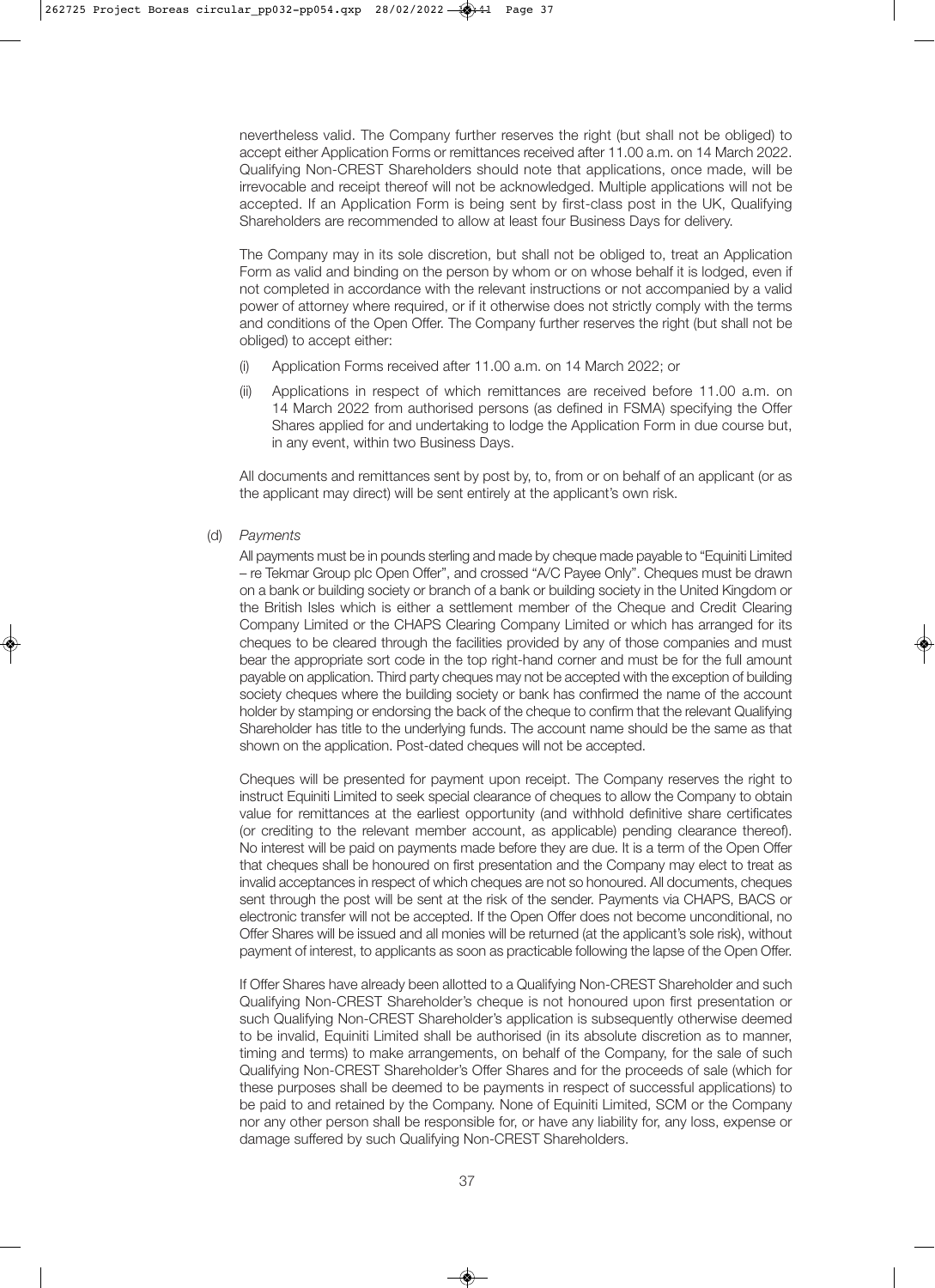(e) *Incorrect Sums*

 If an Application Form encloses a payment for an incorrect sum, the Company through Equiniti Limited reserves the right:

- (i) to reject the application in full and return the cheque or refund the payment to the Qualifying Non-CREST Shareholder in question without interest; or
- (ii) in the case that an insufficient sum is paid, to treat the application as a valid application for such lesser whole number of Offer Shares as would be able to be applied for with that payment at the Offer Price, refunding any unutilised sum to the Qualifying Non-CREST Shareholder in question without interest, save that any sums of less than £1 will be retained for the benefit of the Company; or
- (iii) in the case that an excess sum is paid, to treat the application as a valid application for all of the Offer Shares referred to in the Application Form, refunding any unutilised sums to the Qualifying Non-CREST Shareholder in question without interest, save that any sums of less than £1 will be retained for the benefit of the Company.

 All monies received by Equiniti Limited in respect of Offer Shares will be held in a separate non interest bearing account.

(f) *The Excess Application Facility*

 Provided they choose to take up their Open Offer Entitlement in full or otherwise as the Directors may determine in their absolute discretion, the Excess Application Facility enables a Qualifying Non-CREST Shareholder to apply for Excess Shares. Qualifying Non-CREST Shareholders wishing to apply for Excess Shares may do so by completing Box 5 of the Application Form.

 If applications under the Excess Application Facility are received for more than the total number of Offer Shares available following take up of Open Offer Entitlements, the Excess Shares may be allocated in such manner as the Directors may determine in their absolute discretion and no assurance can be given that excess applications by Qualifying Shareholders will be met in full, or in part, or at all. Qualifying Non-CREST Shareholders who wish to apply for Excess Shares must complete the Application Form in accordance with the instructions set out on the Application Form.

 Should the Open Offer become unconditional and applications for Open Offer Shares exceed 2,249,015 Offer Shares, resulting in a scale back of applications, each Qualifying Non-CREST Shareholder who has made a valid application for Excess Shares and from whom payment in full for the Excess Shares has been received will receive a pounds sterling amount equal to the number of Excess Shares applied and paid for but not allocated to the relevant Qualifying Non- CREST Shareholder multiplied by the Offer Price. In such case, monies will be returned as soon as reasonably practicable thereafter, without payment of interest and at the applicant's sole risk.

(g) *Effect of application*

 All documents and remittances sent by post by, to, from, or on behalf of or to an applicant (or as the applicant may direct) will be sent entirely at the applicant's own risk. By completing and delivering an Application Form the applicant:

- (i) represents and warrants to the Company and SCM that they have the right, power and authority, and has taken all action necessary, to make the application under the Open Offer and to execute, deliver and exercise their rights, and perform their obligations under any contracts resulting therefrom and that they are not a person otherwise prevented by legal or regulatory restrictions from applying for Offer Shares or acting on behalf of any such person on a non-discretionary basis;
- (ii) agrees with the Company and SCM that all applications under the Open Offer and contracts resulting therefrom, and any non-contractual obligations related thereto, shall be governed by and construed in accordance with the laws of England;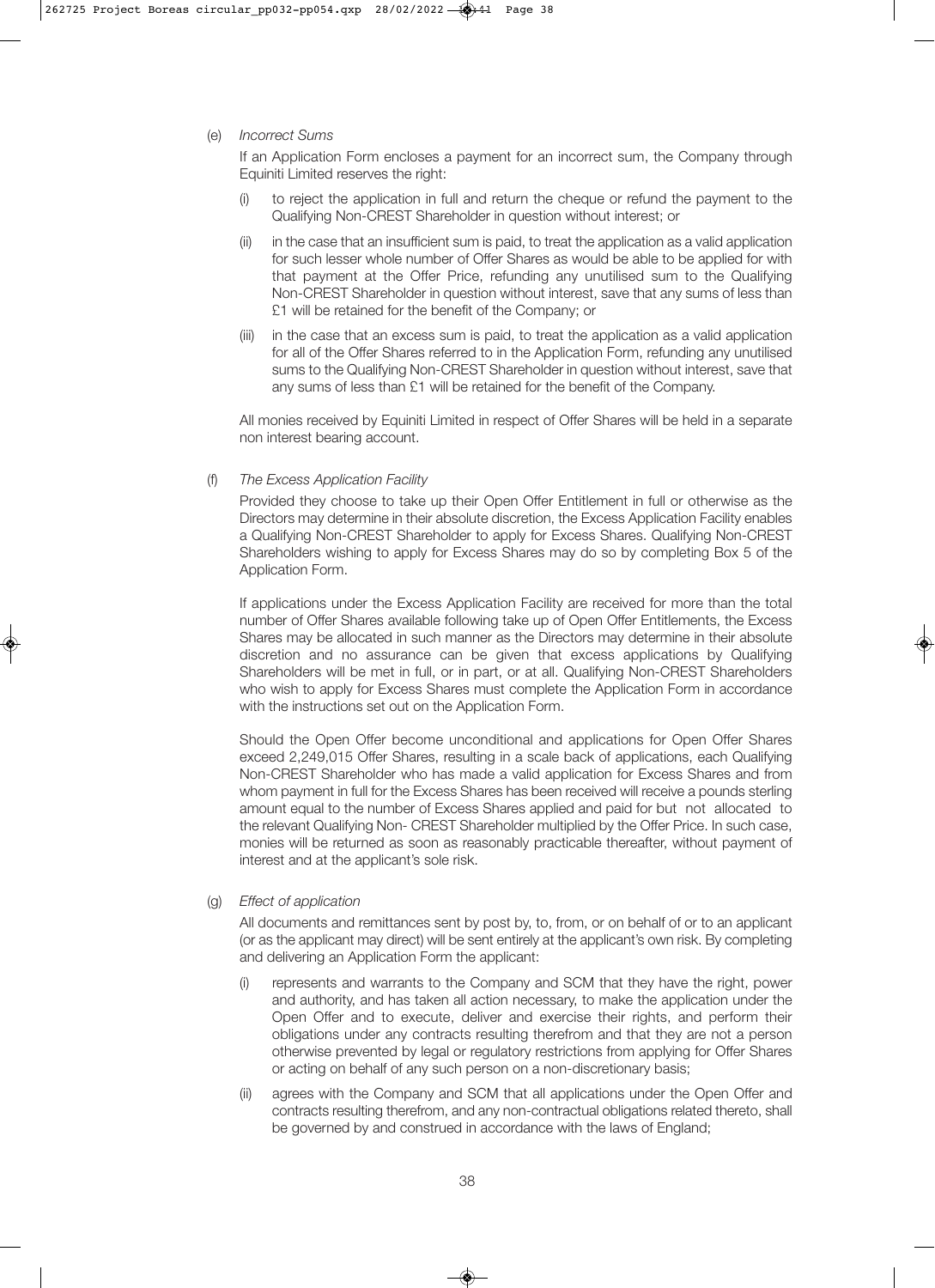- (iii) confirms to the Company and SCM that in making the application they are not relying on any information or representation in relation to the Group other than that contained in this document, and the applicant accordingly agrees that no person responsible solely or jointly for this document or any part thereof, or involved in the preparation thereof, shall have any liability for any such information or representation not so contained and further agrees that, having had the opportunity to read this document, they will be deemed to have had notice of all information in relation to the Group contained in this document (including information incorporated by reference);
- (iv) represents and warrants to the Company and SCM that they are the Qualifying Shareholder originally entitled to the Open Offer Entitlement;
- (v) represents and warrants to the Company and SCM that if they have received some or all of their Open Offer Entitlement from a person other than the Company they are entitled to apply under the Open Offer in relation to such Open Offer Entitlements by virtue of a *bona fide* market claim;
- (vi) requests that the Offer Shares to which they will become entitled shall be issued to them on the terms set out in this document and the Application Form subject to the articles of association of the Company;
- (vii) represents and warrants to the Company and SCM that they are not, nor are they applying on behalf of any person who is, in the United States or is a citizen or resident, or which is a corporation, partnership or other entity created or organised in or under any laws, of the United States of America, any Restricted Jurisdiction or any other jurisdiction in which the application for Offer Shares is prevented by law and they are not applying with a view to re-offering, re-selling, transferring or delivering any of the Offer Shares which are the subject of their application is a citizen or resident or which is a corporation, partnership or other entity created or organised in or under any laws of the United States of America, any Restricted Jurisdiction or any other jurisdiction in which the application for Offer Shares is prevented by law (except where proof satisfactory to the Company has been provided to the Company that application in the United States or to, or for the benefit of, a person who they are able to accept the invitation by the Company free of any requirement which it (in its absolute discretion) regards as unduly burdensome), nor acting on behalf of any such person on a non-discretionary basis nor (a) person(s) otherwise prevented by legal or regulatory restrictions from applying for Offer Shares under the Open Offer;
- (viii) represents and warrants to the Company and SCM that they are not, and nor are they applying as nominee or agent for, a person who is or may be liable to notify and account for tax under the Stamp Duty Reserve Tax Regulations 1986 at any of the increased rates referred to the increased rates referred to in sections 67, 70, 93 or 96 (depositary receipts and clearance services) of the Finance Act 1986; and
- (ix) confirms that in making the application they are not relying and have not relied on the Company or SCM or any person affiliated with the Company or SCM in connection with any investigation of the accuracy of any information contained in this document or their investment decision.

 All enquiries in connection with the procedure for application and completion of the Application Form should be addressed to Equiniti Limited, Corporate Actions, Aspect House, Spencer Road, Lancing Business Park, West Sussex BN99 6DA, or you can contact them on +44 (0)371 384 2050. Calls are charged at the standard geographic rate and will vary by provider. Calls from outside the United Kingdom will be charged at the applicable international rate. The helpline is open between 8.30 a.m.  $-5.30$  p.m., Monday to Friday excluding public holidays in England and Wales. Please note that Equiniti Limited cannot provide any financial, legal or tax advice and calls may be recorded and monitored for security and training purposes.

(h) *Proxy*

 Qualifying Non-CREST Shareholders who do not want to take up or apply for the Open Offer Shares under the Open Offer should take no action and should not complete or return the Application Form. However, you are encouraged to vote at the General Meeting by completing and returning the enclosed Form of Proxy.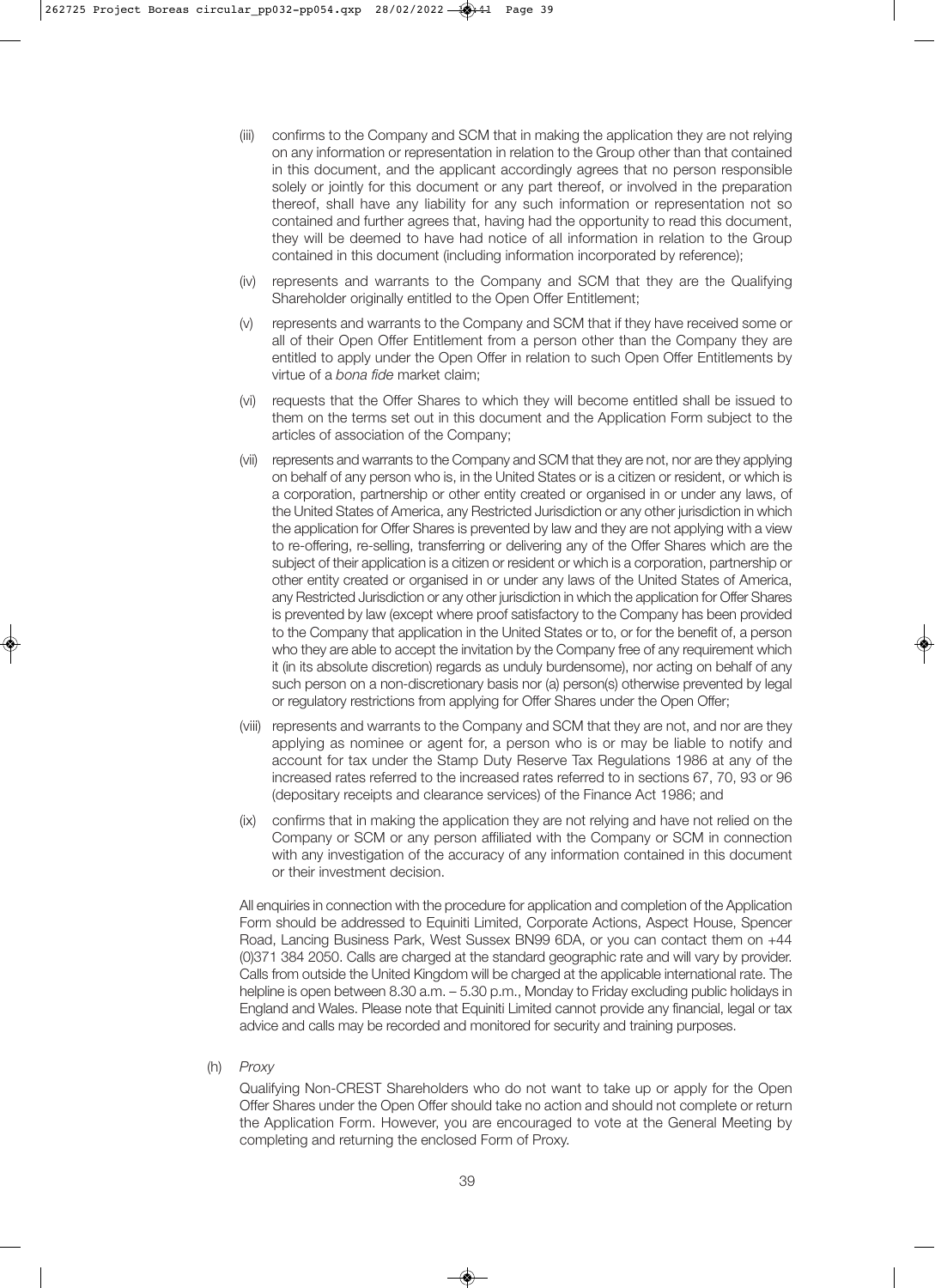A Qualifying Non-CREST Shareholder who is also a CREST member may elect to receive the Offer Shares to which they are entitled in uncertificated form in CREST. Please see paragraph 3.2(f) of this Part 3 "Terms and Conditions of the Open Offer" for more information.

- 3.2 *If you have an Open Offer Entitlement and an Excess CREST Open Offer Entitlement credited to your stock account in CREST in respect of your entitlement under the Open Offer*
	- (a) *General*

 Subject to paragraph 6 of this Part 3 "Terms and Conditions of the Open Offer" in relation to certain Overseas Shareholders, each Qualifying CREST Shareholder will receive a credit to his or her stock account in CREST of their Open Offer Entitlement equal to the maximum number of Offer Shares for which they are entitled to apply under the Open Offer together with a credit Excess CREST Open Offer Entitlements equal to 10 times their Record Date holding of Ordinary Shares. Qualifying CREST Shareholders should note that this is not a cap on the maximum number of Excess Shares they can apply for and if they wish to apply for more Excess Shares than the Excess CREST Open Offer Entitlements they have been credited then they should contact the Shareholder helpline on +44 (0)371 384 2050 to request an increased credit, ensuring to leave sufficient time for the additional Excess CREST Open Offer Entitlements to be credited to their account and for an application to be made in respect of those Excess CREST Open Offer Entitlements before the application deadline.

 Entitlements to Offer Shares will be rounded down to the nearest whole number and any Open Offer Entitlements have therefore also been rounded down. Any fractional entitlements to Open Offer Shares arising will be aggregated and made available under the Excess Application Facility.

 The CREST stock account to be credited will be an account under the participant ID and member account ID that apply to the Existing Ordinary Shares held on the Record Date by the Qualifying CREST Shareholder in respect of which the Open Offer Entitlements and Excess CREST Open Offer Entitlements have been allocated.

 If for any reason Open Offer Entitlements and/or the Excess CREST Open Offer Entitlements cannot be admitted to CREST by, or the stock accounts of Qualifying CREST Shareholders cannot be credited by, 3.00 p.m. on 1 March 2022 , or such later time as the Company may decide, an Application Form will be sent to each Qualifying CREST Shareholder in substitution for the Open Offer Entitlement and Excess CREST Open Offer Entitlement which should have been credited to his or her stock account in CREST. In these circumstances the expected timetable as set out in this document will be adjusted as appropriate and the provisions of this document applicable to Qualifying Non-CREST Shareholders with Application Forms will apply to Qualifying CREST Shareholders who receive an Application Form.

 CREST members who wish to apply to acquire some or all of their entitlements to Open Offer Shares and their Excess CREST Open Offer Entitlements should refer to the CREST Manual for further information on the CREST procedures referred to below. Should you need advice with regard to these procedures, please contact Equiniti Limited on +44 (0)371 384 2050. Calls are charged at the standard geographic rate and will vary by provider. Calls from outside the United Kingdom will be charged at the applicable international rate. The helpline is open between 8.30 a.m. – 5.30 p.m., Monday to Friday excluding public holidays in England and Wales. Please note that Equiniti Limited cannot provide any financial, legal or tax advice and calls may be recorded and monitored for security and training purposes. If you are a CREST sponsored member you should consult your CREST sponsor if you wish to apply for Open Offer Shares as only your CREST sponsor will be able to take the necessary action to make this application in CREST.

#### (b) *Market claims*

 Each of the Open Offer Entitlements and Excess CREST Open Offer Entitlements will constitute a separate security for the purposes of CREST. Although Open Offer Entitlements and Excess CREST Open Offer Entitlements will be admitted to CREST and be enabled for settlement, applications in respect of Open Offer Entitlements and Excess CREST Open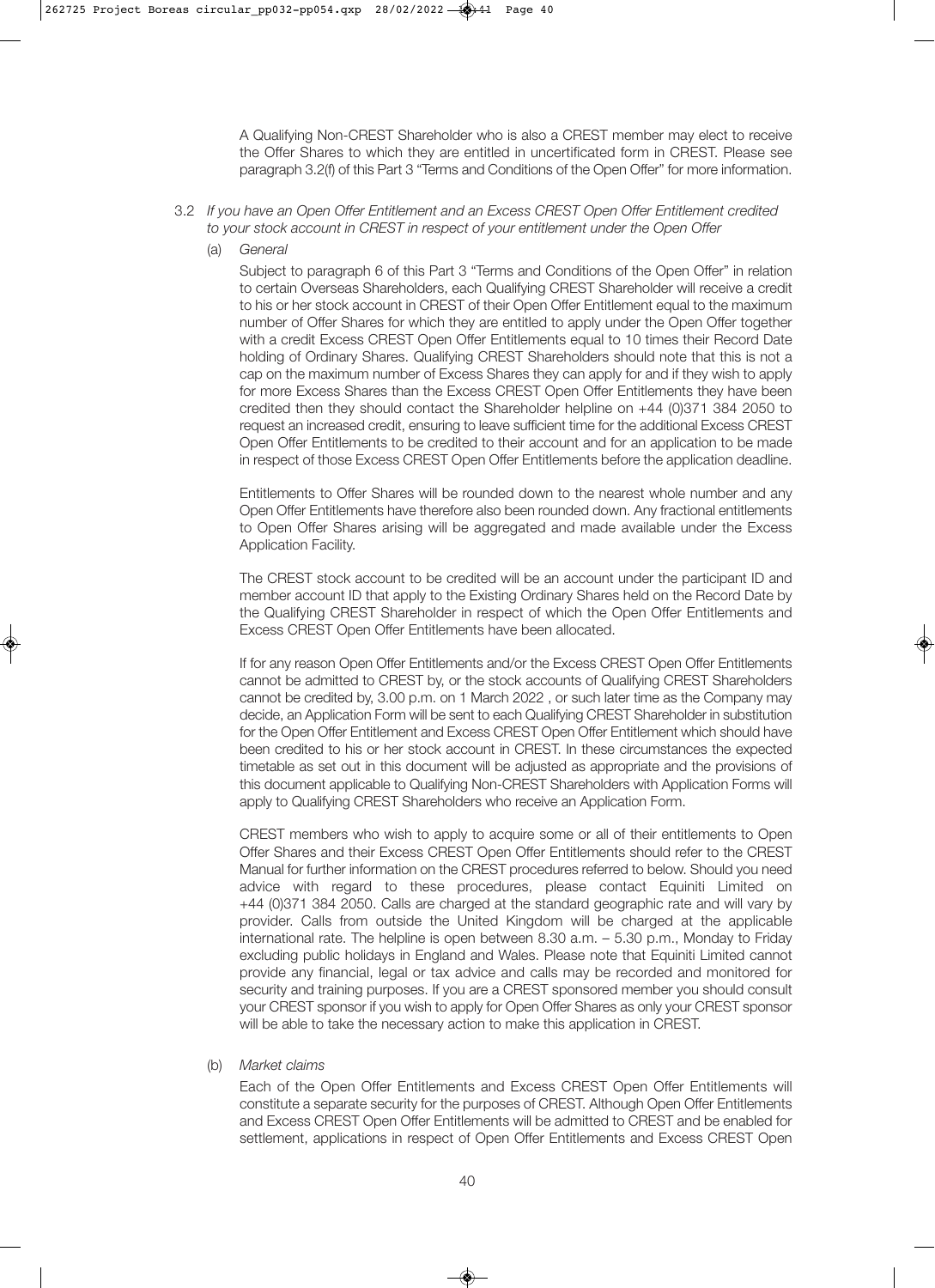Offer Entitlements may only be made by the Qualifying Shareholder originally entitled or by a person entitled by virtue of a *bona fide* market claim transaction. Transactions identified by the CREST Claims Processing Unit as "cum" the Open Offer Entitlement and Excess CREST Open Offer Entitlements will generate an appropriate market claim transaction and the relevant Open Offer Entitlement(s) and Excess CREST Open Offer Entitlement(s) will thereafter be transferred accordingly.

#### (c) *Unmatched Stock Event ("USE") instructions*

 Qualifying CREST Shareholders who are CREST members and who want to apply for Open Offer Shares in respect of all or some of their Open Offer Entitlements and their Excess CREST Open Offer Entitlements in CREST must send (or, if they are CREST sponsored members, procure that their CREST sponsor sends) an USE instruction to Euroclear ("**USE Instruction**") which, on its settlement, will have the following effect:

- (i) the crediting of a stock account of Equiniti Limited under the participant ID and member account ID specified below, with a number of Open Offer Entitlements or Excess CREST Open Offer Entitlements corresponding to the number of Open Offer Shares applied for; and
- (ii) the creation of a CREST payment, in accordance with the CREST payment arrangements in favour of the payment bank of Equiniti Limited in respect of the amount specified in the USE Instruction which must be the full amount payable on application for the number of Offer Shares referred to in paragraph 3.2(c)(i) of this Part 3 "Terms and Conditions of the Open Offer".

#### (d) *Content of USE instruction in respect of Open Offer Entitlements*

 The USE instruction must be properly authenticated in accordance with Euroclear's specifications and must contain, in addition to the other information that is required for settlement in CREST, the following details:

- (i) the number of Offer Shares for which application is being made (and hence the number of the Open Offer Entitlement(s) being delivered to Equiniti Limited);
- (ii) the ISIN of the Open Offer Entitlement. This is GB00BPVD4S82;
- (iii) the CREST participant ID of the accepting CREST member;
- (iv) the CREST member account ID of the accepting CREST member from which the Open Offer Entitlements are to be debited;
- (v) the participant ID of Equiniti Limited in its capacity as a CREST receiving agent. This is 2RA82;
- (vi) the member account ID of Equiniti Limited in its capacity as a CREST receiving agent. This is RA369501;
- (vii) the amount payable by means of a CREST payment on settlement of the USE Instruction. This must be the full amount payable on application for the number of New Ordinary Shares referred to in (i) above;
- (viii) the intended settlement date. This must be on or before 11.00 a.m. on 14 March 2022; and
- (ix) the Corporate Action Number for the Open Offer. This will be available by viewing the relevant corporate action details in CREST.

 In order for an application under the Open Offer to be valid, the USE Instruction must comply with the requirements as to authentication and contents set out above and must settle on or before 11.00 a.m. on 14 March 2022. In order to assist prompt settlement of the USE Instruction, CREST members (or their sponsors, where applicable) may consider adding the following non-mandatory fields to the USE Instruction:

- (i) a contact name and telephone number (in the free format shared note field); and
- (ii) a priority of at least 80.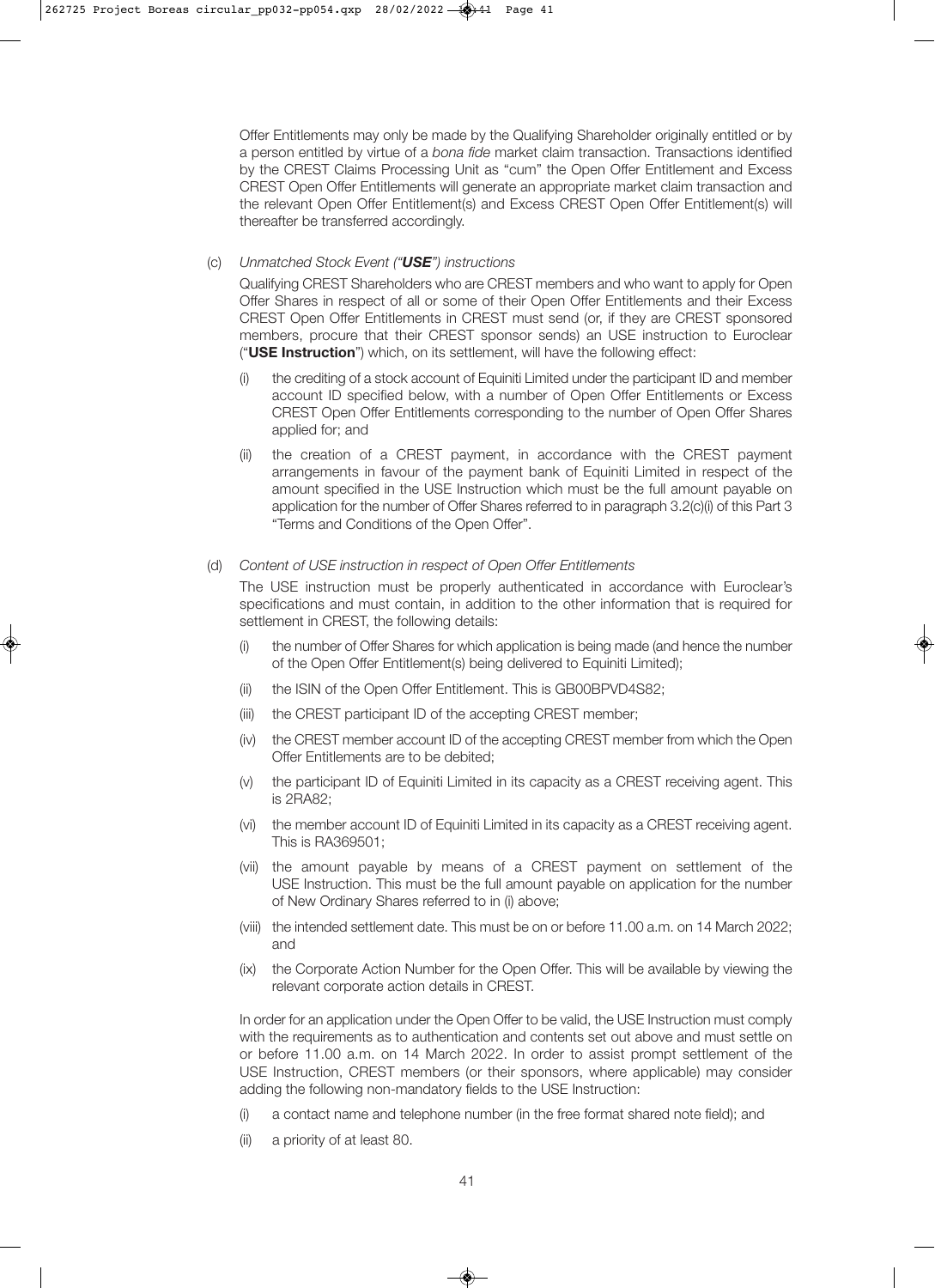CREST members and, in the case of CREST sponsored members, their CREST sponsors, should note that the last time at which a USE Instruction may settle on 14 March 2022 in order to be valid is 11.00 a.m. on that day. In the event that the Firm Placing and Open Offer do not become unconditional by 8.00 a.m. on 17 March 2022 (or such later time as the Company and Singer Capital Markets determine being no later than 8.00 a.m. on 30 March 2022), the Open Offer will lapse, the Open Offer Entitlements admitted to CREST will be disabled and Equiniti Limited will refund the amount paid by a Qualifying CREST Shareholder by way of a CREST payment, without interest, as soon as practicable thereafter.

(e) *Content of USE Instruction in respect of Excess CREST Open Offer Entitlements*

 The USE Instruction must be properly authenticated in accordance with Euroclear's specifications and must contain, in addition to the other information that is required for settlement in CREST, the following details:

- (i) the number of Excess Shares for which application is being made (and hence being delivered to Equiniti Limited);
- (ii) the ISIN of the Excess CREST Open Offer Entitlement. This is GB00BPVD4T99;
- (iii) the CREST participant ID of the accepting CREST member;
- (iv) the CREST member account ID of the accepting CREST member from which the Excess CREST Open Offer Entitlements are to be debited;
- (v) the participant ID of Equiniti Limited its capacity as a CREST receiving agent. This is 2RA83;
- (vi) the member account ID of Equiniti Limited in its capacity as a CREST receiving agent. This is RA369502;
- (vii) the amount payable by means of a CREST payment on settlement of the USE Instruction. This must be the full amount payable on application for the number of Open Offer Shares referred to in (i) above;
- (viii) the intended settlement date. This must be on or before 11.00 a.m. on 14 March 2022; and
- (ix) the Corporate Action Number for the Open Offer. This will be available by viewing the relevant corporate action details in CREST.

 In order for an application in respect of an Excess CREST Open Offer Entitlement under the Open Offer to be valid, the USE Instruction must comply with the requirements as to authentication and contents set out above and must settle on or before 11.00 a.m. on 14 March 2022.

 In order to assist prompt settlement of the USE Instruction, CREST members (or their sponsors, where applicable) may consider adding the following non-mandatory fields to the USE Instruction:

- (i) a contract name and telephone number (in the free format shared note field); and
- (ii) a priority of at least 80.

 CREST members and, in the case of CREST sponsored members, their CREST sponsors, should note that the last time at which a USE Instruction may settle on 14 March 2022 in order to be valid is 11.00 a.m. on that day.

In the event that the Firm Placing and Open Offer do not become unconditional by 8.00 a.m. on 17 March 2022 (or such later time as the Company and Singer Capital Markets determine being no later than 8.00 a.m. on 30 March 2022), the Open Offer will lapse, the Open Offer Entitlements admitted to CREST will be disabled and Equiniti Limited will refund the amount paid by a Qualifying CREST Shareholder by way of a CREST payment, without interest, as soon as practicable thereafter.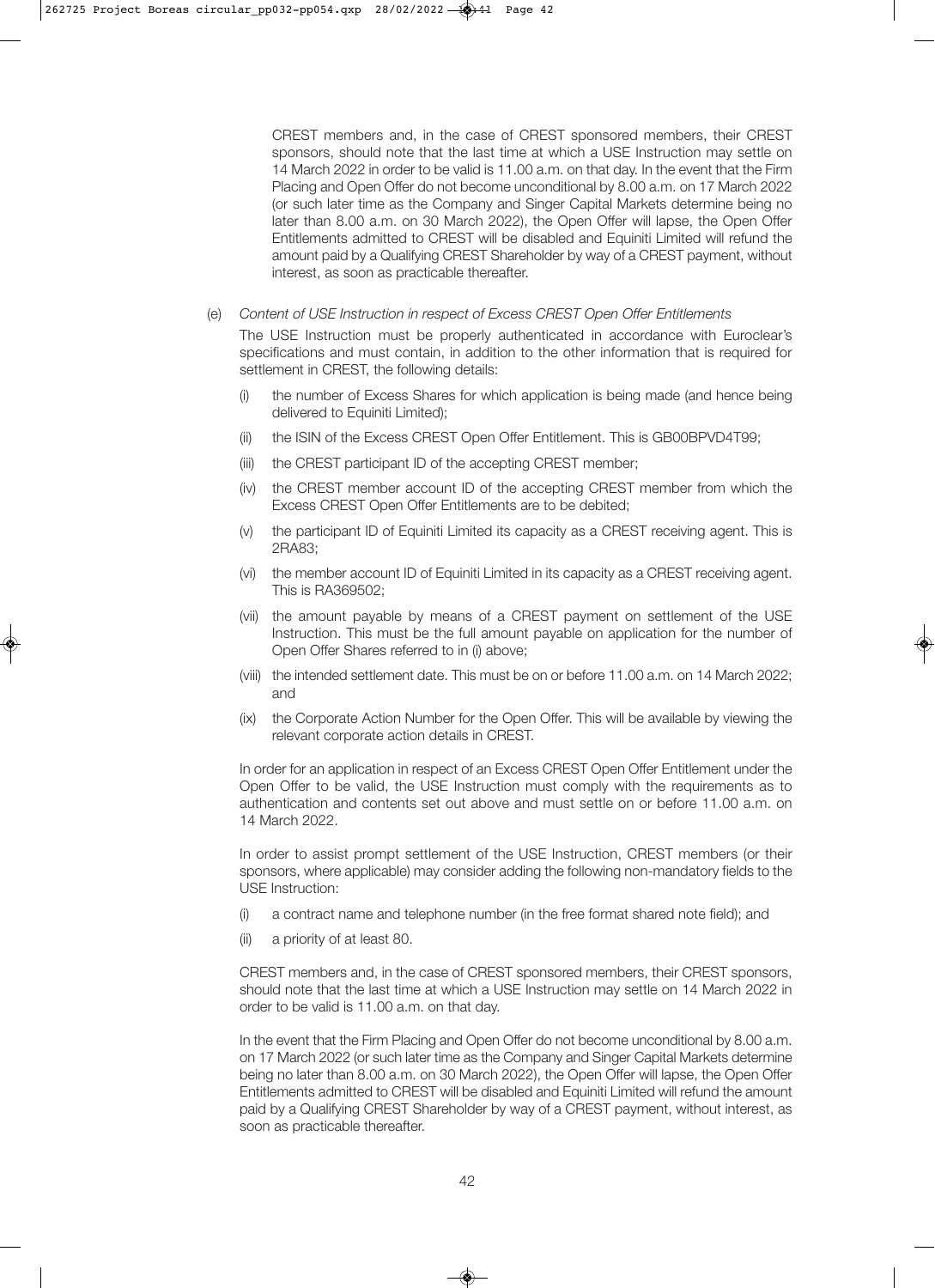#### (f) *Deposit of Open Offer Entitlements into, and withdrawal from, CREST*

 A Qualifying Non-CREST Shareholder's entitlement under the Open Offer as shown by the number of Open Offer Entitlements set out in his or her Application Form may be deposited into CREST (either into the account of the Qualifying Shareholder named in the Application Form or into the name of a person entitled by virtue of a *bona fide* market claim), provided that such Qualifying Non-CREST Shareholder is also a CREST member. Similarly, Open Offer Entitlements held in CREST may be withdrawn from CREST so that the entitlement under the Open Offer is reflected in an Application Form. Normal CREST procedures (including timings) apply in relation to any such deposit or withdrawal, subject (in the case of a deposit into CREST) as set out in the Application Form.

 A holder of an Application Form who is proposing to deposit the entitlement set out in such form into CREST is recommended to ensure that the deposit procedures are implemented in sufficient time to enable the person holding or acquiring the Open Offer Entitlements and the entitlement to apply under the Excess Application Facility following their deposit into CREST to take all necessary steps in connection with taking up the entitlement prior to 11.00 a.m. on 14 March 2022. After depositing their Open Offer Entitlement into their CREST account, CREST holders will need to contact Equiniti Limited to receive a credit for their Excess CREST Open Offer Entitlement, which will be managed by Equiniti Limited.

 If you have received your Application Form by virtue of a *bona fide* market claim, the declaration below Box 8 must be made or (in the case of an Application Form which has been split) marked 'Declaration of sale or transfer duly made'. If you wish to take up your Open Offer Entitlement, the CREST Deposit Form in Box 11 of your Application Form must be completed and deposited with the CREST Courier and Sorting Service in accordance with the instructions above. A holder of more than one Application Form who wishes to deposit Open Offer Entitlements shown on those Application Forms into CREST must complete Box 11 of each Application Form.

 In particular, having regard to normal processing times in CREST and on the part of Equiniti Limited, the recommended latest time for depositing an Application Form with the CREST Courier and Sorting Service, where the person entitled wishes to hold the entitlement under the Open Offer set out in such Application Form as Open Offer Entitlements and Excess CREST Open Offer Entitlements in CREST, is 3.00 p.m. on 9 March 2022 and the recommended latest time for receipt by Euroclear of a dematerialised instruction requesting withdrawal of Open Offer Entitlements from CREST is 4.30 p.m. on 8 March 2022 in either case so as to enable the person acquiring or (as appropriate) holding the Open Offer Entitlements and the entitlement to apply under the Excess Application Facility following the deposit or withdrawal (whether as shown in an Application Form or held in CREST) to take all necessary steps in connection with applying in respect of the Open Offer Entitlements and the entitlement to apply under the Excess Application Facility, as the case may be, prior to 11.00 a.m. on 14 March 2022.

 Delivery of an Application Form with the CREST deposit form duly completed whether in respect of a deposit into the account of the Qualifying Shareholder named in the Application Form or into the name of another person, shall constitute a representation and warranty to the Company and Equiniti Limited by the relevant CREST member(s) that it/they is/are not in breach of the provisions of the notes under the paragraph headed "Instructions for depositing entitlements under the Open Offer into CREST" on page 2 of the Application Form, and a declaration to the Company and Equiniti Limited from the relevant CREST member(s) that it/they is/are not in the United States of America or citizen(s) or resident(s) of any Restricted Jurisdiction or any other jurisdiction in which the application for New Ordinary Shares is prevented by law and, where such deposit is made by a beneficiary of a market claim, a representation and warranty that the relevant CREST member(s) is/are entitled to apply under the Open Offer by virtue of a *bona fide* market claim.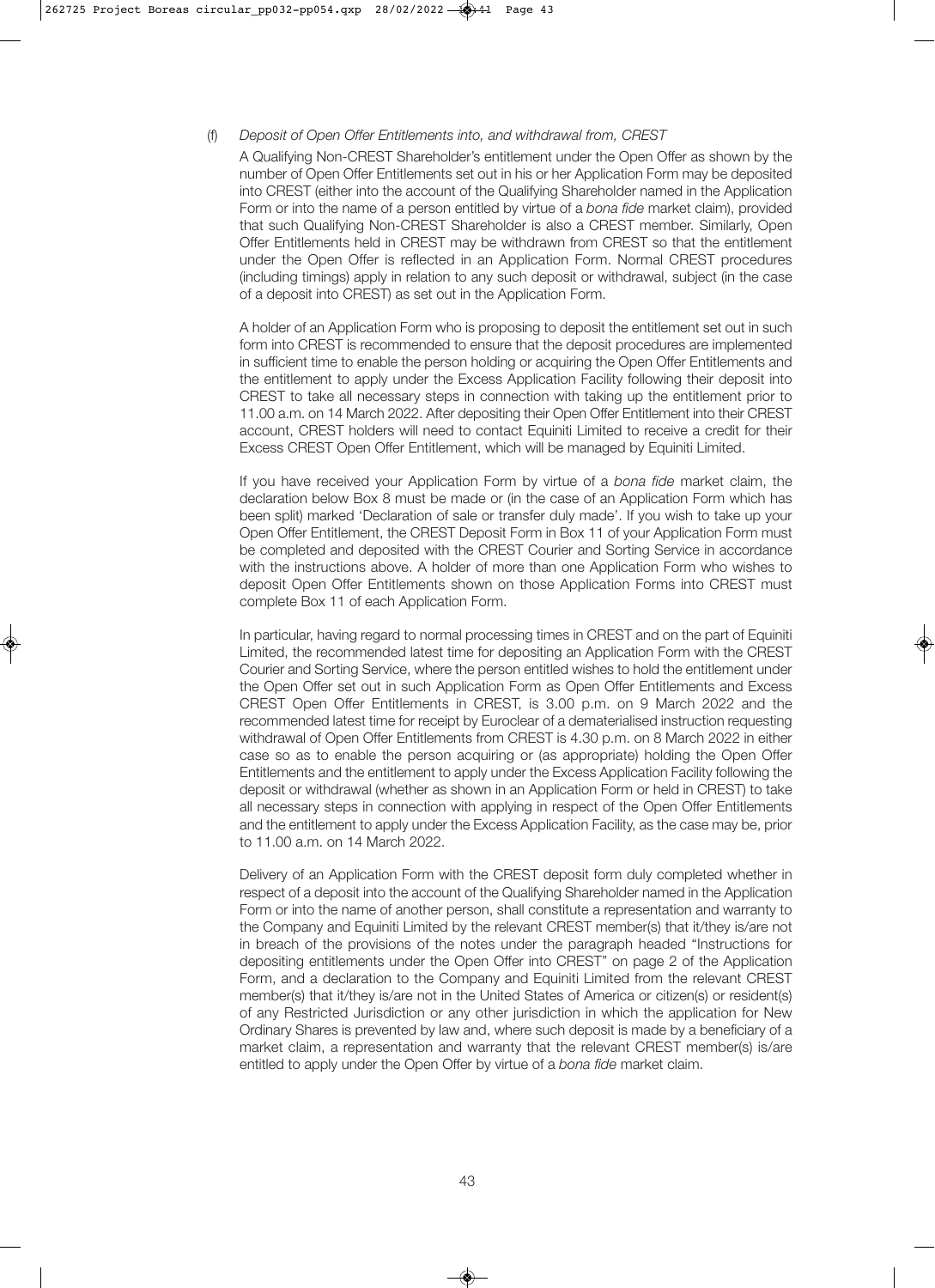#### (g) *Validity of application*

 A USE instruction complying with the requirements as to authentication and contents set out above which settles by no later than 11.00 a.m. on 14 March 2022 will constitute a valid application under the Open Offer.

#### (h) *CREST procedures and timings*

 CREST members and (where applicable) their CREST sponsors should note that Euroclear does not make available special procedures in CREST for any particular corporate action. Normal system timings and limitations will therefore apply in relation to the input of a USE instruction and its settlement in connection with the Open Offer. It is the responsibility of the CREST member concerned to take (or, if the CREST member is a CREST sponsored member, to procure that their CREST sponsor takes) such action as shall be necessary to ensure that a valid application is made as stated above by 11.00 a.m. on 14 March 2022. In this connection CREST members and (where applicable) their CREST sponsors are referred in particular to those sections of the CREST Manual concerning practical limitations of the CREST system and timings.

(i) *Proxy*

 If a Qualifying CREST Shareholder does not wish to apply for the Open Offer Shares under the Open Offer, they should take no action. They are however, encouraged to vote at the General Meeting by completing and returning the enclosed Form of Proxy.

#### (j) *Incorrect or incomplete applications*

 If a USE instruction includes a CREST payment for an incorrect sum, the Company, through Equiniti Limited, reserves the right: (i) to reject the application in full and refund the payment to the CREST member in question (without interest); (ii) in the case that an insufficient sum is paid, to treat the application as a valid application for such lesser whole number of Offer Shares as would be able to be applied for with that payment at the Offer Price, refunding any unutilised sum to the CREST member in question (without interest); and (iii) in the case that an excess sum is paid, to treat the application as a valid application for all the Offer Shares referred to in the USE instruction, refunding any unutilised sum to the CREST member in question (without interest).

#### (k) *The Excess Application Facility*

 The Excess Application Facility enables Qualifying CREST Shareholders, who have taken up their Open Offer Entitlement in full or otherwise as the Directors may determine in their absolute discretion, to apply for Excess Shares in excess of their Open Offer Entitlement as at the Record Date. If applications under the Excess Application Facility are received for more than the total number of Offer Shares available following take up of Open Offer Entitlements, the Excess Shares may be allocated in such manner as the Directors may determine in their absolute discretion and no assurance can be given that excess applications by Qualifying Shareholders will be met in full, or in part, or at all. Excess CREST Open Offer Entitlements may not be sold or otherwise transferred. Subject as provided in paragraph 6 of this Part 3 "Terms and Conditions of the Open Offer" in relation to Overseas Shareholders, the CREST accounts of Qualifying CREST Shareholders will be credited with Excess CREST Open Offer Entitlements to enable applications for Excess Shares to be settled through CREST. Qualifying CREST Shareholders should note that, although the Open Offer Entitlement and the Excess CREST Open Offer Entitlements will be admitted to CREST, they will have limited settlement capabilities. Neither the Open Offer Entitlement nor the Excess CREST Open Offer Entitlements will be tradable or listed and applications in respect of the Open Offer may only be made by the Qualifying Shareholders originally entitled or by a person entitled by virtue of a *bona fide* market claim.

 To apply for Excess Shares pursuant to the Open Offer, Qualifying CREST Shareholders should follow the instructions above and must not return a paper form and cheque.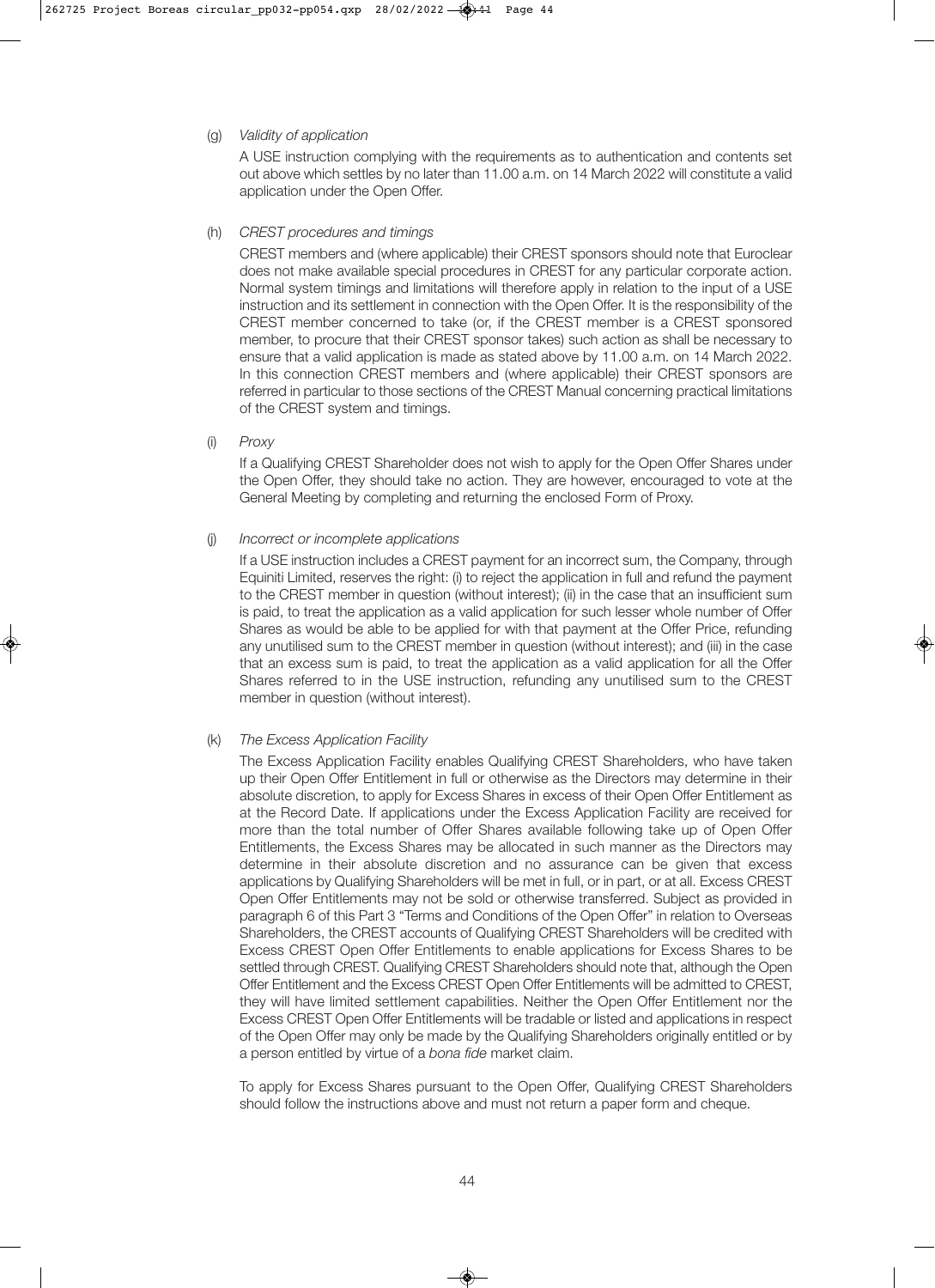Should a transaction be identified by the CREST Claims Processing Unit as "cum" the Open Offer Entitlement and the relevant Open Offer Entitlement(s) be transferred, the Excess CREST Open Offer Entitlements will not transfer with the Open Offer Entitlement(s) claim, but will be transferred as a separate claim. Should a Qualifying CREST Shareholder cease to hold all of their Existing Ordinary Shares as a result of one or more *bona fide* market claims, the Excess CREST Open Offer Entitlement credited to CREST and allocated to the relevant Qualifying Shareholder will be transferred to the purchaser. Please note that an additional USE Instruction must be sent in respect of any application under the Excess CREST Open Offer Entitlement.

 Should the Open Offer become unconditional and applications for Open Offer Shares by Qualifying Shareholders under the Open Offer exceed 2,249,015 Offer Shares, resulting in a scale back of applications under the Excess Application Facility, each Qualifying CREST Shareholder who has made a valid application pursuant to their Excess CREST Open Offer Entitlement and from whom payment in full for the excess Offer Shares has been received, will receive a pounds sterling amount equal to the number of Offer Shares validly applied and paid for but which are not allocated to the relevant Qualifying CREST Shareholder multiplied by the Offer Price. Monies will be returned as soon as reasonably practicable following the completion of the scale back, without payment of interest and at the applicant's sole risk. Qualifying CREST Shareholders will receive the refund not later than 4 business days following the date that the results of the Open Offer are announced. Qualifying Non-CREST Shareholders will receive the refund either as a cheque by first class post to the address set out in the Application Form or directly to the account on which the relevant cheque or banker's draft was drawn, not later than 10 business days following the date on which the results of the Open Offer are announced. Fractions of Offer Shares will be aggregated and made available under the Excess Application Facility.

 All enquiries in connection with the procedure for applications under the Excess Application Facility and your Excess CREST Open Offer Entitlement should be addressed to Equiniti Limited, Corporate Actions, Aspect House, Spencer Road, Lancing Business Park, West Sussex BN99 6DA, or can be contacted on +44 (0)371 384 2050. Calls are charged at the standard geographic rate and will vary by provider. Calls from outside the United Kingdom will be charged at the applicable international rate. The helpline is open between 8.30 a.m. – 5.30 pm, Monday to Friday excluding public holidays in England and Wales. Please note that Equiniti Limited cannot provide any financial, legal or tax advice and calls may be recorded and monitored for security and training purposes.

(l) *Effect of valid application*

 A CREST member who makes or is treated as making a valid application for some or all of their *pro rata* entitlement to the Open Offer Shares in accordance with the above procedures thereby:

- (i) represents and warrants to the Company and SCM that they have the right, power and authority, and have taken all action necessary, to make the application under the Open Offer and to execute, deliver and exercise their rights, and perform their obligations, under any contracts resulting therefrom and that they are not a person otherwise prevented by legal or regulatory restrictions from applying for Offer Shares or acting on behalf of any such person on a non-discretionary basis;
- (ii) agrees to pay the amount payable on application in accordance with the above procedures by means of a CREST payment in accordance with the CREST payment arrangements (it being acknowledged that the payment to Equiniti Limited's payment bank in accordance with the CREST payment arrangements shall, to the extent of the payment, discharge in full the obligation of the CREST member to pay to the Company the amount payable on application);
- (iii) agrees with the Company and SCM that all applications under the Open Offer and contracts resulting therefrom, and only non-contractual obligations related thereto, under the Open Offer shall be governed by, and construed in accordance with, the laws of England;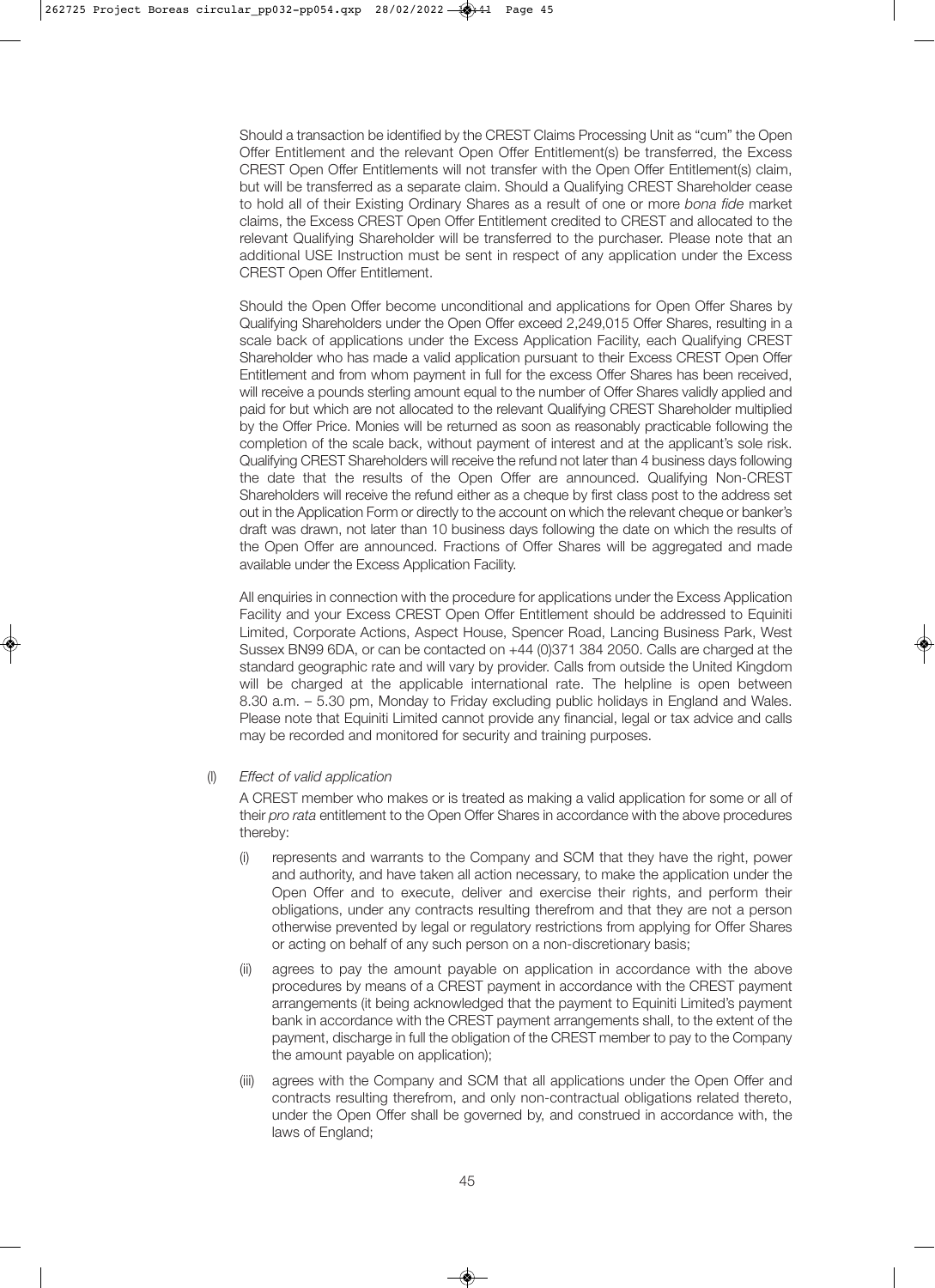- (iv) confirms to the Company and SCM that in making the application they are not relying on any information or representation in relation to the Group other than that contained in this document, and the applicant accordingly agrees that no person responsible solely or jointly for this document or any part thereof, or involved in the preparation thereof, shall have any liability for any such information or representation not so contained and further agrees that, having had the opportunity to read this document, they will be deemed to have had notice of all the information in relation to the Group contained in this document (including information incorporated by reference);
- (v) represents and warrants that they are the Qualifying Shareholder originally entitled to the Open Offer Entitlement;
- (vi) represents and warrants to the Company and SCM that if they have received some or all of their Open Offer Entitlements from a person other than the Company, they are entitled to apply under the Open Offer in relation to such Open Offer Entitlement by virtue of a *bona fide* market claim;
- (vii) requests that the Offer Shares to which they will become entitled shall be issued to them on the terms set out in this document subject to the articles of association of the Company;
- (viii) represents and warrants to the Company and SCM that they are not, nor are they applying on behalf of any Shareholder who is, in the United States of America or is a citizen or resident, or which is a corporation, partnership or other entity created or organised in or under any laws, of any Restricted Jurisdiction or any other jurisdiction in which the application for Offer Shares is prevented by law and they are not applying with a view to re-offering, re-selling, transferring or delivering any of the Offer Shares which are the subject of their application in the United States of America or to, or for the benefit of, a Shareholder who is a citizen or resident or which is a corporation, partnership or other entity created or organised in or under any laws of any Restricted Jurisdiction or any other jurisdiction in which the application for Offer Shares is prevented by law (except where proof satisfactory to the Company has been provided to the Company that the CREST member is able to accept the invitation by the Company free of any requirement which it (in its absolute discretion) regards as unduly burdensome), nor acting on behalf of any such person on a non-discretionary basis nor (a) person(s) otherwise prevented by legal or regulatory restrictions from applying for Offer Shares under the Open Offer;
- (ix) represents and warrants that they are not, and nor are they applying as nominee or agent for, a person who is or may be liable to notify and account for tax under the Stamp Duty Reserve Tax Regulations 1986 at any of the increased rates referred to in sections 67, 70, 93 or 96 (depositary receipts and clearance services) of the Finance Act 1986; and
- (x) confirms that in making the application they are not relying and have not relied on SCM or any person affiliated with the Company or SCM in connection with any investigation of the accuracy of any information contained in this document or their investment decision.
- (m) *Company's discretion as to the rejection and validity of applications* The Company may in its sole discretion:
	- (i) treat as valid (and binding on the CREST member concerned) an application which does not comply in all respects with the requirements as to validity set out or referred to in this Part 3 "Terms and Conditions of the Open Offer";
	- (ii) accept an alternative properly authenticated dematerialised instruction from a CREST member or (where applicable) a CREST sponsor as constituting a valid application in substitution for or in addition to a USE instruction and subject to such further terms and conditions as the Company may determine;
	- (iii) treat a properly authenticated dematerialised instruction (in this sub-paragraph the "first instruction") as not constituting a valid application if, at the time at which Equiniti Limited receives a properly authenticated dematerialised instruction giving details of the first instruction or thereafter, either the Company or Equiniti Limited has received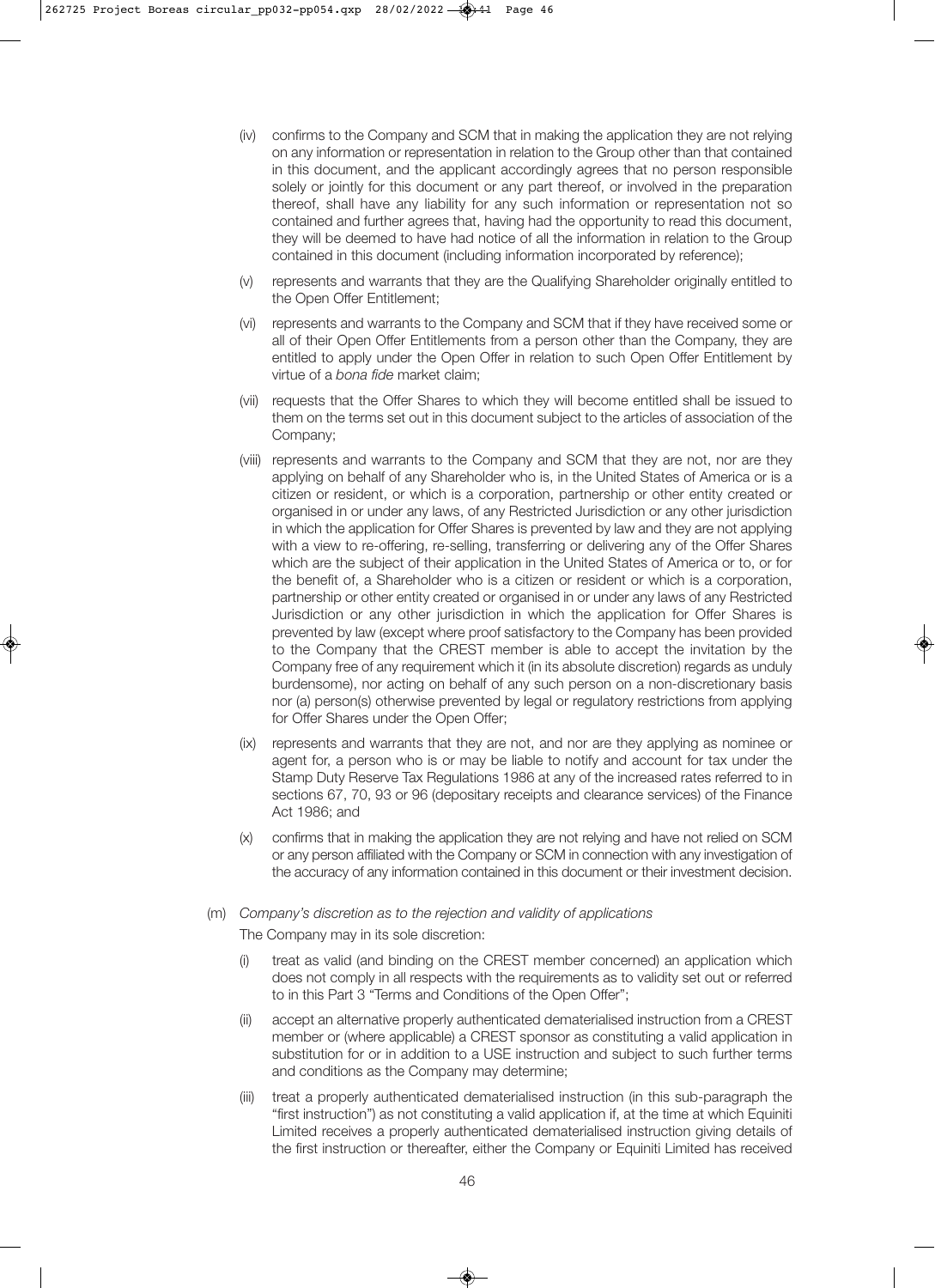actual notice from Euroclear of any of the matters specified in Regulation 35(5)(a) of the CREST Regulations in relation to the first instruction. These matters include notice that any information contained in the first instruction was incorrect or notice of lack of authority to send the first instruction; and

- (iv) accept an alternative instruction or notification from a CREST member or CREST sponsored member or (where applicable) a CREST sponsor, or extend the time for settlement of a USE instruction or any alternative instruction or notification, in the event that, for reasons or due to circumstances outside the control of any CREST member or CREST sponsored member or (where applicable) CREST sponsor, the CREST member or CREST sponsored member is unable validly to apply for Offer Shares by means of the above procedures. In normal circumstances, this discretion is only likely to be exercised in the event of any interruption, failure or breakdown of CREST (or any part of CREST) or on the part of the facilities and/or systems operated by Equiniti Limited in connection with CREST.
- (n) *Lapse of the Open Offer*

 In the event that the Open Offer does not become unconditional by 8.00 a.m. on 17 March 2022 or such later time as the Company and Singer Capital Markets may agree (being no later than 8.00 a.m. on 30 March 2022), the Open Offer will lapse, the Open Offer Entitlements admitted to CREST will be disabled and Equiniti Limited will refund the amount paid by a Qualifying CREST Shareholder by way of a CREST payment, without interest, as soon as practicable thereafter.

#### 4. *Money Laundering Regulations*

#### 4.1 *Holders of Application Forms*

 To ensure compliance with the Money Laundering Regulations, Equiniti Limited may require, at its absolute discretion, verification of the identity of the person by whom or on whose behalf the Application Form is lodged with payment (which requirements are referred to below as the "verification of identity requirements"). If the Application Form is submitted by a UK regulated broker or intermediary acting as agent and which is itself subject to the Money Laundering Regulations, any verification of identity requirements are the responsibility of such broker or intermediary and not of Equiniti Limited. In such case, the lodging agent's stamp should be inserted on the Application Form.

 The person lodging the Application Form with payment and in accordance with the other terms as described above (the "acceptor"), including any person who appears to Equiniti Limited to be acting on behalf of some other person, accepts the Open Offer in respect of such number of Offer Shares as is referred to therein (for the purposes of this paragraph 4 the "relevant Offer Shares") shall thereby be deemed to agree to provide Equiniti Limited with such information and other evidence as they may require to satisfy the verification of identity requirements.

 If Equiniti Limited determines that the verification of identity requirements apply to any acceptor or application, the relevant Offer Shares (notwithstanding any other term of the Open Offer) will not be issued to the relevant acceptor unless and until the verification of identity requirements have been satisfied in respect of that acceptor or application. Equiniti Limited is entitled, in its absolute discretion, to determine whether the verification of identity requirements apply to any acceptor or application and whether such requirements have been satisfied, and neither Equiniti Limited nor the Company will be liable to any person for any loss or damage suffered or incurred (or alleged), directly or indirectly, as a result of the exercise of such discretion.

If the verification of identity requirements apply, failure to provide the necessary evidence of identity within a reasonable time may result in delays in the despatch of share certificates or in crediting CREST accounts. If, within a reasonable time following a request for verification of identity, Equiniti Limited has not received evidence satisfactory to it as aforesaid, the Company may, in its absolute discretion, treat the relevant application as invalid, in which event the monies payable on acceptance of the Open Offer will be returned (at the acceptor's risk) without interest to the account of the bank or building society on which the relevant cheque was drawn.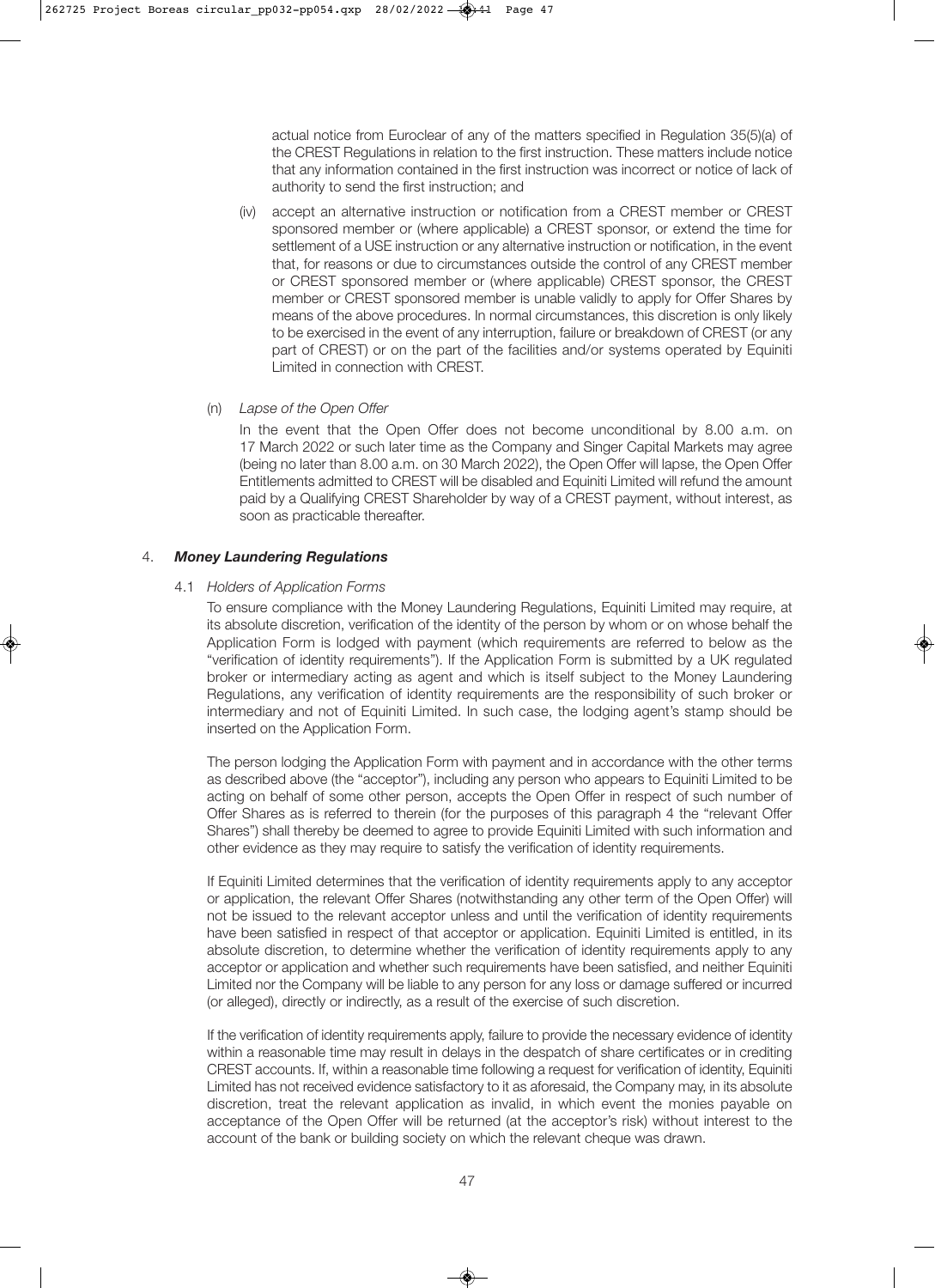Submission of an Application Form with the appropriate remittance will constitute a warranty to each of the Company, Equiniti Limited and SCM from the applicant that the Money Laundering Regulations will not be breached by application of such remittance.

The verification of identity requirements will not usually apply:

- (i) if the applicant is an organisation required to comply with the Money Laundering Directive (the Council Directive on prevention of the use of the financial system for the purpose of money laundering (no.91/308/EEC));
- (ii) if the acceptor is a regulated United Kingdom broker or intermediary acting as agent and is itself subject to the Money Laundering Regulations;
- (iii) if the applicant (not being an applicant who delivers their application in person) makes payment by way of a cheque drawn on an account in the applicant's name; or
- (iv) if the aggregate subscription price for the Offer Shares is less than €15,000 (currently approximately £12,500).

 In other cases the verification of identity requirements may apply. Satisfaction of these requirements may be facilitated in the following ways:

- (a) if payment is made by cheque in sterling drawn on a branch in the United Kingdom of a bank or building society which bears a UK bank sort code number in the top right hand corner the following applies. Cheques, should be made payable to "Equiniti Limited – re Tekmar Group plc Open Offer" in respect of an application by a Qualifying Shareholder and crossed "A/C Payee Only". Third party cheques may not be accepted with the exception of building society cheques where the building society or bank has confirmed the name of the account holder by stamping or endorsing the cheque to such effect. The account name should be the same as that shown on the Application Form; or
- (b) if the Application Form is lodged with payment by an agent which is an organisation of the kind referred to in (i) above or which is subject to anti-money laundering regulation in a country which is a member of the Financial Action Task Force, the agent should provide with the Application Form written confirmation that it has that status and a written assurance that it has obtained and recorded evidence of the identity of the person for whom it acts and that it will on demand make such evidence available to Equiniti Limited. If the agent is not such an organisation, it should contact Equiniti Limited at Corporate Actions, Aspect House, Spencer Road, Lancing Business Park, West Sussex BN99 6DA.

 To confirm the acceptability of any written assurance referred to in (b) above, or in any other case, the acceptor should contact Equiniti Limited on +44 (0)371 384 2050. Calls to the helpline number are typically charged at your service provider's standard rate. Calls to the helpline from outside the UK will be charged at applicable international rates. Different charges may apply to calls from mobile telephones and calls may be recorded and randomly monitored for security and training purposes. Please note Equiniti Limited cannot provide financial or taxation advice or comment on the merits of the Open Offer or as to whether applicants should take up their Open Offer Entitlement.

 If the Application Form(s) is/are in respect of Offer Shares with an aggregate subscription price of €15,000 (currently approximately £12,500) or more and is/are lodged by hand by the acceptor in person, or if the Application Form(s) in respect of Offer Shares is/are lodged by hand by the acceptor and the accompanying payment is not the acceptor's own cheque, he or she should ensure that he or she has with him or her evidence of identity bearing his or her photograph (for example, his or her passport) and separate evidence of his or her address.

 If, within a reasonable period of time following a request for verification of identity, and in any case by no later than 11.00 a.m. on 14 March 2022, Equiniti Limited has not received evidence satisfactory to it as aforesaid, Equiniti Limited may, at its discretion, as agent of the Company, reject the relevant application, in which event the monies submitted in respect of that application will be returned without interest to the account at the payee bank from which such monies were originally debited (without prejudice to the rights of the Company to undertake proceedings to recover monies in respect of the loss suffered by it as a result of the failure to produce satisfactory evidence as aforesaid).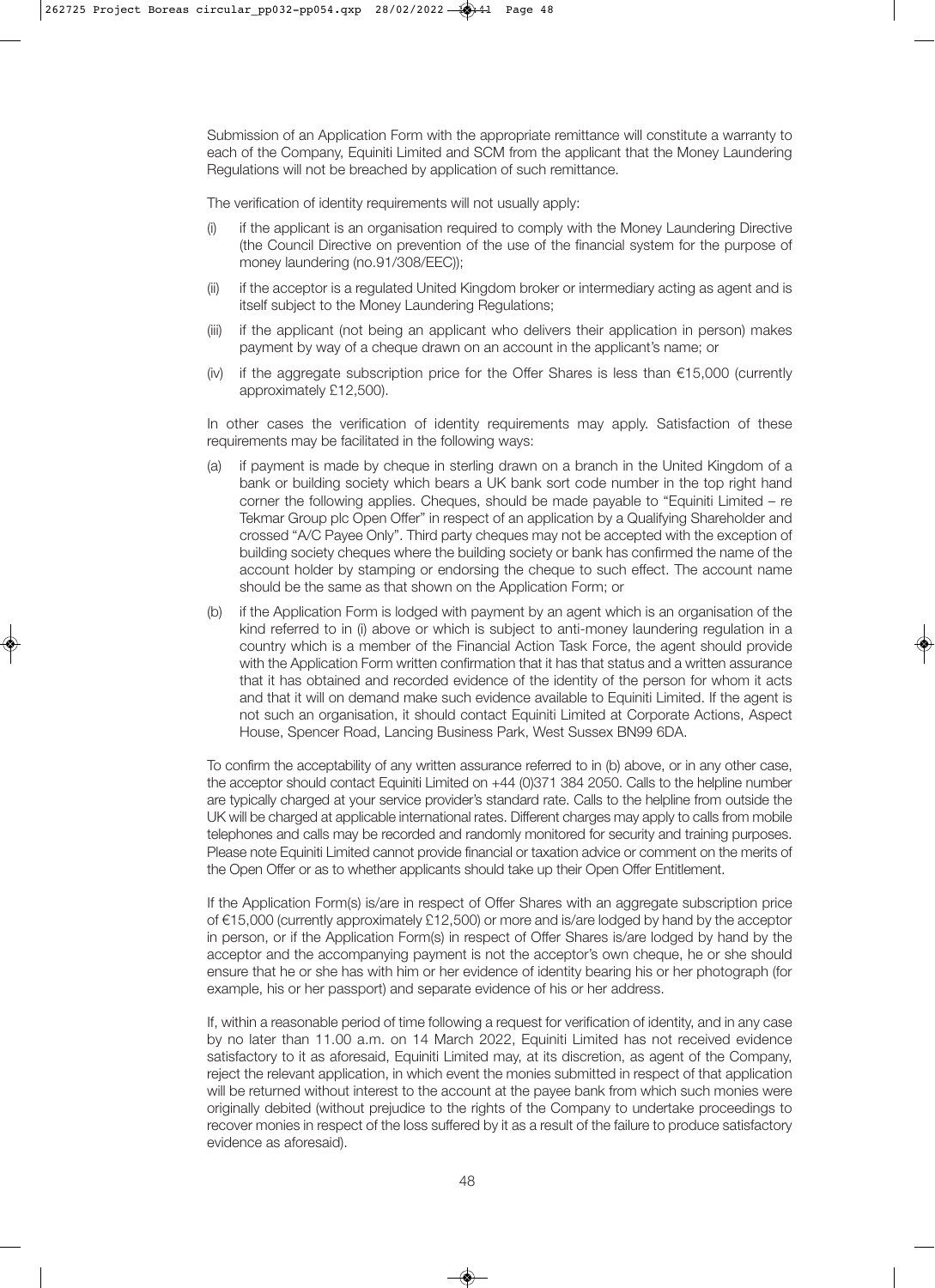#### 4.2 *Open Offer Entitlements in CREST*

 If you hold your Open Offer Entitlement and Excess CREST Open Offer Entitlement in CREST and apply for Offer Shares in respect of some or all of your Open Offer Entitlement Excess CREST Open Offer Entitlement as agent for one or more persons and you are not a UK or EU regulated person or institution (e.g. a UK financial institution), then, irrespective of the value of the application, Equiniti Limited is obliged to take reasonable measures to establish the identity of the person or persons on whose behalf you are making the application. You must therefore contact Equiniti Limited before sending any USE Instruction or other instruction so that appropriate measures may be taken.

 Submission of a USE Instruction which on its settlement constitutes a valid application as described above constitutes a warranty and undertaking by the applicant to provide promptly to Equiniti Limited such information as may be specified by Equiniti Limited as being required for the purposes of the Money Laundering Regulations. Pending the provision of evidence satisfactory to Equiniti Limited as to identity, who may in its absolute discretion take, or omit to take, such action as it may determine to prevent or delay issue of the Offer Shares concerned. If satisfactory evidence of identity has not been provided within a reasonable time, then the application for the Offer Shares represented by the USE instruction will not be valid. This is without prejudice to the right of the Company to take proceedings to recover any loss suffered by it as a result of failure to provide satisfactory evidence.

#### 5. *Admission, settlement and dealings*

 The result of the Open Offer is expected to be announced on 16 March 2022. Applications will be made to the London Stock Exchange for the New Ordinary Shares to be admitted to trading on AIM. Subject to the Firm Placing and Open Offer becoming unconditional in all respects (save only as to admission), it is expected that Admission will become effective and that dealings in the Offer Shares, fully paid, will commence at 8.00 a.m. on 17 March 2022.

 The Existing Ordinary Shares are already admitted to CREST. No further application for admission to CREST is accordingly required for the New Ordinary Shares. All such shares, when issued and fully paid, may be held and transferred by means of CREST.

 Open Offer Entitlements and Excess CREST Open Offer Entitlements held in CREST are expected to be disabled in all respects after 11.00 a.m. on 14 March 2022 (the latest date for applications under the Open Offer). If the condition(s) to the Open Offer described above are satisfied, New Ordinary Shares will be issued in uncertificated form to those persons who submitted a valid application for New Ordinary Shares by utilising the CREST application procedures and whose applications have been accepted by the Company.

 On 17 March 2022, Equiniti Limited will instruct Euroclear to credit the appropriate stock accounts of such persons with such persons' entitlements to Offer Shares with effect from Admission. The stock accounts to be credited will be accounts under the same CREST participant IDs and CREST member account IDs in respect of which the USE Instruction was given. Notwithstanding any other provision of this document, the Company reserves the right to send Qualifying CREST Shareholders an Application Form instead of crediting the relevant stock account with Open Offer Entitlements and Excess CREST Open Offer Entitlements, and to allot and/or issue any Offer Shares in certificated form. In normal circumstances, this right is only likely to be exercised in the event of any interruption, failure or breakdown of CREST (or of any part of CREST) or on the part of the facilities and/or systems operated by Equiniti Limited in connection with CREST.

 No temporary documents of title will be issued and, transfers will be certified against the UK share register of the Company. All documents or remittances sent by, to, from or on behalf of applicants, or as they may direct, will (in the latter case) be sent through the post and will (in both cases) be at the risk of the applicant. For more information as to the procedure for application, Qualifying Non-CREST Shareholders are referred to paragraph 3.1 above and their respective Application Form.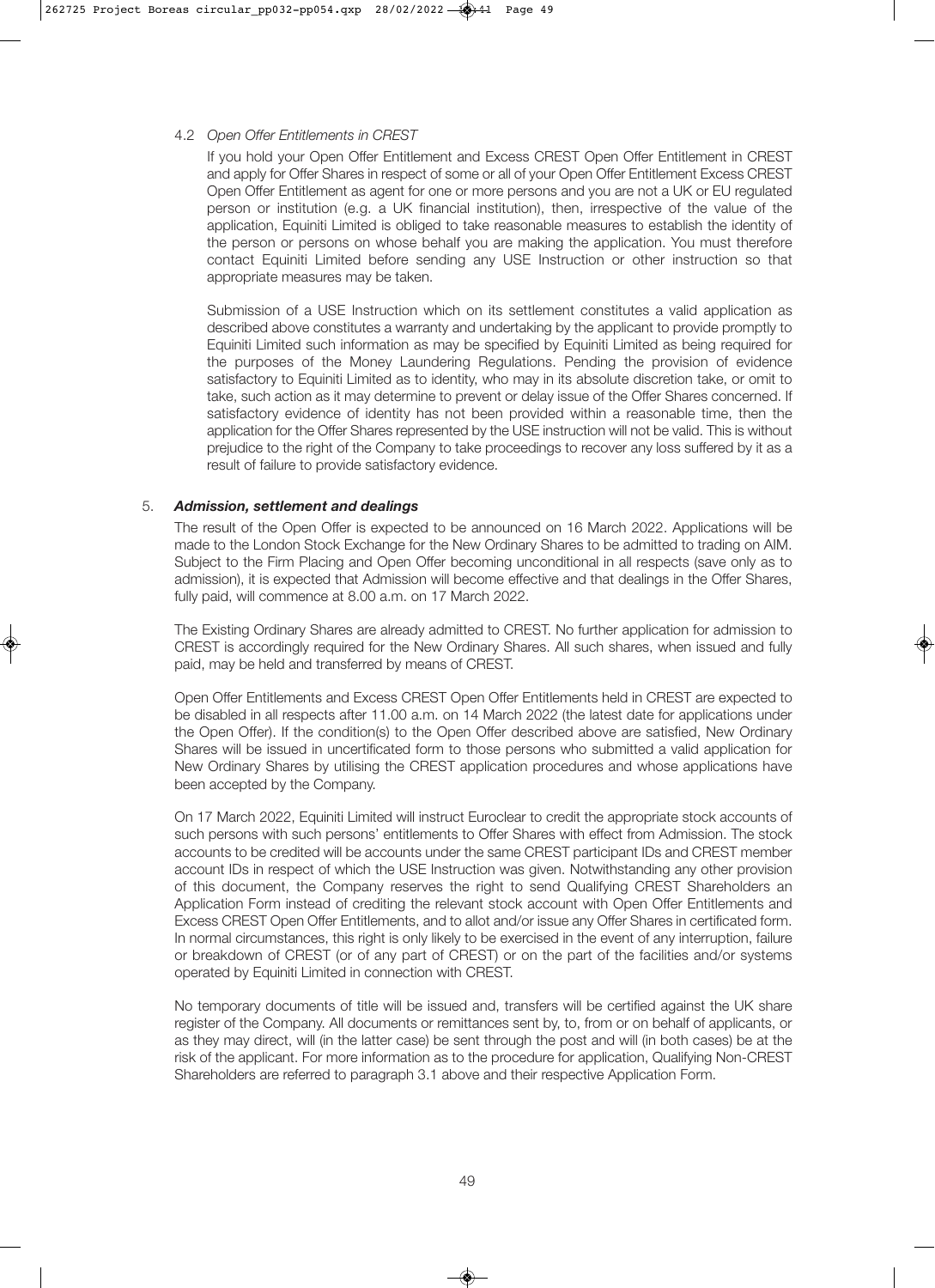#### 6. *Overseas Shareholders*

 The comments set out in this paragraph 6 are intended as a general guide only and any Overseas Shareholders who are in any doubt as to their position should consult their professional advisers without delay.

#### 6.1 *General*

 **The distribution of this document and the making or acceptance of the Open Offer to or by persons who have registered addresses in, or who are resident or ordinarily resident in, or citizens of, or which are corporations, partnerships or other entities created or organised under the laws of countries other than the United Kingdom or to persons who are nominees of or custodians, trustees or guardians for citizens, residents in or nationals of, countries other than the United Kingdom, may be affected by the laws or regulatory requirements of the relevant jurisdictions. It is the responsibility of those persons to consult their professional advisers as to whether they require any governmental or other consents or need to observe any applicable legal requirement or other formalities to enable them to apply for Offer Shares under the Open Offer.**

 No action has been or will be taken by the Company, SCM, or any other person, to permit a public offering or distribution of this document (or any other offering or publicity materials or application form(s) relating to the Offer Shares) in any jurisdiction where action for that purpose may be required, other than in the United Kingdom. Receipt of this document and/or an Application Form and/or a credit of an Open Offer Entitlement or an Excess CREST Open Offer Entitlement to a stock account in CREST will not constitute an invitation or offer of securities for subscription, sale or purchase in any jurisdictions in which it would be illegal to make such an invitation or offer and, in those circumstances, this document and/or the Application Form must be treated as sent for information only and should not be copied or redistributed.

 Application Forms will not be sent to, and Open Offer Entitlements and Excess CREST Open Offer Entitlements will not be credited to stock accounts in CREST of, persons with registered addresses in the United States or a Restricted Jurisdiction or their agent or intermediary, except where the Company is satisfied that such action would not result in the contravention of any registration or other legal requirement in any jurisdiction.

 No person receiving a copy of this document and/or an Application Form and/or a credit of Open Offer Entitlements or Excess CREST Open Offer Entitlements to a stock account in CREST in any territory other than the United Kingdom may treat the same as constituting an invitation or offer to him or her, nor should he or she in any event use any such Application Form and/or credit of Open Offer Entitlements or Excess CREST Open Offer Entitlements to a stock account in CREST unless, in the relevant territory, such an invitation or offer could lawfully be made to him or her and such Application Form and/or credit of Open Offer Entitlements or Excess CREST Open Offer Entitlements to a stock account in CREST could lawfully be used, and any transaction resulting from such use could be effected, without contravention of any registration or other legal or regulatory requirements. In circumstances where an invitation or offer would contravene any registration or other legal or regulatory requirements, this document and/or the Application Form must be treated as sent for information only and should not be copied or redistributed.

It is the responsibility of any person (including, without limitation, custodians, agents, nominees and trustees) outside the United Kingdom wishing to apply for Offer Shares under the Open Offer to satisfy themselves as to the full observance of the laws of any relevant territory in connection therewith, including obtaining any governmental or other consents that may be required, observing any other formalities required to be observed in such territory and paying any issue, transfer or other taxes due in such territory.

 None of the Company, SCM, nor any of their respective representatives, is making any representation to any offeree or purchaser of the Offer Shares regarding the legality of an investment in the Offer Shares by such offeree or purchaser under the laws applicable to such offeree or purchaser.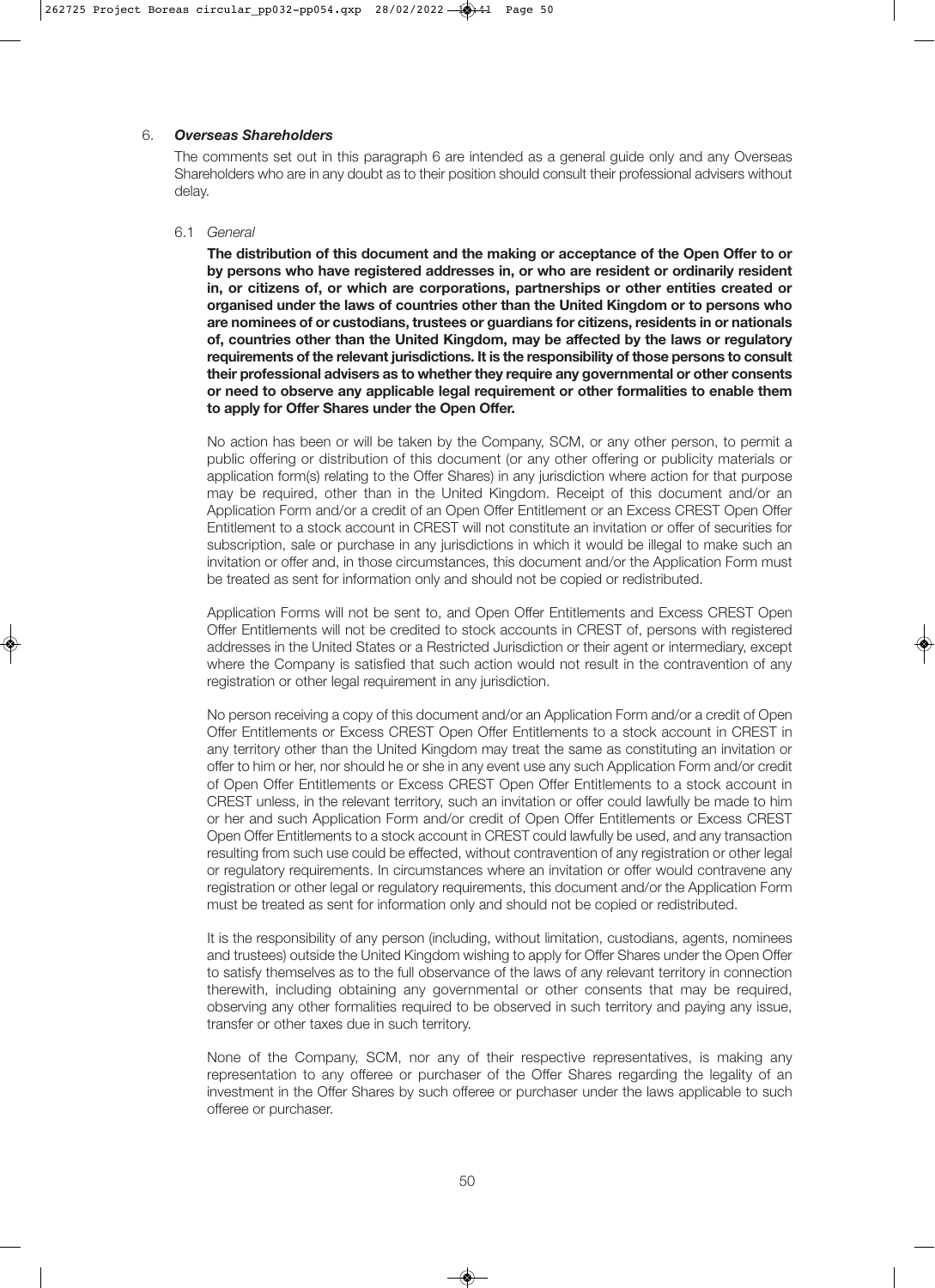Persons (including, without limitation, custodians, agents, nominees and trustees) receiving a copy of this document and/or an Application Form and/or a credit of Open Offer Entitlements or Excess CREST Open Offer Entitlements to a stock account in CREST, in connection with the Open Offer or otherwise, should not distribute or send either of those documents nor transfer Open Offer Entitlements or Excess CREST Open Offer Entitlements in or into any jurisdiction where to do so would or might contravene local securities laws or regulations. If a copy of this document and/or an Application Form and/or a credit of Open Offer Entitlements or Excess CREST Open Offer Entitlements to a stock account in CREST is received by any person in any such territory, or by his or her custodian, agent, nominee or trustee, he or she must not seek to apply for Offer Shares in respect of the Open Offer unless the Company and SCM determine that such action would not violate applicable legal or regulatory requirements. Any person (including, without limitation, custodians, agents, nominees and trustees) who does forward a copy of this document and/or an Application Form and/or transfers Open Offer Entitlements or Excess CREST Open Offer Entitlements into any such territory, whether pursuant to a contractual or legal obligation or otherwise, should draw the attention of the recipient to the contents of this Part 3 "Terms and Conditions of the Open Offer" and specifically the contents of this paragraph 6.

 The Company reserves the right to treat as invalid any application or purported application for Open Offer Shares that appears to the Company or its agents to have been executed, effected or dispatched from the United States or a Restricted Jurisdiction or in a manner that may involve a breach of the laws or regulations of any other jurisdiction or if the Company or its agents believe that the same may violate applicable legal or regulatory requirements or if it provides an address for delivery of the share certificates of Offer Shares or in the case of a credit of Open Offer Entitlements or Excess CREST Open Offer Entitlements to a stock account in CREST, to a CREST member whose registered address would be, in the United States or a Restricted Jurisdiction or any other jurisdiction outside the United Kingdom in which it would be unlawful to deliver such share certificates or make such a credit.

 Notwithstanding any other provision of this document or the relevant Application Form, the Company and SCM reserve the right to permit any person to apply for Offer Shares in respect of the Open Offer if the Company, in its sole and absolute discretion, is satisfied that the transaction in question is exempt from, or not subject to, the legislation or regulations giving rise to the restrictions in question.

 Overseas Shareholders who wish, and are permitted, to apply for Offer Shares should note that payment must be made in sterling denominated cheques or where such Overseas Shareholder is a Qualifying CREST Shareholder, through CREST. Due to restrictions under the securities laws of the United States and the Restricted Jurisdictions, and subject to certain exceptions, Qualifying Shareholders in the United States or who have registered addresses in, or who are resident or ordinarily resident in, or citizens of, any Restricted Jurisdiction will not qualify to participate in the Open Offer and will not be sent an Application Form nor will their stock accounts in CREST be credited with Open Offer Entitlements. No public offer of Offer Shares is being made by virtue of this document or the Application Forms into the United States or any Restricted Jurisdiction. Receipt of this document and/or an Application Form and/or a credit of an Open Offer Entitlement to a stock account in CREST will not constitute an invitation or offer of securities for subscription, sale or purchase in those jurisdictions in which it would be illegal to make such an invitation or offer and, in those circumstances, this document and/or the Application Form must be treated as sent for information only and should not be copied or redistributed.

#### 6.2 *United States*

 The New Ordinary Shares have not been and will not be registered under the Securities Act or with any securities regulatory authority of any state or other jurisdiction of the United States and, accordingly, may not be offered or sold, re-sold, taken up, transferred, delivered or distributed, directly or indirectly, within the United States except in reliance on an exemption from the registration requirements of the Securities Act and in compliance with any applicable securities laws of any state or other jurisdiction of the United States.

 Accordingly, the Company is not extending the Open Offer into the United States unless an exemption from the registration requirements of the US Securities Act is available and, subject to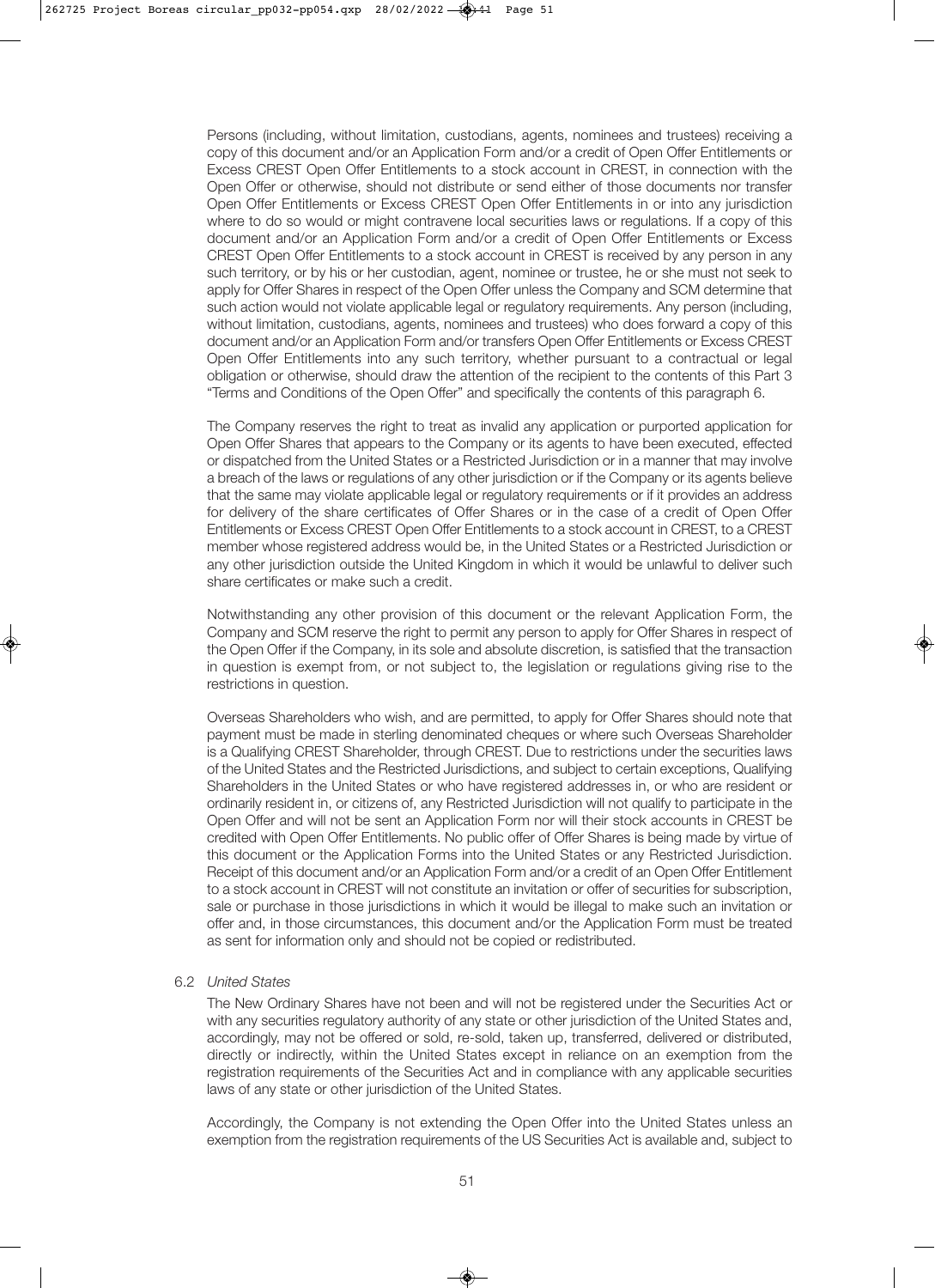certain exceptions, neither this document nor the Application Form constitutes or will constitute an offer or an invitation to apply for or an offer or an invitation to acquire any New Ordinary Shares in the United States. Subject to certain exceptions, neither this document nor an Application Form will be sent to, and no New Ordinary Shares will be credited to a stock account in CREST of, any Qualifying Shareholder with a registered address in the United States. Subject to certain exceptions, Application Forms sent from or postmarked in the United States will be deemed to be invalid and all persons acquiring New Ordinary Shares and wishing to hold such New Ordinary Shares in registered form must provide an address for registration of the New Ordinary Shares issued upon exercise thereof outside the United States.

 Subject to certain exceptions, any person who acquires New Ordinary Shares will be deemed to have declared, warranted and agreed, by accepting delivery of this document or the Application Form and delivery of the New Ordinary Shares, that they are not, and that at the time of acquiring the New Ordinary Shares they will not be, in the United States or acting on behalf of, or for the account or benefit of a person on a non-discretionary basis in the United States or any state of the United States.

 The Company reserves the right to treat as invalid any Application Form that appears to the Company or its agents to have been executed in, or despatched from, the United States, or that provides an address in the United States for the receipt of New Ordinary Shares, or which does not make the warranty set out in the Application Form to the effect that the person completing the Application Form does not have a registered address and is not otherwise located in the United States and is not acquiring the New Ordinary Shares with a view to the offer, sale, resale, transfer, delivery or distribution, directly or indirectly, of any such New Ordinary Shares in the United States or where the Company believes acceptance of such Application Form may infringe applicable legal or regulatory requirements.

 The Company will not be bound to allot or issue any New Ordinary Shares to any person with an address in, or who is otherwise located in, the United States in whose favour an Application Form or any New Ordinary Shares may be transferred. In addition, the Company and SCM reserve the right to reject any USE instruction sent by or on behalf of any CREST member with a registered address in, or who is otherwise located in, the United States in respect of the New Ordinary Shares. In addition, until 45 days after the commencement of the Open Offer, an offer, sale or transfer of the New Ordinary Shares within the United States by a dealer (whether or not participating in the and Open Offer) may violate the registration requirements of the US Securities Act.

#### 6.3 *Restricted Jurisdictions*

 Due to restrictions under the securities laws of the Restricted Jurisdictions and subject to certain exemptions, Shareholders who have registered addresses in, or who are resident or ordinarily resident in, or citizens of, any Restricted Jurisdiction will not qualify to participate in the Open Offer and will not be sent an Application Form nor will their stock accounts in CREST be credited with Open Offer Entitlements or Excess CREST Open Offer Entitlements. The Offer Shares have not been and will not be registered under the relevant laws of any Restricted Jurisdiction or any state, province or territory thereof and may not be offered, sold, resold, delivered or distributed, directly or indirectly, in or into any Restricted Jurisdiction or to, or for the account or benefit of, any person with a registered address in, or who is resident or ordinarily resident in, or a citizen of, any Restricted Jurisdiction except pursuant to an applicable exemption.

 No offer or invitation to apply for Offer Shares is being made by virtue of this document or the Application Form into any Restricted Jurisdiction.

#### 6.4 *Other overseas territories*

 Application Forms will be sent to Qualifying Non-CREST Shareholders and Open Offer Entitlements and Excess CREST Open Offer Entitlements will be credited to the stock account in CREST of Qualifying CREST Shareholders. Qualifying Shareholders in jurisdictions other than the United States or the Restricted Jurisdictions may, subject to the laws of their relevant jurisdiction, take up Offer Shares under the Open Offer in accordance with the instructions set out in this document and the Application Form.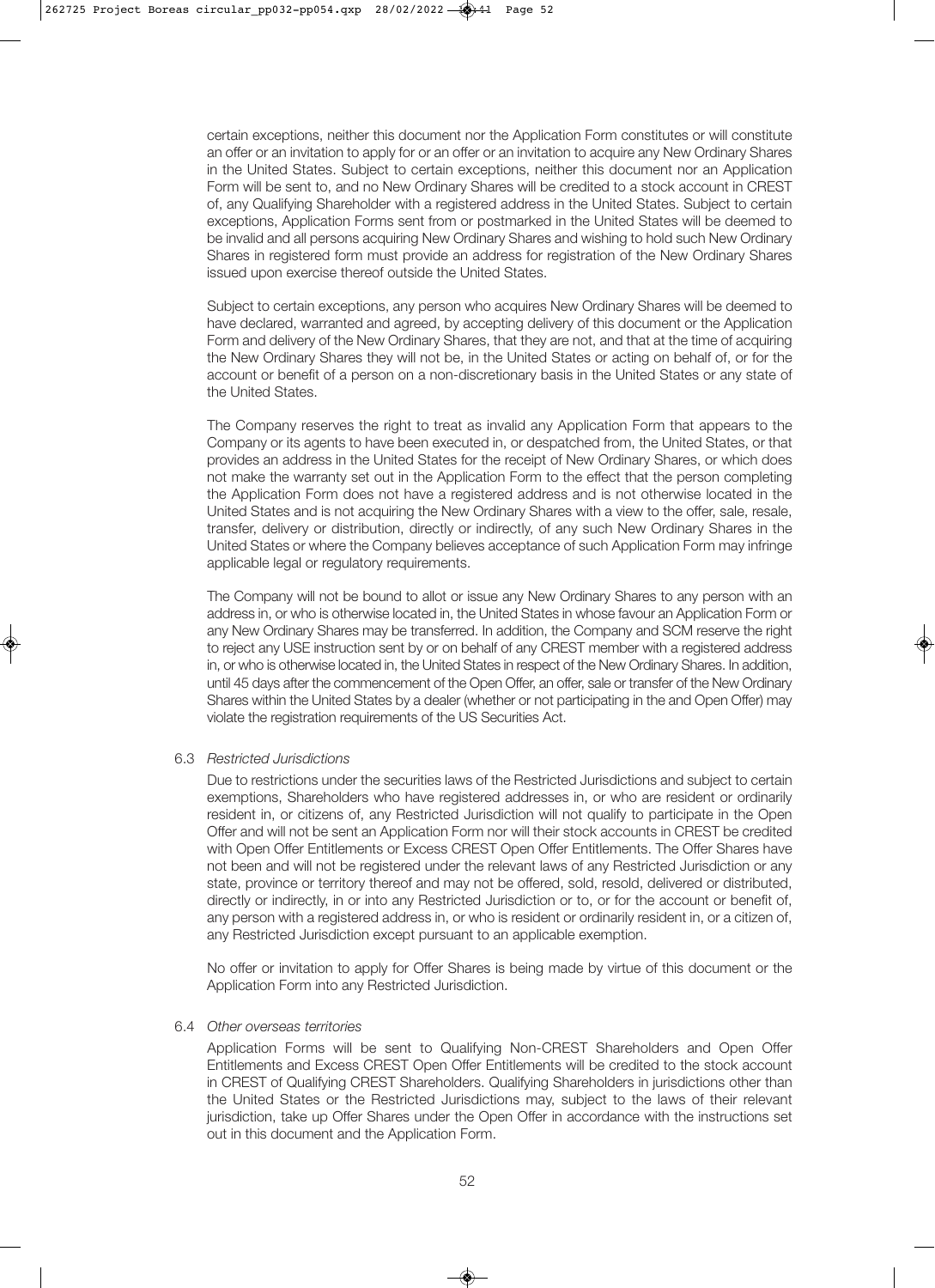Qualifying Shareholders who have registered addresses in, or who are resident or ordinarily resident in, or citizens of, countries other than the United Kingdom should, however, consult appropriate professional advisers as to whether they require any governmental or other consents or need to observe any further formalities to enable them to apply for any Open Offer Shares in respect of the Open Offer.

#### *6.5 Representations and warranties relating to Overseas Shareholders*

#### (a) *Qualifying Non-CREST Shareholders*

 Any person completing and returning an Application Form or requesting registration of the Offer Shares comprised therein represents and warrants to the Company, SCM and Equiniti Limited that, except where proof has been provided to the Company's satisfaction that such person's use of the Application Form will not result in the contravention of any applicable legal requirements in any jurisdiction: (i) such person is not requesting registration of the relevant Offer Shares from within the United States or any Restricted Jurisdiction; (ii) such person is not in any territory in which it is unlawful to make or accept an offer to acquire Offer Shares in respect of the Open Offer or to use the Application Form in any manner in which such person has used or will use it; (iii) such person is not acting on a non-discretionary basis for a person located within any Restricted Jurisdiction (except as agreed with the Company) or any territory referred to in (ii) above at the time the instruction to accept was given; and (iv) such person is not acquiring Offer Shares with a view to offer, sale, resale, transfer, deliver or distribute, directly or indirectly, any such Offer Shares into any of the above territories. The Company and/or Equiniti Limited may treat as invalid any acceptance or purported acceptance of the allotment of Offer Shares comprised in an Application Form if it: (A) appears to the Company or its agents to have been executed, effected or dispatched from the United States or a Restricted Jurisdiction or in a manner that may involve a breach of the laws or regulations of any jurisdiction or if the Company or its agents believe that the same may violate applicable legal or regulatory requirements; or (B) provides an address in the United States or a Restricted Jurisdiction for delivery of the share certificates of Offer Shares (or any other jurisdiction outside the United Kingdom in which it would be unlawful to deliver such share certificates); or (C) purports to exclude the warranty required by this sub-paragraph (a).

#### (b) *Qualifying CREST Shareholders*

 A CREST member or CREST sponsored member who makes a valid acceptance in accordance with the procedures set out in this Part 3 "Terms and Conditions of the Open Offer" represents and warrants to the Company and SCM that, except where proof has been provided to the Company's satisfaction that such person's acceptance will not result in the contravention of any applicable legal requirement in any jurisdiction: (i) he or she is not within the United States or any Restricted Jurisdiction; (ii) he or she is not in any territory in which it is unlawful to make or accept an offer to acquire Offer Shares; (iii) he or she is not accepting on a non-discretionary basis for a person located within any Restricted Jurisdiction (except as otherwise agreed with the Company) or any territory referred to in (ii) above at the time the instruction to accept was given; and (iv) he or she is not acquiring any Open Offer Shares with a view the offer, sale, resale, transfer, deliver or distribute, directly or indirectly, any such Offer Shares into any of the above territories.

#### 6.6 *Waiver*

 The provisions of this paragraph 6 and of any other terms of the Open Offer relating to Overseas Shareholders may be waived, varied or modified as regards specific Shareholders or on a general basis by the Company and SCM in their absolute discretion. Subject to this, the provisions of this paragraph 6 supersede any terms of the Open Offer inconsistent herewith. References in this paragraph 6 to Shareholders shall include references to the person or persons executing an Application Form and, in the event of more than one person executing an Application Form, the provisions of this paragraph 6 shall apply to them jointly and to each of them.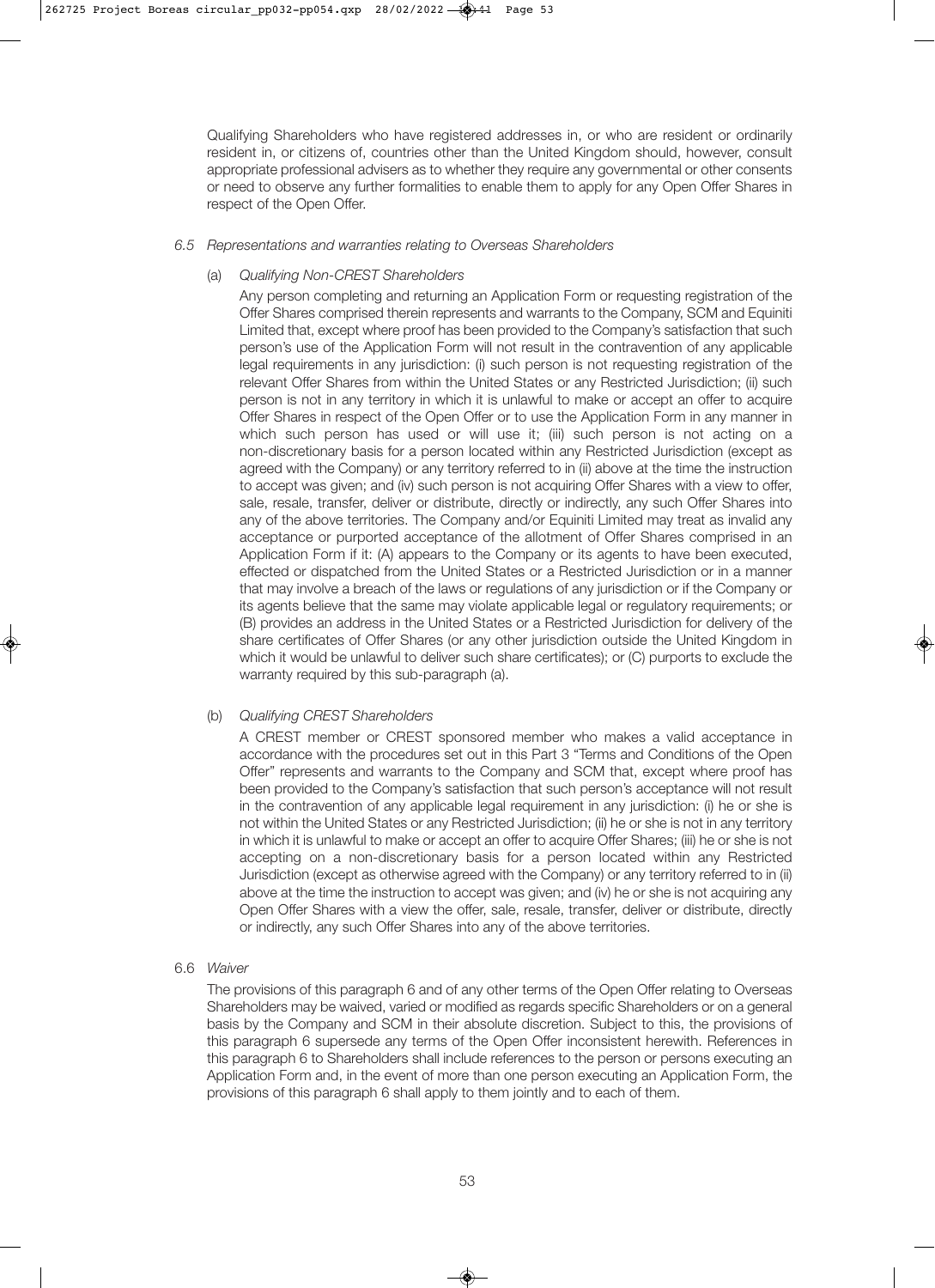#### 7. *Share Incentive Schemes*

 The Open Offer is not being extended to the holders of share options granted pursuant to any of the Share Incentive Schemes, save to the extent that any such share options are or have been validly exercised and Ordinary Shares have been allotted in consequence of such exercise prior to the Record Date. Following completion of the Open Offer, outstanding options may be adjusted, and where any of those options are granted pursuant to performance conditions the performance conditions may be amended, to take account of the Open Offer but only to the extent the rules of the relevant Share Incentive Schemes allow and it is deemed appropriate. If any adjustments or amendments will be made to subsisting options and/or performance conditions those persons holding affected options will be contacted separately following completion of the Open Offer.

 The participants in the SIP for whom the SIP Trustee holds Ordinary Shares as a bare nominee on behalf of the participant concerned may direct the SIP Trustee as to how to vote on the Ordinary Shares that the SIP Trustee holds on their behalf at the General Meeting and how to exercise the rights relating to such Ordinary Shares under the Open Offer. Participants in the SIP will be contacted separately by the SIP Trustee with more details and instructions as to the action they will need to take if they want to give any such directions to the SIP Trustee.

#### 8. *Times and Dates*

 The Company shall, in agreement with SCM and after consultation with its financial and legal advisers, be entitled to amend the dates that Application Forms are despatched or amend or extend the latest date for acceptance under the Open Offer and all related dates set out in this document and in such circumstances shall notify the London Stock Exchange, and make an announcement on a Regulatory Information Service but Qualifying Shareholders may not receive any further written communication.

 If a supplementary circular is issued by the Company two or fewer Business Days prior to the latest time and date for acceptance and payment in full under the Open Offer specified in this document, the latest date for acceptance under the Open Offer shall be extended to the date that is three Business Days after the date of issue of the supplementary circular (and the dates and times of principal events due to take place following such date shall be extended accordingly).

#### 9. *Taxation*

 Shareholders who are in any doubt as to their tax position in relation to taking up their entitlements under the Open Offer, or who are subject to tax in any jurisdiction other than the United Kingdom, should immediately consult a suitable professional adviser.

#### 10. *Further information*

 Your attention is drawn to the further information set out in this document and also, in the case of Qualifying Non-CREST Shareholders and other Qualifying Shareholders to whom the Company has sent Application Forms, to the terms, conditions and other information printed on the accompanying Application Form.

#### 11. *Governing law and jurisdiction*

 The terms and conditions of the Open Offer as set out in this document, the Application Form and any non-contractual obligation related thereto shall be governed by, and construed in accordance with, English law.

 The courts of England and Wales are to have exclusive jurisdiction to settle any dispute which may arise out of or in connection with the Open Offer, this document or the Application Form. By taking up Offer Shares, by way of their Open Offer Entitlement and the Excess Application Facility (as applicable), in accordance with the instructions set out in this document and, where applicable, the Application Form, Qualifying Shareholders irrevocably submit to the jurisdiction of the courts of England and Wales and waive any objection to proceedings in any such court on the ground of venue or on the ground that proceedings have been brought in an inconvenient forum.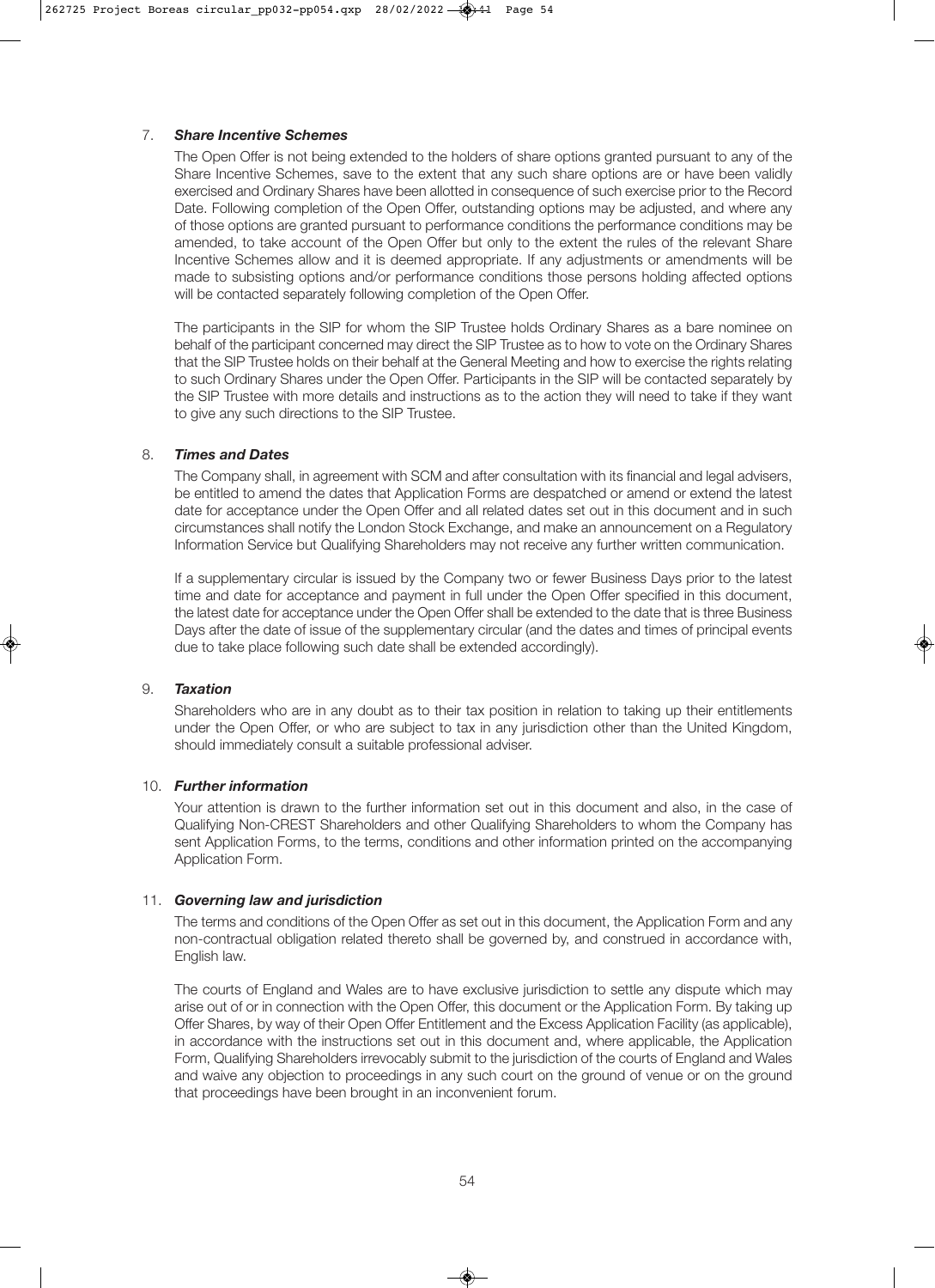#### **PART 4**

#### **QUESTIONS AND ANSWERS ABOUT THE OPEN OFFER**

The questions and answers set out in this Part 4 "Questions and Answers about the Open Offer" are intended to be in general terms only and, as such, you should read Part 3 "Terms and Conditions of the Open Offer" of this document for full details of what action to take. If you are in any doubt as to the action you should take, you are recommended to seek your own personal financial advice immediately from your stockbroker, bank, fund manager, solicitor, accountant or other appropriate independent financial adviser, who is authorised under the FSMA if you are in the United Kingdom, or, if not, from another appropriately authorised independent financial adviser. For certainty, the Open Offer is not being extended into the United States or in any other Restricted Jurisdiction where such offer is not permitted pursuant to applicable securities laws.

This Part 4 "Questions and Answers about the Open Offer" deals with general questions relating to the Open Offer and more specific questions relating principally to persons resident in the United Kingdom who hold their Existing Ordinary Shares in certificated form only. If you are an Overseas Shareholder, you should read paragraph 6 of Part 3 "Terms and Conditions of the Open Offer" of this document and you should take professional advice as to whether you are eligible and/or you need to observe any formalities to enable you to take up your Open Offer Entitlement. If you hold your Existing Ordinary Shares in uncertificated form (that is, through CREST) you should read Part 3 "Terms and Conditions of the Open Offer" of this document for full details of what action you should take.

If you are a CREST sponsored member, you should also consult your CREST sponsor. If you do not know whether your Existing Ordinary Shares are in certificated or uncertificated form, please call the Shareholder helpline on +44 (0) 371 384 2050. Calls are charged at the standard geographic rate and will vary by provider. Calls from outside the United Kingdom will be charged at the applicable international rate. The helpline is open between 8.30 am – 5.30 pm, Monday to Friday excluding public holidays in England and Wales. Please note that Equiniti Limited cannot provide any financial, legal or tax advice and calls may be recorded and monitored for security and training purposes.

The contents of this document should not be construed as legal, business, accounting, tax, investment or other professional advice. Each prospective investor should consult their own appropriate professional advisers for advice. This document is for your information only and nothing in this document is intended to endorse or recommend a particular course of action.

#### **1. What is an open offer?**

An open offer is a way for companies to raise money. Companies usually do this by giving their existing Shareholders a right to acquire further shares at a fixed price in proportion to their existing shareholdings.

In this instance Shareholders will also be offered the opportunity to apply for additional Ordinary Shares in excess of their entitlement to the extent that other Qualifying Shareholders do not take up their entitlement under the Open Offer in full or otherwise as the Directors may determine in their absolute discretion.

This Open Offer is an invitation by the Company to Qualifying Shareholders to apply to acquire up to an aggregate of 2,249,015 new Ordinary Shares at a price of 45 pence per share. If you hold Existing Ordinary Shares on the Record Date or have a *bona fide* market claim, other than, subject to certain exceptions, where you are a Shareholder with a registered address or located in the United States, or any other Restricted Jurisdiction, you should be entitled to buy Offer Shares under the Open Offer.

The Open Offer is being made on the basis of 1 Offer Share for every 23 Existing Ordinary Shares held by Qualifying Shareholders on the Record Date. If your entitlement to Offer Shares is not a whole number, you will not be entitled to buy a fraction of an Offer Share and your entitlement will be rounded down to the nearest whole number. The Offer Price of 45 pence per Offer Share represents a premium of 7.1 per cent. to the closing middle-market price quotation as derived from the Daily Official List of the London Stock Exchange of 42 pence per Ordinary Share on 24 February 2022 (being the last practicable date prior to the date of this document).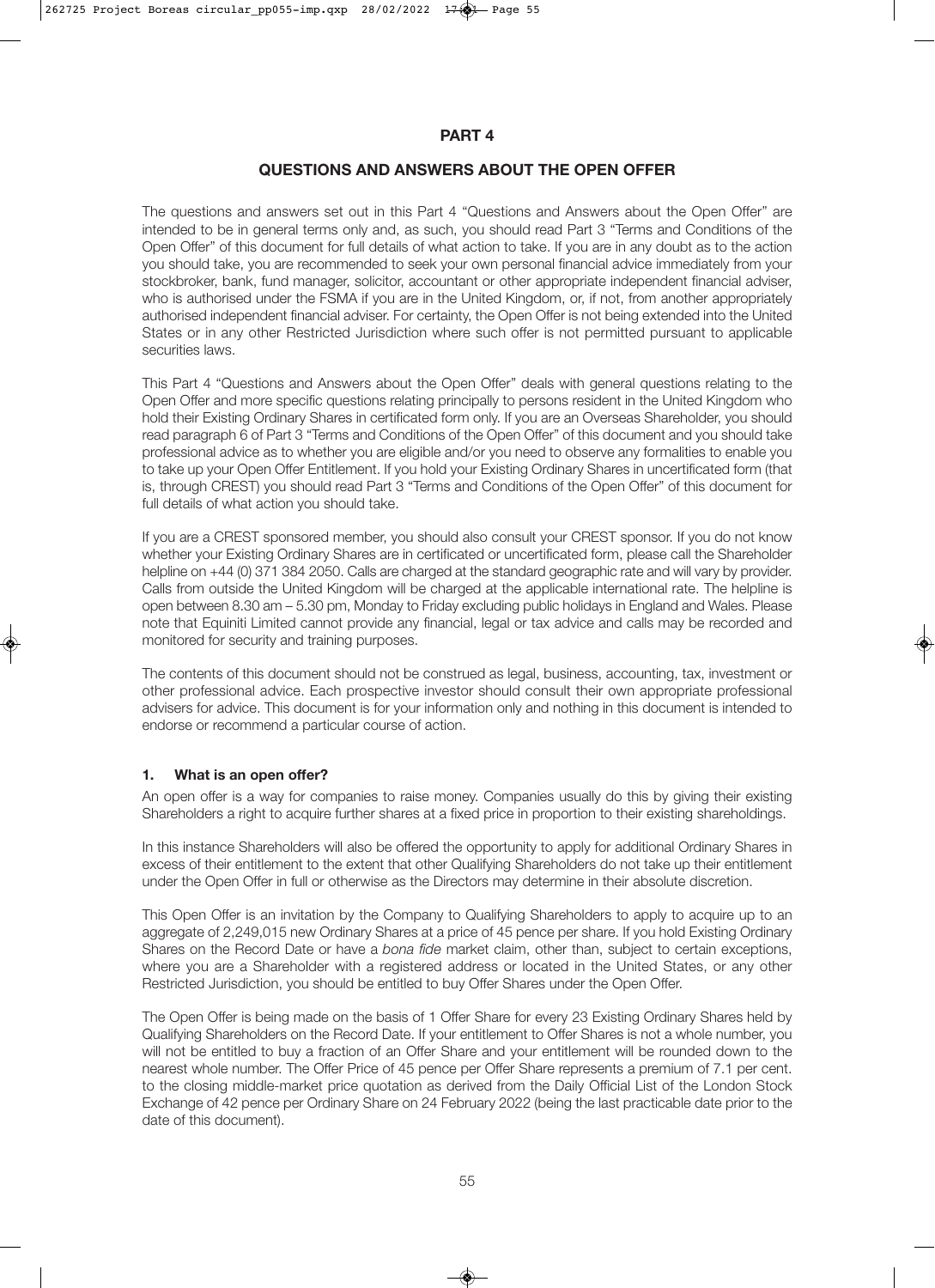The Excess Application Facility allows Qualifying Shareholders to apply for Excess Shares in excess of their Open Offer Entitlement. Applications made under the Excess Application Facility may be allocated in such manner as the Directors may determine in their absolute discretion if applications are received from Qualifying Shareholders for more than the available number of Offer Shares, and no assurance can be given that excess applications by Qualifying Shareholders will be met in full, or in part, or at all.

Unlike in a rights issue, Application Forms are not negotiable documents and neither they nor Open Offer Entitlements can themselves be traded. Shareholders will not be able to apply for any new Ordinary Shares which are the subject of the Firm Placing.

#### **2. I hold my Existing Ordinary Shares in certificated form. How do I know I am eligible to participate in the Open Offer?**

If you receive an Application Form and, subject to certain exceptions, are not a holder with a registered address or located in the United States of America or any other Restricted Jurisdiction, then you should be eligible to participate in the Open Offer as long as you have not sold all of your Existing Ordinary Shares before 8.00 am on 28 February 2022 (the time when the Existing Ordinary Shares are expected to be marked "ex-entitlement" by the London Stock Exchange).

#### **3. I hold my Existing Ordinary Shares in certificated form. How do I know how many Offer Shares I am entitled to take up?**

If you hold your Existing Ordinary Shares in certificated form and, subject to certain exceptions, do not have a registered address and are not located in the United States or any Restricted Jurisdiction, you will be sent an Application Form that shows:

- how many Existing Ordinary Shares you held at the close of business on the Record Date;
- how many Offer Shares are comprised in your Open Offer Entitlement; and
- how much you need to pay if you want to take up your right to buy all your entitlement to the Offer Shares.

Subject to certain exceptions, if you have a registered address in the United States or any of the Restricted Jurisdictions, you will not receive an Application Form.

If you would like to apply for any of or all of the Offer Shares comprised in your Open Offer Entitlement you should complete the Application Form in accordance with the instructions printed on it and the information provided in this document. Completed Application Forms should be returned, along with a cheque drawn in the appropriate form, by post to Equiniti Limited, Corporate Actions, Aspect House, Spencer Road, Lancing Business Park, West Sussex BN99 6DA or by hand (during normal office hours only) so as to be received by them by no later than 11.00 a.m. on 14 March 2022, after which time Application Forms will not be valid.

#### **4. I hold my Existing Ordinary Shares in certificated form and am eligible to receive an Application Form. What are my choices in relation to the Open Offer?**

#### (a) *If you do not want to take up your Open Offer Entitlement*

 If you do not want to take up the Offer Shares to which you are entitled, you do not need to do anything. In these circumstances, you will not receive any Offer Shares. You will also not receive any money when the Offer Shares you could have taken up are sold, as would happen under a rights issue.

 You cannot sell your Application Form or your Open Offer Entitlement to anyone else. If you do not return your Application Form subscribing for the Offer Shares to which you are entitled by 11.00 a.m. on 14 March 2022, the Company has made arrangements under which the Company has agreed to issue the Offer Shares to other Qualifying Shareholders under the Excess Application Facility.

 If you do not take up your Open Offer Entitlement then following the issue of the Offer Shares pursuant to Open Offer, your interest in the Company will be significantly diluted. Even if a Qualifying Shareholder subscribes for the basic entitlement under the Open Offer, their proportionate economic interest would be diluted by the issue of New Ordinary Shares pursuant to the Transaction.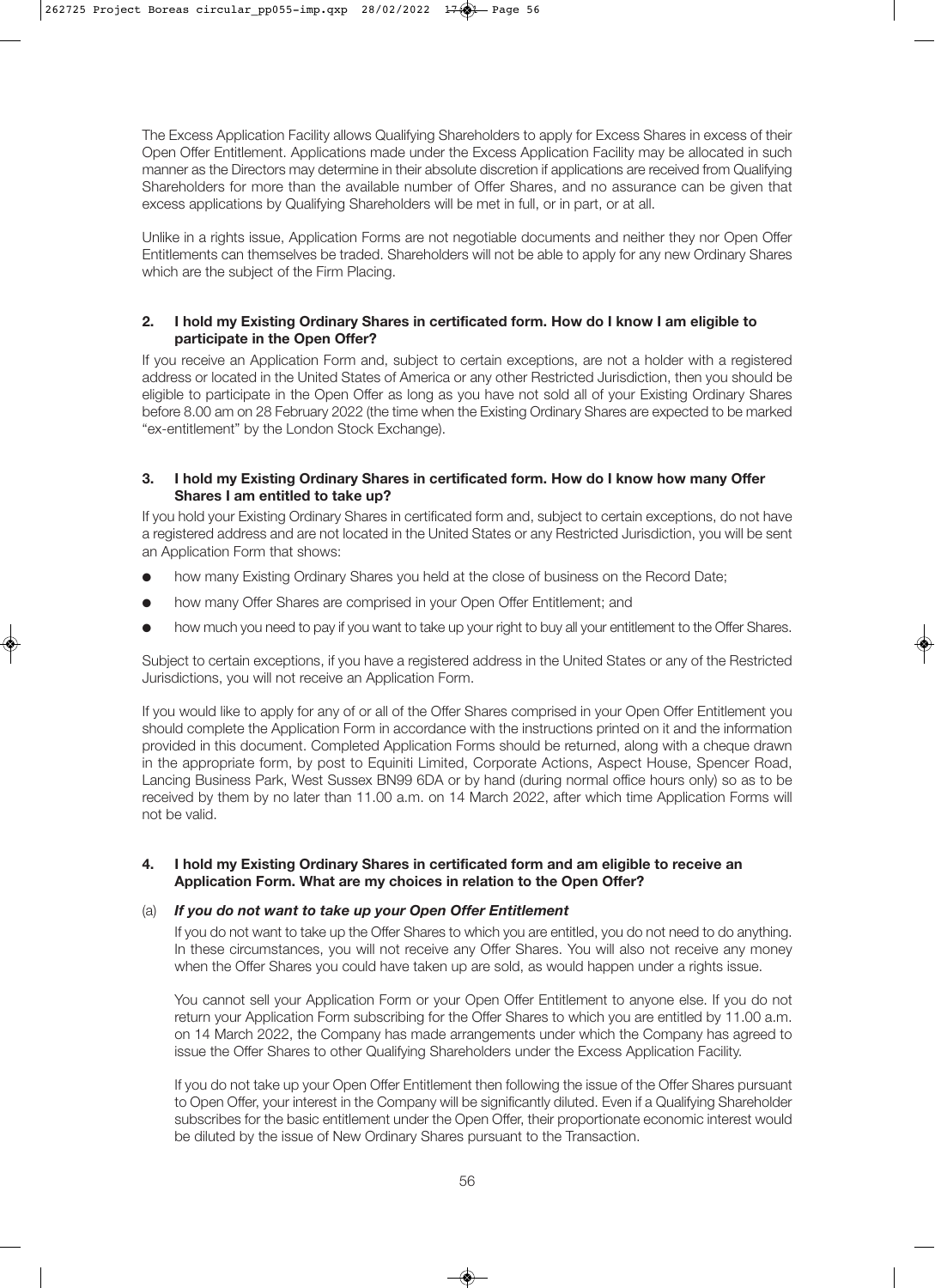#### (b) *If you want to take up some but not all of your Open Offer Entitlement*

 If you want to take up some but not all of the Offer Shares to which you are entitled, you should write the number of Offer Shares you want to take up in Boxes 4 and 6 of your Application Form; for example, if you are entitled to take up 50 shares but you only want to take up 25 shares, then you should write '25' in Boxes 4 and 6. To work out how much you need to pay for the Offer Shares, you need to multiply the number of Offer Shares you want (in this example, '25') by £0.45, which is the price in pounds of each Offer Share (giving you an amount of £11.25 in this example). You should write this amount in Box7, rounding up to the nearest whole pence and this should be the amount your cheque is made out for. You should then return the completed Application Form, together with a cheque for that amount, by post to Equiniti Limited, Corporate Actions, Aspect House, Spencer Road, Lancing Business Park, West Sussex BN99 6DA or by hand (during normal office hours only) so as to be received by them by no later than 11.00 a.m. on 14 March 2022, after which time Application Forms will not be valid If you post your Application Form by first class post, you should allow at least four Business Days for delivery.

 All payments must be in pounds sterling and made by cheque made payable to "Equiniti Limited – re Tekmar Group plc Open Offer", and crossed "A/C Payee Only". Cheques must be drawn on a bank or building society or branch of a bank or building society in the United Kingdom or the British Isles which is either a settlement member of the Cheque and Credit Clearing Company Limited or the CHAPS Clearing Company Limited or which has arranged for its cheques to be cleared through the facilities provided by any of those companies and must bear the appropriate sort code in the top right-hand corner and must be for the full amount payable on application. Third party cheques will not be accepted with the exception of building society cheques where the building society or bank has confirmed the name of the account holder and the number of an account held in the applicant's name at the building society or bank by stamping or endorsing the cheque to such effect. The account name should be the same as that shown on the application. Post-dated cheques will not be accepted. Third party cheques (other than building society cheques where the building society or bank has confirmed that the relevant Qualifying Shareholder has title to the underlying funds) will not be accepted (see paragraph 4 of Part 3 "Terms and Conditions of the Open Offer" of this document).

 Cheques will be presented for payment upon receipt. The Company reserves the right to instruct Equiniti Limited to seek special clearance of cheques to allow the Company to obtain value for remittances at the earliest opportunity. No interest will be paid on payments made before they are due. It is a term of the Open Offer that cheques shall be honoured on first presentation and the Company may elect to treat as invalid acceptances in respect of which cheques are not so honoured. All documents, cheques sent through the post will be sent at the risk of the sender. Payments via CHAPS, BACS or electronic transfer will not be accepted.

 A definitive share certificate will then be sent to you for the Offer Shares that you take up. Your definitive share certificate for Offer Shares is expected to be despatched to you, at your own risk, by no later than 10 Business Days from Admission.

#### (c) *If you want to take up all of your Open Offer Entitlement*

 If you want to take up all of the Offer Shares to which you are entitled, all you need to do is send the Application Form (ensuring that all joint holders sign (if applicable)), together with your cheque for the amount (as indicated in Box 3 of your Application Form), by post to Equiniti Limited, Corporate Actions, Aspect House, Spencer Road, Lancing Business Park, West Sussex BN99 6DA or by hand (during normal office hours only) so as to be received by them by no later than 11.00 a.m. on 14 March 2022, after which time Application Forms will not be valid If you post your Application Form by first-class post, you should allow at least four Business Days for delivery.

 All payments must be in pounds sterling and made by cheque made payable to "Equiniti Limited – re Tekmar Group plc Open Offer", and crossed "A/C Payee Only". Cheques must be drawn on a bank or building society or branch of a bank or building society in the United Kingdom or the British Isles which is either a settlement member of the Cheque and Credit Clearing Company Limited or the CHAPS Clearing Company Limited or which has arranged for its cheques to be cleared through the facilities provided by any of those companies and must bear the appropriate sort code in the top right-hand corner. Third party cheques will not be accepted with the exception of building society cheques where the building society or bank has confirmed the name of the account holder and the number of an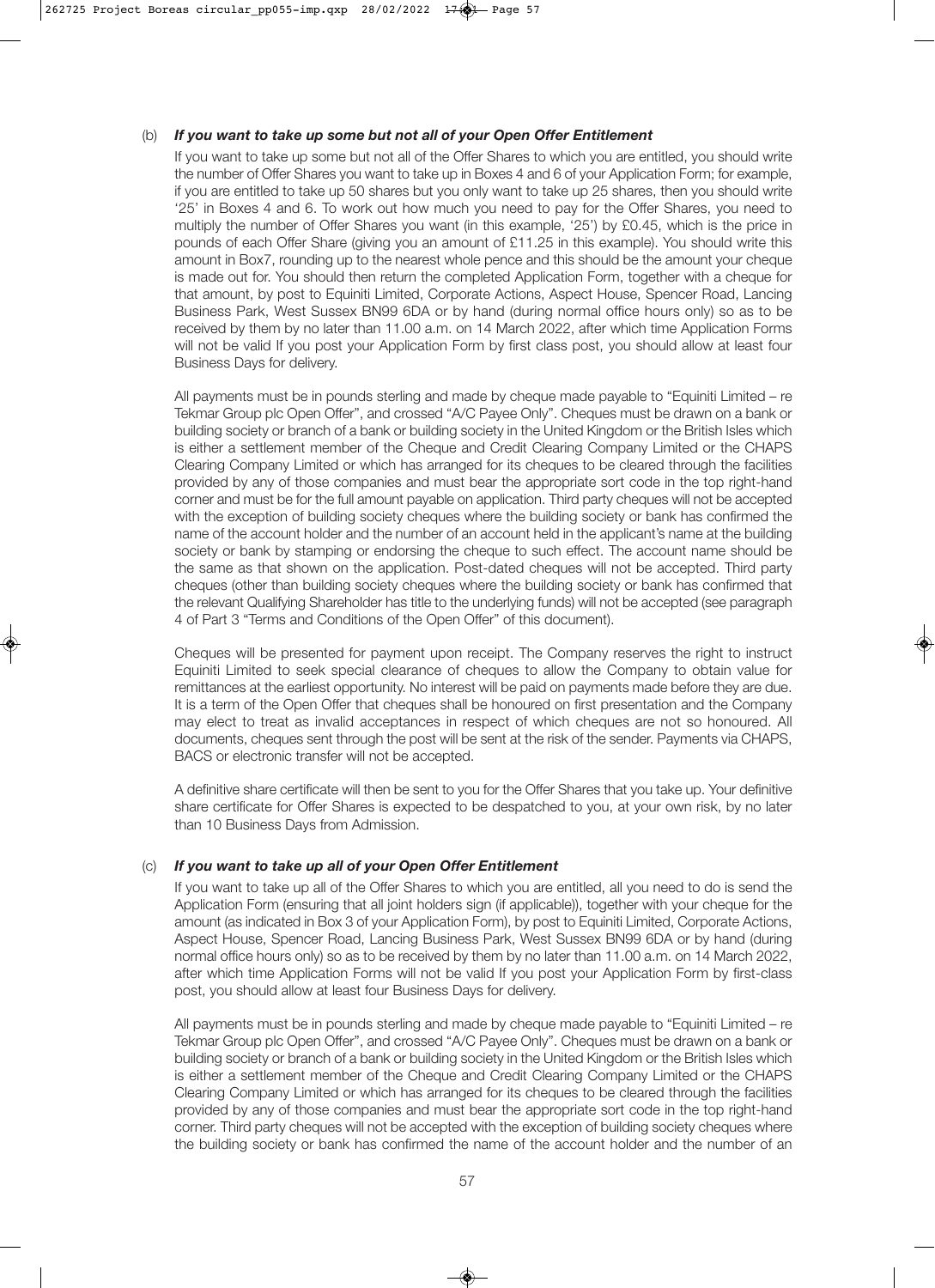account held in the applicant's name at the building society or bank by stamping or endorsing the cheque to such effect. The account name should be the same as that shown on the application.

 Post-dated cheques will not be accepted. Third party cheques (other than building society cheques where the building society or bank has confirmed that the relevant Qualifying Shareholder has title to the underlying funds) will not be accepted.

 A definitive share certificate will then be sent to you for the Offer Shares that you take up. Your definitive share certificate for Offer Shares is expected to be despatched to you, at your own risk, by no later than 10 Business Days from Admission.

#### (d) *If you want to apply for more than your Open Offer Entitlement*

 Provided you have agreed to take up your Open Offer Entitlement in full or otherwise as the Directors may determine in their absolute discretion, you can apply for further Offer Shares under the Excess Application Facility.

 The Excess Application Facility enables Qualifying Shareholders to apply for Excess Shares in excess of their Open Offer Entitlement as at the Record Date. You should write the number of Offer Shares comprised in your Open Offer Entitlement (as indicated in Box 2 of the Application Form) in Box 4 and write the number of Excess Shares for which you would like to apply in Box 5. You should then add the totals in Boxes 4 and 5 and insert the total number of Offer Shares for which you would like to apply in Box 6.

 For example, if you have an Open Offer Entitlement for 50 Offer Shares but you want to apply for 75 Offer Shares in total, then you should write '50' in Box 4, '25' in Box 5 and '75' in Box 6. To work out how much you need to pay for the Offer Shares, you need to multiply the number of Offer Shares you want (in this example, '75') by £0.45, which is the price in pounds sterling of each Offer Share (giving you an amount of £33.75 in this example). You should write this amount in Box 7. You should then return your Application Form by post to Equiniti Limited, Corporate Actions, Aspect House, Spencer Road, Lancing Business Park, West Sussex BN99 6DA or by hand (during normal office hours only) so as to be received by them by no later than 11.00 a.m. on 14 March 2022, after which time Application Forms will not be valid If you post your application form by first class post, you should allow at least four Business Days for delivery.

 If applications under the Excess Application Facility are received for more than the total number of Offer Shares available following take up of Open Offer Entitlements, the Excess Shares may be allocated in such manner as the Directors may determine in their absolute discretion and no assurance can be given that excess applications by Qualifying Shareholders will be met in full, or in part, or at all.

 A definitive share certificate will then be sent to you for the Offer Shares that you take up and otherwise successfully apply for using the Excess Application Facility. Your definitive share certificate for Offer Shares is expected to be despatched to you, at your own risk, by no later than 10 Business Days from Admission.

#### **5. I hold my Existing Ordinary Shares in uncertificated form in CREST. What do I need to do in relation to the Open Offer?**

CREST members should follow the instructions set out in Part 3 "Terms and Conditions of the Open Offer" of this document. Persons who hold Existing Ordinary Shares through a CREST member should be informed by the CREST member through which they hold their Existing Ordinary Shares of (i) the number of Offer Shares which they are entitled to acquire under the their Open Offer Entitlement and (ii) how to apply for Offer Shares in excess of their Open Offer Entitlement under the Excess Application Facility provided they choose to take up their Open Offer Entitlement in full or otherwise as the Directors may determine in their absolute discretion and should contact them should they not receive this information.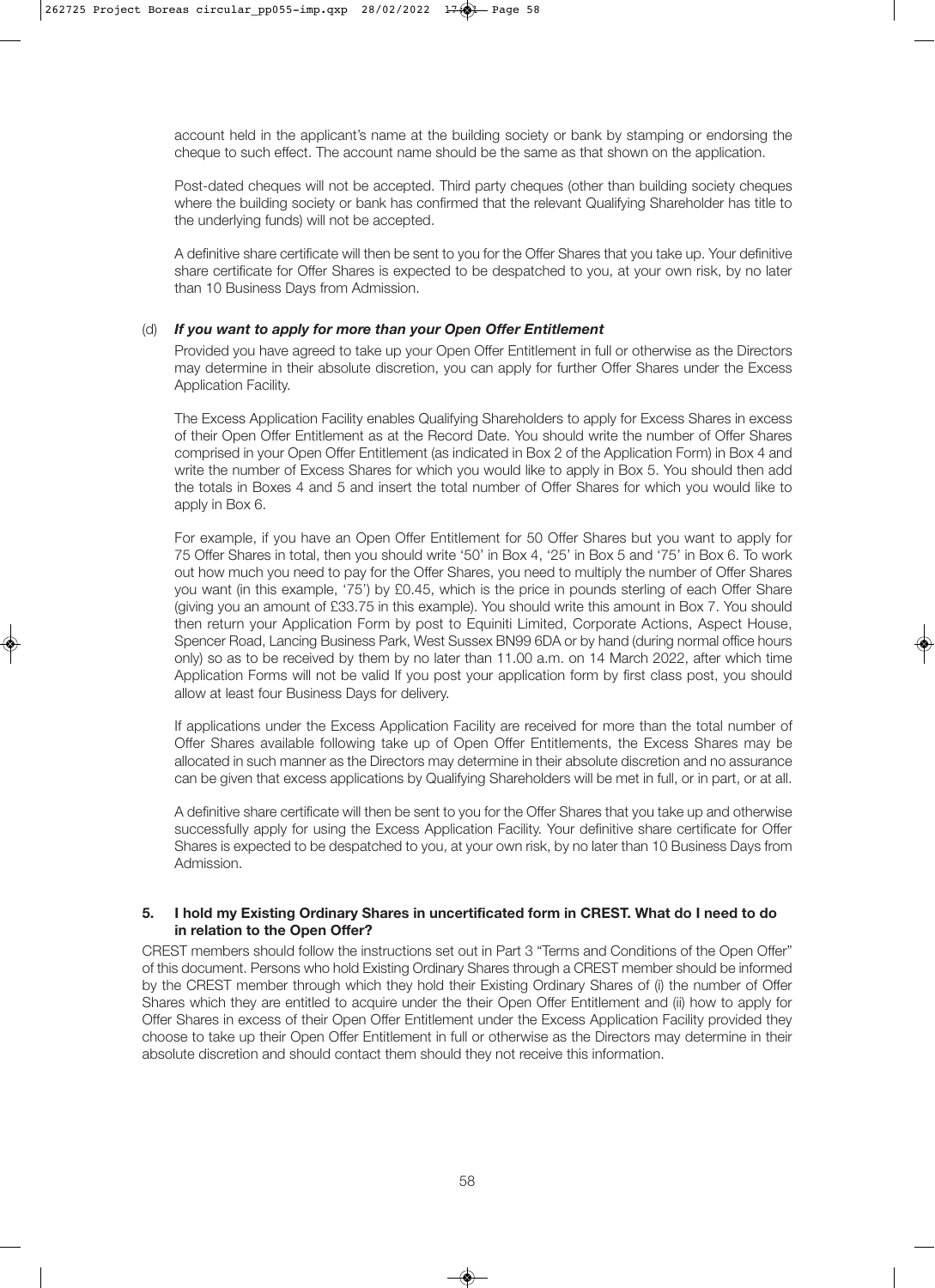#### **6. I acquired my Existing Ordinary Shares prior to the Record Date and hold my Existing Ordinary Shares in certificated form. What if I do not receive an Application Form or I have lost my Application Form?**

If you do not receive an Application Form, this probably means that you are not eligible to participate in the Open Offer. Some Non-CREST Shareholders, however, will not receive an Application Form but may still be eligible to participate in the Open Offer, namely:

- l Qualifying CREST Shareholders who held their Existing Ordinary Shares in uncertificated form on 24 February 2022 and who have converted them to certificated form;
- l Qualifying Non-CREST Shareholders who bought Existing Ordinary Shares before 1 March 2022 but were not registered as the holders of those shares at the close of business on 24 February 2022; and
- l certain Overseas Shareholders who are not resident in or subject to the laws of a Restricted Jurisdiction.

If you do not receive an Application Form but think that you should have received one or you have lost your Application Form, please contact the Shareholder helpline on +44 (0)371 384 2050. Calls are charged at the standard geographic rate and will vary by provider. Calls from outside the United Kingdom will be charged at the applicable international rate. The helpline is open between 8.30 am – 5.30 pm, Monday to Friday excluding public holidays in England and Wales. Please note that Equiniti Limited cannot provide any financial, legal or tax advice and calls may be recorded and monitored for security and training purposes.

#### **7. Can I trade my Open Offer Entitlement?**

Qualifying Shareholders should be aware that the Open Offer is not a rights issue. As such, Qualifying Non-CREST Shareholders should also note that their Application Forms are not negotiable documents and cannot be traded.

Qualifying CREST Shareholders should note that, although Open Offer Entitlements will be admitted to CREST they will have limited settlement capabilities (for the purposes of market claims only), Open Offer Entitlements will not be tradable or listed and applications in respect of the Open Offer may only be made by the Qualifying Shareholders originally entitled or by a person entitled by virtue of a *bona fide* market claim. Offer Shares for which an application has not been made under the Open Offer will not be sold in the market for the benefit of those who do not apply under the Open Offer and Qualifying Shareholders who do not apply to take up their Open Offer Entitlement will have no rights under the Open Offer or receive any proceeds from it. The Offer Shares are not underwritten.

#### **8. What if I change my mind?**

If you are a Qualifying Non-CREST Shareholder, once you have sent your Application Form and payment to Equiniti Limited, Corporate Actions, Aspect House, Spencer Road, Lancing Business Park, West Sussex BN99 6DA you cannot withdraw your application or change the number of Offer Shares for which you have applied, except in the very limited circumstances which are set out in this document.

#### **9. What if the number of Offer Shares to which I am entitled is not a whole number: am I entitled to fractions of Offer Shares?**

If the number is not a whole number, you will not receive a fraction of an Offer Share and your entitlement will be rounded down to the nearest whole number.

#### **10. I hold my Existing Ordinary Shares in certificated form. What should I do if I have sold some or all of my Existing Ordinary Shares?**

If you hold Existing Ordinary Shares in the Company directly and you sell some or all of your Existing Ordinary Shares before 24 February 2022, you should contact the buyer or the person/company through whom you sell your shares. The buyer may be entitled to apply for Offer Shares under the Open Offer. If you sell any of your Existing Ordinary Shares on or after 24 February 2022, you may still take up and apply for the Offer Shares as set out on your Application Form.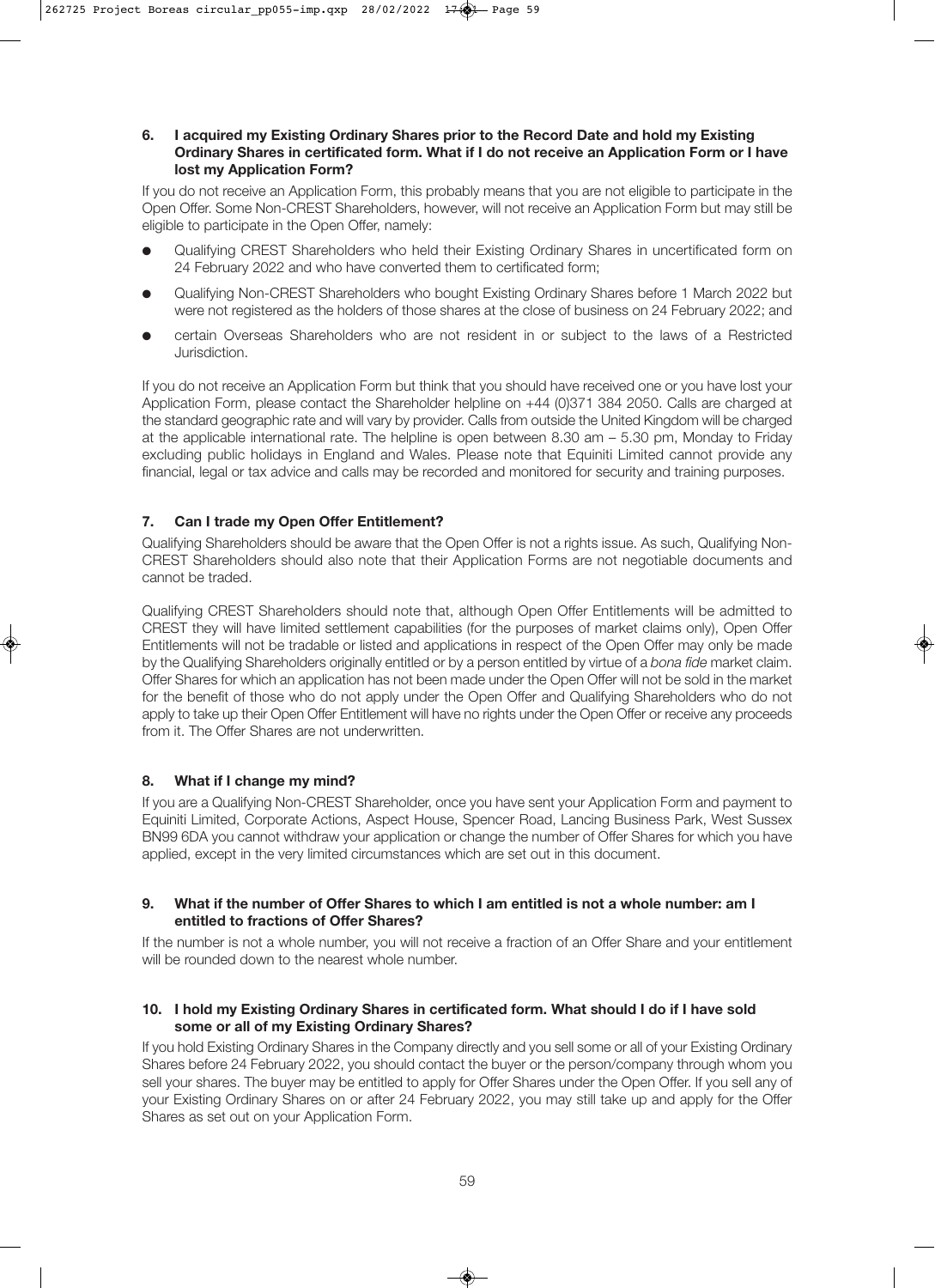#### **11. I hold my Existing Ordinary Shares in certificated form. How do I pay?**

Completed Application Forms should be returned with a cheque drawn in the appropriate form. All payments must be in pounds sterling and made by cheque made payable to "Equiniti Limited – re Tekmar Group plc Open Offer", and crossed "A/C Payee Only". Cheques must be drawn on a bank or building society or branch of a bank or building society in the United Kingdom or the British Isles which is either a settlement member of the Cheque and Credit Clearing Company Limited or the CHAPS Clearing Company Limited or which has arranged for its cheques to be cleared through the facilities provided by any of those companies and must bear the appropriate sort code in the top right-hand corner. Third party cheques may not be accepted with the exception of building society cheques where the building society or bank has confirmed the name of the account holder and the number of an account held in the applicant's name at the building society or bank by stamping or endorsing the cheque to such effect. The account name should be the same as that shown on the application. Post-dated cheques will not be accepted. Third party cheques (other than building society cheques where the building society or bank has confirmed that the relevant Qualifying Shareholder has title to the underlying funds) will not be accepted.

#### **12. Will the Existing Ordinary Shares that I hold now be affected by the Open Offer?**

If you decide not to apply for any of the Offer Shares to which you are entitled under the Open Offer, or only apply for some of your entitlement, your proportionate ownership and voting interest in the Company will be reduced.

#### **13. I hold my Existing Ordinary Shares in certificated form. Where do I send my Application Form?**

You should send your completed Application Form together with the monies in the appropriate form, by post to Equiniti Limited, Corporate Actions, Aspect House, Spencer Road, Lancing Business Park, West Sussex BN99 6DA or by hand (during normal office hours only). If you post your Application Form by firstclass post, you should allow at least four Business Days for delivery. If you do not want to take up or apply for Open Offer Shares then you need take no further action.

#### **14. I hold my Existing Ordinary Shares in certificated form. When do I have to decide if I want to apply for Offer Shares?**

Equiniti Limited must receive the Application Form by no later than 11.00 a.m. on 14 March 2022, after which time Application Forms will not be valid. If an Application Form is being sent by first class post in the UK, Qualifying Shareholders are recommended to allow at least four Business Days for delivery.

#### **15. How do I transfer my entitlements into the CREST system?**

If you are a Qualifying Non-CREST Shareholder, but are a CREST member and want your Open Offer Shares to be in uncertificated form, you should complete the CREST deposit form (contained in the Application Form), and ensure it is delivered to the CREST Courier and Sorting Services in accordance with the instructions in the Application Form. CREST sponsored members should arrange for their CREST sponsors to do this.

#### **16. I hold my Existing Ordinary Shares in certificated form. When will I receive my new share certificate?**

It is expected that Equiniti Limited will post all new share certificates within 10 Business Days from Admission.

#### **17. If I buy Existing Ordinary Shares after the Record Date, will I be eligible to participate in the Open Offer?**

If you bought your Existing Ordinary Shares after the Record Date, you are unlikely to be able to participate in the Open Offer in respect of such Ordinary Shares. If you do not receive an application form but think you should have received one please contact Equiniti Limited on +44 (0)371 384 2050. Calls are charged at the standard geographic rate and will vary by provider. Calls from outside the United Kingdom will be charged at the applicable international rate. The helpline is open between 8.30 a.m. – 5.30 p.m., Monday to Friday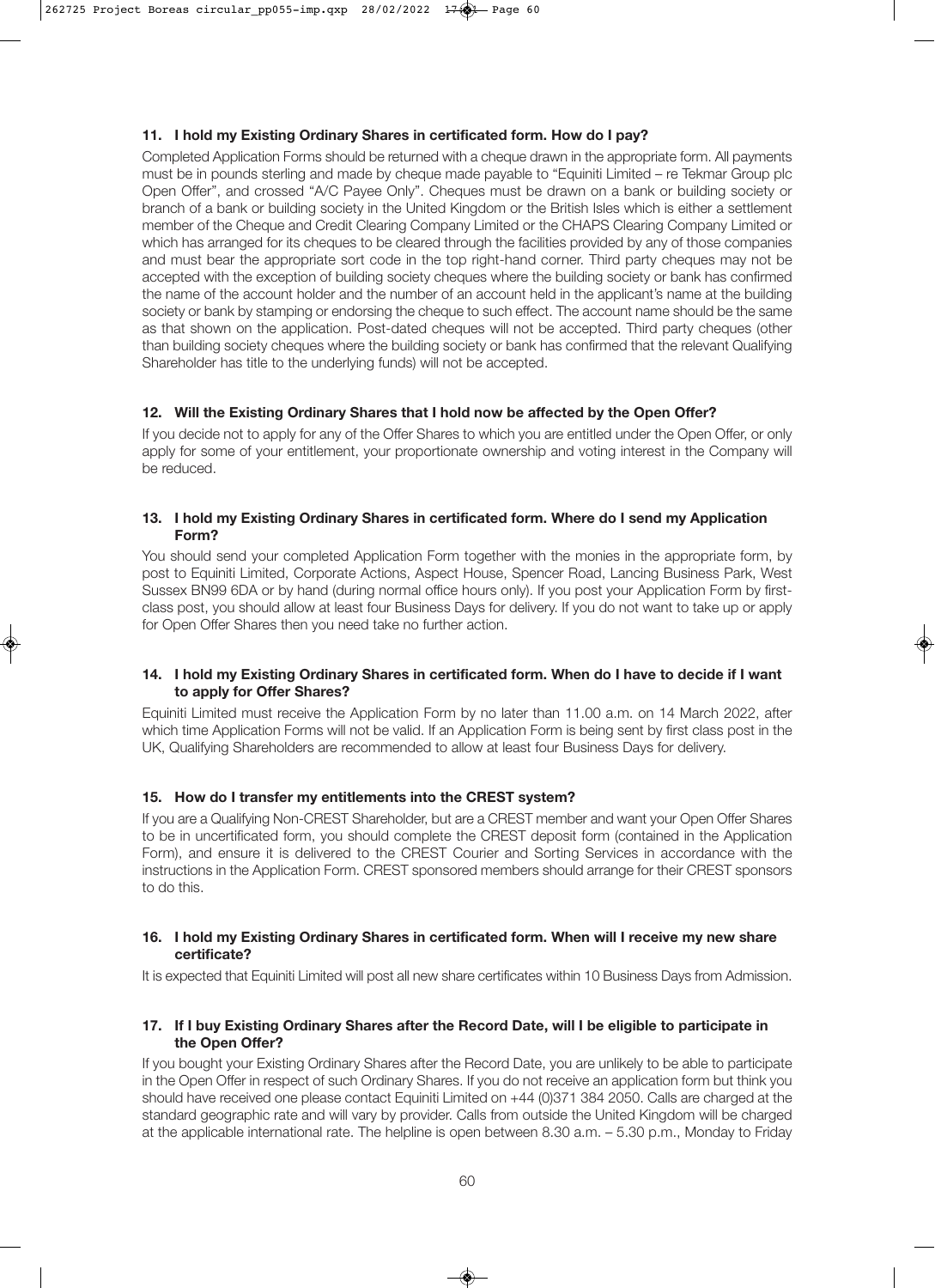excluding public holidays in England and Wales. Please note that Equiniti Limited cannot provide any financial, legal or tax advice and calls may be recorded and monitored for security and training purposes.

#### **18. Will I be taxed if I take up my entitlements?**

Shareholders who are in any doubt as to their tax position should consult an appropriate professional adviser immediately.

#### **19. What should I do if I live or am located outside the United Kingdom?**

Your ability to apply to acquire Offer Shares may be affected by the laws of the country in which you live or are located and you should take professional advice as to whether you require any governmental or other consents or need to observe any other formalities to enable you to take up your Open Offer Entitlement. Shareholders with registered addresses or who are located or resident in the United States or any other Restricted Jurisdiction are, subject to certain exceptions, not eligible to participate in the Open Offer. Your attention is drawn to the information in paragraph 6 of Part 3 "Terms and Conditions of the Open Offer" of this document.

#### **20. Further assistance**

Should you require further assistance please call the Shareholder helpline on +44 (0)371 384 2050. Calls are charged at the standard geographic rate and will vary by provider. Calls from outside the United Kingdom will be charged at the applicable international rate. The helpline is open between 8.30 a.m. – 5.30 p.m., Monday to Friday excluding public holidays in England and Wales. Please note that Equiniti Limited cannot provide any financial, legal or tax advice and calls may be recorded and monitored for security and training purposes.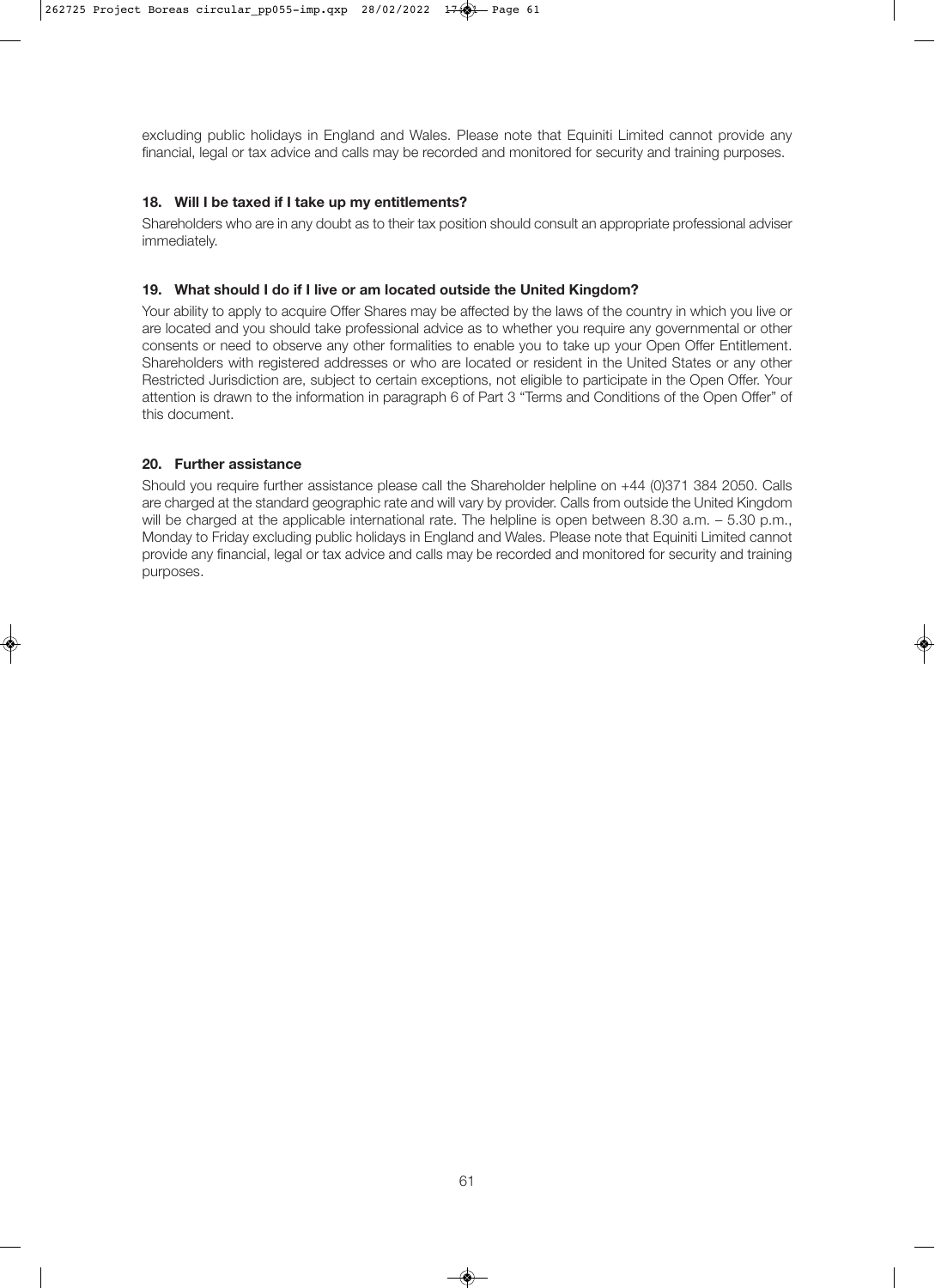#### **TEKMAR GROUP PLC**

*(Incorporated and registered in England and Wales with registered no. 11383143)*

#### **NOTICE OF GENERAL MEETING**

#### DETAILS ON HOW TO VOTE ON THE RESOLUTIONS AT THE GENERAL MEETING ARE SET OUT IN THE NOTES BELOW.

NOTICE IS HEREBY GIVEN that the General Meeting of Tekmar Group plc (the "Company") will be held at the Company's registered office, Innovation House, Centurion Way, Darlington, DL3 0UP on 16 March 2022 at 10.00 a.m. to consider, and if thought fit pass, the following resolutions ("**Resolutions**") of which resolution 1 will be proposed as an ordinary resolution and resolution 2 as a special resolution.

#### **ORDINARY RESOLUTION**

1. **THAT**, in accordance with section 551 of the Companies Act 2006 (the "Act"), the Directors be generally and unconditionally authorised to exercise all powers of the Company to allot shares in the Company or to grant rights to subscribe for or to convert any security into shares in the Company up to a maximum aggregate nominal amount of £111,490.15 (being equal to 11,149,015 Ordinary Shares) pursuant to the Firm Placing, Open Offer and Directors' Subscription, provided that this authority will expire at whichever is the earlier of the conclusion of the annual general meeting of the Company to be held in 2022, or the date falling six months from the date of the passing of this resolution (unless renewed varied or revoked by the Company prior to or on that date) but the Company may, before this authority expires, make an offer or agreement which would or might require shares in the Company or rights to be allotted or granted after this authority expires and that the Directors may allot shares in the Company or grant rights pursuant to such an offer or agreement as if the authority conferred by this Resolution had not expired.

#### **SPECIAL RESOLUTION**

- 2. **THAT**, subject to and conditional upon the passing of Resolution 1, in accordance with section 571(1) of the Act, the directors be empowered to allot equity securities for cash (within the meaning of section 560 of the Act) pursuant to the authority conferred by Resolution 1 above, as if section 561 of the Act did not apply to any such allotment, provided that this power shall:
	- be limited to the allotment of equity securities pursuant to the Firm Placing, Open Offer and Directors' Subscription up to an aggregate nominal value of£111,490.15 (being equal to 11,149,015 Ordinary Shares); and
	- expire at whichever is the earlier of the conclusion of the annual general meeting of the Company to be held in 2022 or the date falling six months from the date of passing this resolution but may be previously revoked or varied by special resolution and so that the Company may, before such expiry make an offer or agreement which would or might require equity securities to be allotted after such expiry and the Directors may allot equity securities in pursuance of any such offer or agreement as if such power had not expired.

*Registered Office* Innovation House Centurion Way Darlington, DL3 0UP

Dated 28 February 2022

**Derek Bulmer** Company Secretary

**Tekmar Group plc**